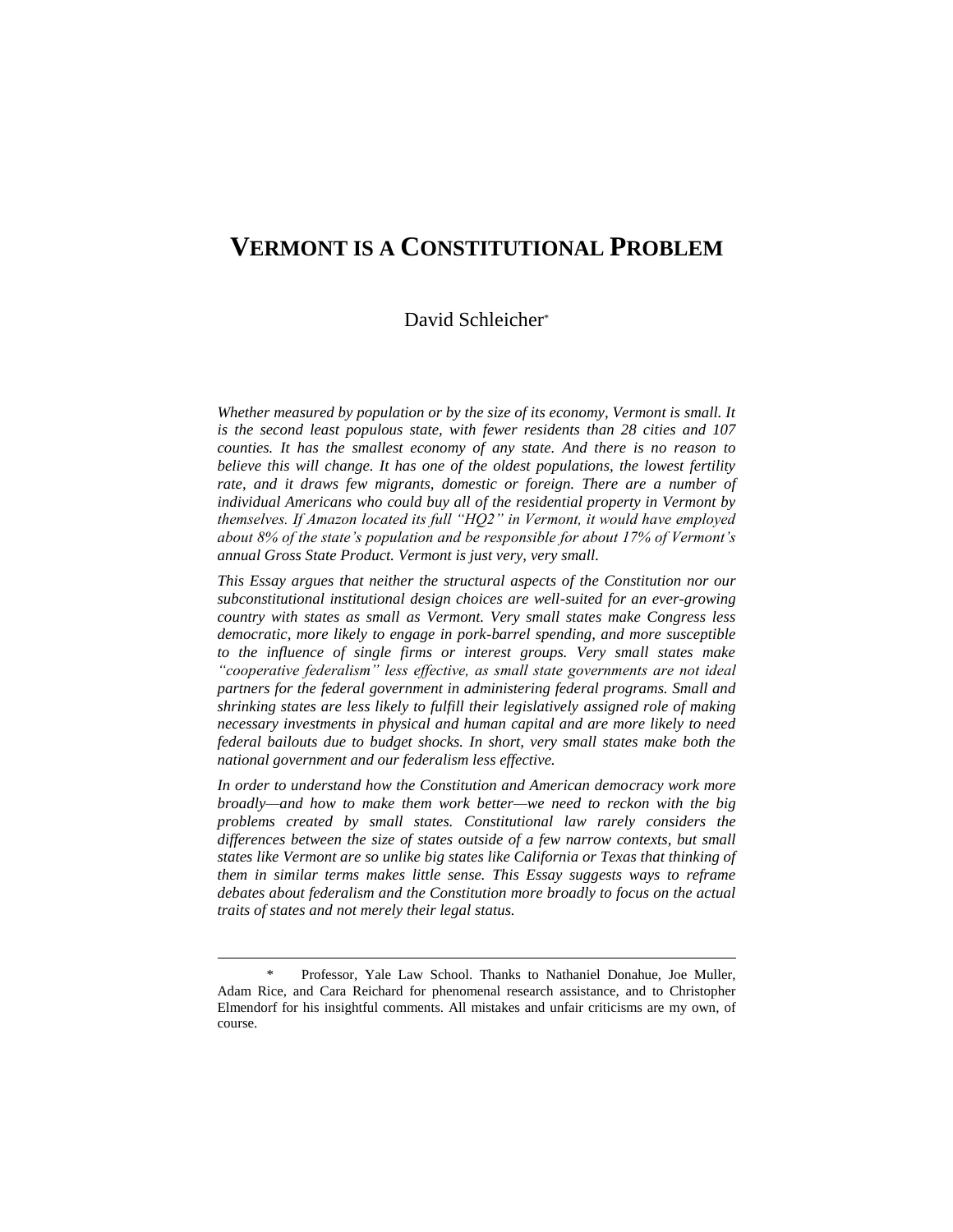# **TABLE OF CONTENTS**

| B. The "Pocket Borough" of Vermont and the High Price of Milk  267 |  |
|--------------------------------------------------------------------|--|
|                                                                    |  |
| II. VERMONT IS A PROBLEM FOR COOPERATIVE FEDERALISM  276           |  |
|                                                                    |  |
| IV. TOWARD A CONSTITUTIONAL LAW FOR VERY SMALL STATES  288         |  |

#### **INTRODUCTION: BEZOS TO BURLINGTON?**

In September 2017, Amazon—one of the nation's largest companies announced it was going build a second headquarters, likely in a city other than its current base in Seattle.<sup>1</sup> Cities around the country began competing to host the "HQ2,"<sup>2</sup> which was supposed to have housed 50,000 employees.<sup>3</sup> Over the course of 2017 and 2018, journalists and scholars made all sorts of predictions about the location of HQ2, from rich cities flush with high-tech talent and financial whizkids, like Boston or San Francisco, to growing cities, like Atlanta, Denver, Raleigh-Durham, and Austin.<sup>4</sup> Others suggested that Amazon could or should move its new headquarters to push a political agenda, locating in a "purple" state

<sup>1</sup>*. See* Abha Bhattarai, *Amazon Is Seeking a Home for Its HQ2, a \$5 Billion Second Headquarters Somewhere in North America*, WASH. POST (Sept. 7, 2017), https://www.washingtonpost.com/news/business/wp/2017/09/07/amazon-is-looking-for-acity-to-site-a-second-5-billion-headquarters/?utm\_term=.b363964b2fcd; *Amazon HQ2 RFP*, AMAZON, https://images-na.ssl-images-amazon.com/images/G/01/Anything/test/images/usa/ RFP\_3.\_V516043504\_.pdf [hereinafter *Amazon HQ2 RFP*].

<sup>2</sup>*. See, e.g.*, Alison Griswold, *A Nearly Complete List of the 238 Places That Bid for Amazon's Next Headquarters*, QUARTZ (Nov. 4, 2017), https://qz.com/1119945/anearly-complete-list-of-the-238-places-that-bid-for-amazons-next-headquarters/.

<sup>3</sup>*. Amazon HQ2 RFP*, *supra* note 1, at 1.

<sup>4</sup>*. See, e.g.*, Emily Badger, Quoctrung Bui & Claire Cain Miller, *Dear Amazon, We Picked Your New Headquarters for You*, N.Y. TIMES (Sept. 9, 2017), https://www.nytimes.com/interactive/2017/09/09/upshot/where-should-amazon-newheadquarters-be.html (listing Denver, Boston, Portland, and Washington, D.C. as the top four contenders); Leanna Garfield & Dennis Green, *These Are All of the Cities Amazon Could Choose for Its \$5 Billion Headquarters, Ranked by the Experts*, BUS. INSIDER (Jan. 18, 2018), http://www.businessinsider.com/amazon-hq2-top-cities-ranked-2018-1 (metaranking with New York, Denver, Washington D.C., Austin, Boston, and Atlanta as the top six contenders); Noah Smith, *Mid-size City Might Win Amazon's Contest*, POST & COURIER (Sept. 18, 2017), https://www.postandcourier.com/opinion/commentary/mid-size-citymight-win-amazon-s-contest/article\_42e258c8-9ca2-11e7-838a-b3c5236d8885.html (documenting Austin's rise to becoming a serious tech hub, and suggesting that Raleigh—as well as Nashville and Minneapolis—fits the bill as an up-and-coming tech city that Amazon could transform into a bona fide Technopolis).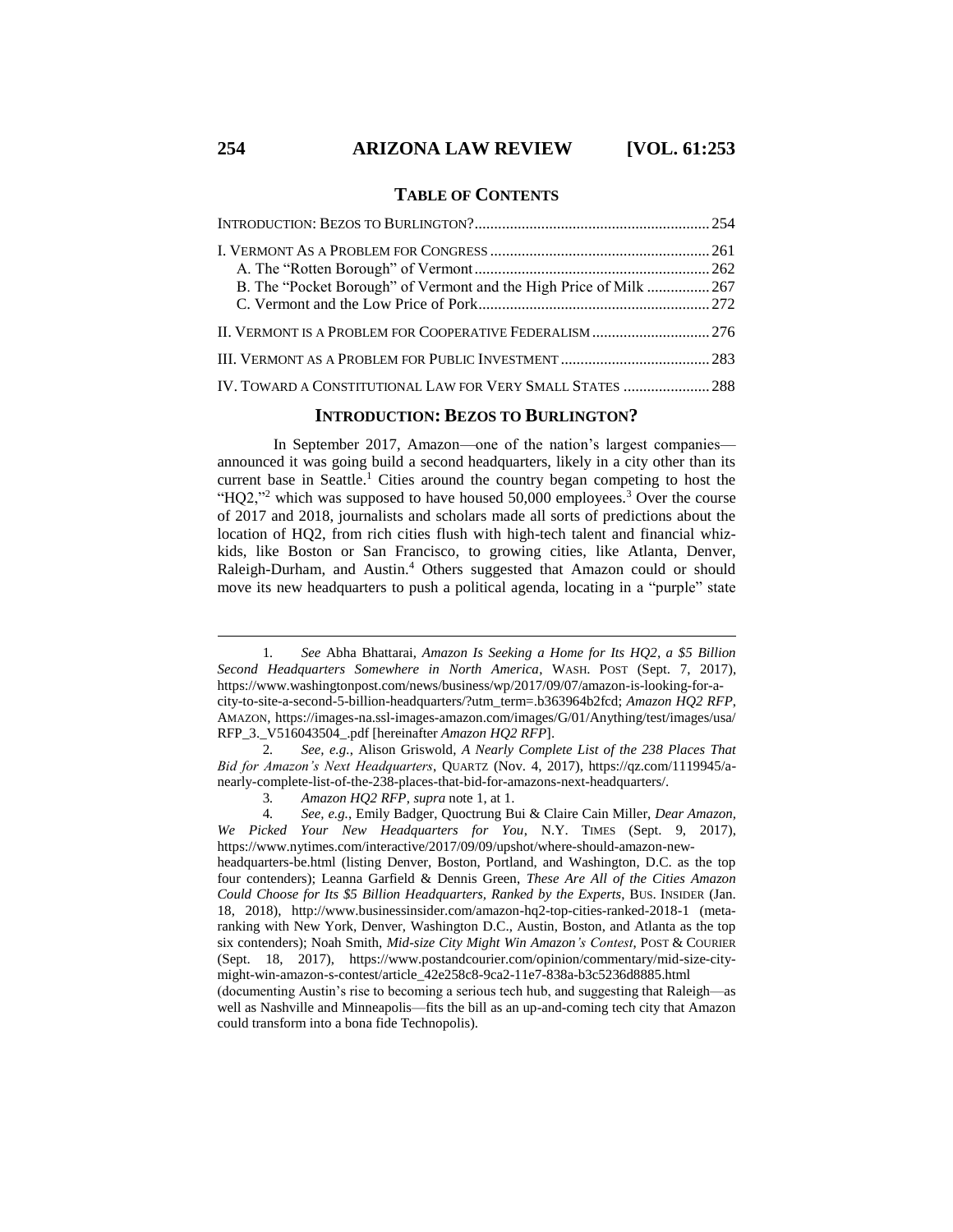$\overline{a}$ 

to increase support for the Democratic Party,<sup>5</sup> or in a declining Midwestern city as an act of economic citizenship and redistribution.<sup>6</sup>

No one in the mass media suggested that Amazon locate its new headquarters in Burlington, Vermont. Nor did Burlington make the "short list" for potential hosts.<sup>7</sup> This should not come as a surprise. After all, Burlington is a small city of only 42,000 people, situated in a metropolitan area of 200,000 or so.<sup>8</sup> Burlington International Airport only has flights to 11 other airports in 8 metropolitan areas.<sup>9</sup> Vermont is not a tech hotbed; it ranks 46th out of 50 states in employment in high-tech sectors.<sup>10</sup>

6*. See, e.g.*, Christina DesMarais, *Amazon's Deadline for HQ2 is Today: Here Are the 5 Most Likely to Win*, INC.COM (Oct. 19, 2017), https://www.inc.com/christinadesmarais/amazon-hq2-proposal-deadline-has-arrived-here-are-top-5-contenders.html (describing a potential siting of HQ2 in Detroit as "a triumph for Amazon from a public relations standpoint . . . in one fell swoop, Amazon could be the catalyst for the rebuilding of one of America's great cities"); *cf.* Robert Simpson & Dominic Robinson, *Amazon's HQ2 is an Opportunity to Disrupt National Narratives on Economic Disparity*, BROOKINGS: THE AVENUE (Jan. 24, 2018), https://www.brookings.edu/blog/theavenue/2018/01/24/amazons-hq2-is-an-opportunity-to-disrupt-national-narrative-oneconomic-disparity/ (backers of the Syracuse, NY bid for HQ2 touting "the opportunity for Amazon to disrupt one of the greatest challenges facing our region: its considerable racial and socio-economic disparities." The authors assert that "[b]y coming to Syracuse, or any other mid-sized market, Amazon could have disrupted the site-selection industry and, as a result, broken new ground in bridging the divide between concentrated poverty and concentrated wealth.").

7. Nick Wingfield, *Amazon Chooses 20 Finalists for Second Headquarters*, N.Y. TIMES (Jan. 18, 2018), https://www.nytimes.com/2018/01/18/technology/amazonfinalists-headquarters.html. Nor is there any evidence that Burlington attempted to lure Amazon.

9*. Where We Fly*, BURLINGTON INT'L AIRPORT, http://www.btv.aero/arrivalsdepartures/where-we-fly/ (last visited Apr. 11, 2019). Among other characteristics, Amazon cared very much about the quality of local airports. *See Amazon HQ2 RFP*, *supra* note 1, at 5 ("Travel time to an international airport with daily direct flights to Seattle, New York, San

<sup>5</sup>*. See* Ronald Brownstein, *Could Amazon Flip a State?*, ATLANTIC (Feb. 15, 2018), https://www.theatlantic.com/politics/archive/2018/02/amazonheadquarters-politics/553394/ (noting that HQ2 could have substantial electoral implications in some states, but not advocating for Amazon to take such electoral consequences into account); Andrew Van Dam, *Could Amazon's New Headquarters Flip the Presidential Vote in a Swing State?*, WASH. POST (Jan. 20, 2018), https://www.washingtonpost.com/news/wonk/wp/2018/01/21/could-amazons-hq-choiceflip-the-presidential-vote-in-a-swing-state/?utm\_term=.d4eb020607d2 (describing the likelihood that the location of HQ2 could flip a presidential election as "unlikely, but in certain scenarios, conceivable").

<sup>8</sup>*. Annual Estimates of the Resident Population: 2017 Population Estimates*, U.S. CENSUS BUREAU, https://factfinder.census.gov/bkmk/table/1.0/en/PEP/2017/ PEPCUMCHG.US24PR (last visited Apr. 11. 2019) (estimating a population of 218,395 in the Burlington-South Burlington, VT metro area); *QuickFacts: Burlington City, Vermont*, U.S. CENSUS BUREAU, https://www.census.gov/quickfacts/fact/table/burlingtoncityvermont/ PST045216 (last visited Apr. 12, 2019) (search state/city field for Burlington City, VT) (estimating a population of 42,239 in Burlington, VT as of July 1, 2017).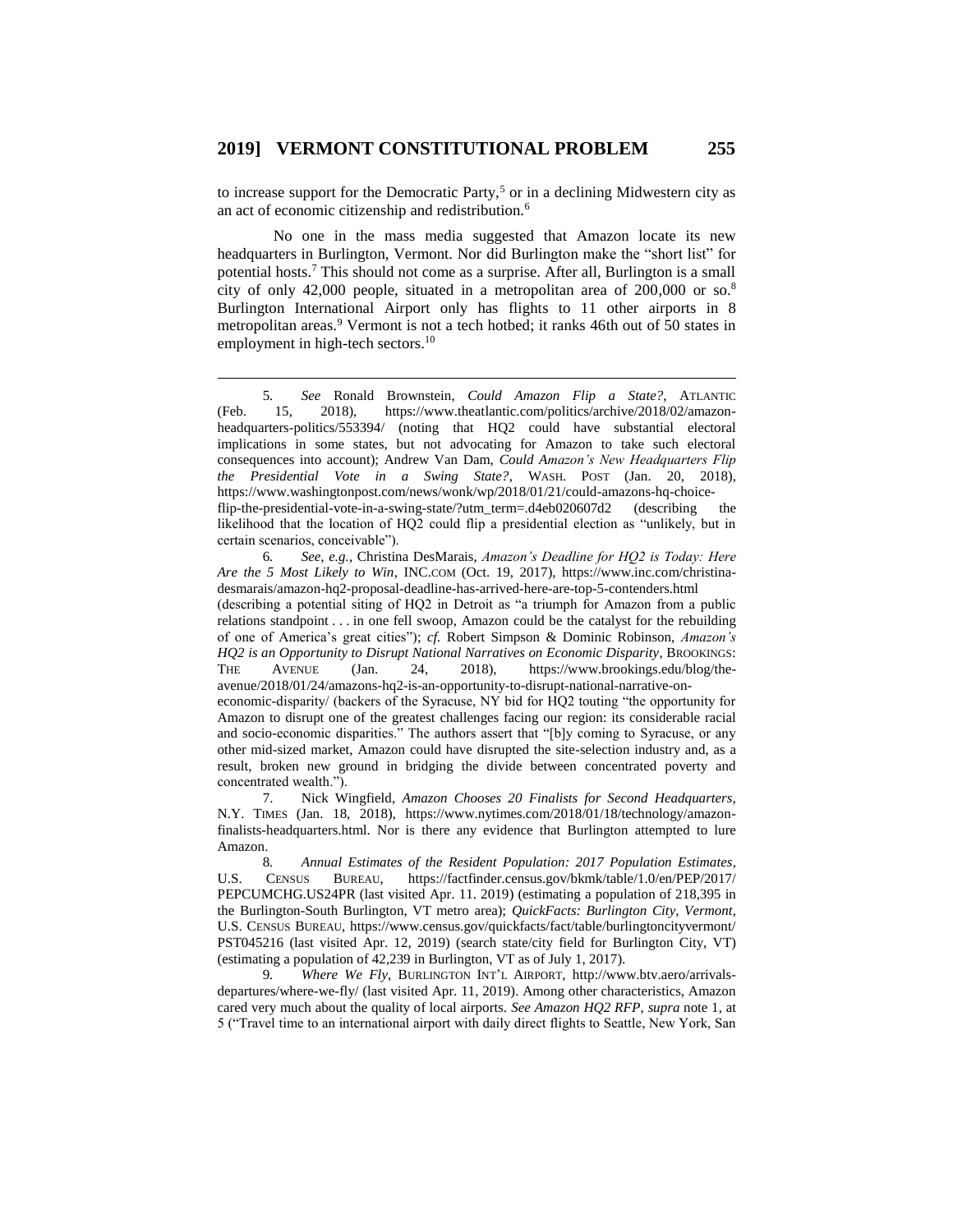Amazon decided to divide its HQ2 between Long Island City in New York City and Crystal City in Northern Virginia, with each housing roughly 25,000 new employees (it later abandoned the Long Island City location in the face of local political opposition).<sup>11</sup> Would locating HQ2 in Burlington, Vermont have been a good decision for Amazon? Probably not. Burlington cannot compete with the high-skilled tech talent or transportation infrastructure you find in other cities. But moving to Burlington would have given Amazon substantial control over one of the most valuable assets in the world: a U.S. state.

That may seem like hyperbole, but Amazon HQ2 was supposed to be a *very* big corporate headquarters.<sup>12</sup> And Vermont is a *very* small state, ranking 49th among the states in population (only Wyoming is smaller)<sup>13</sup> and having the smallest economy, ranking 50th in Gross State Product (GSP).<sup>14</sup>

What would have happened if Amazon put the full HQ2 in Burlington? To start, Amazon would have directly employed roughly 8% of the state's population (7.4% if all HQ2 employees were newcomers to Vermont)<sup>15</sup> and almost 9.8% of the voting-age population.<sup>16</sup> Those numbers do not count all of the other people who would be related to those employees, or who would have jobs that were reliant on the new spending of Amazon employees. Amazon's HQ2 Burlington would have been Vermont's biggest nonstate-government employer by

Francisco/Bay Area, and Washington, D.C. is also an important consideration."). Burlington's airport offers direct flights to New York and Washington, D.C., but not to Seattle nor the Bay Area. Toronto is the only non-U.S. destination that can be reached via a direct flight from Burlington "International" Airport, and even this route is only available during the summer. *See Where We Fly*, *supra*.

10*. Cyberstates 2016*, COMPUTING TECH. INDUS. ASS'N (COMPTIA), https://www.comptia.org/docs/default-source/advocacydocs/cyberstates/comptiacyberstates-2016-vfinal-v2.pdf?sfvrsn=2.

11. *See* Gabby Del Valle, *Amazon HQ2 to be Split Between Crystal City, VA, and Long Island City, NY*, VOX (Nov. 13, 2018, 11:49 AM), https://www.vox.com/thegoods/2018/11/5/18066814/amazon-hq2-locations-selected; J. David Goodman, *Amazon Pulls Out of Planned New York City Headquarters*, N.Y. TIMES (Feb. 14, 2019), https://www.nytimes.com/2019/02/14/nyregion/amazon-hq2-queens.html.

12*. See Amazon HQ2 RFP*, *supra* note 1.

13*. Annual Estimates of the Resident Population: 2017 Population Estimates*, U.S. CENSUS BUREAU, https://factfinder.census.gov/bkmk/table/1.0/en/PEP/2017/ PEPANNRES.

14*. Gross Domestic Product by State, 3rd Quarter 2018*, BUREAU OF ECON. ANALYSIS, https://www.bea.gov/system/files/2019-02/qgdpstate0219.pdf (last updated Feb. 26, 2019) [Hereinafter *GDP by State 2018*]. The term "gross state product" can be used interchangeably with "gross domestic product by state." Both terms refer to the market value of the goods and services produced by the labor and property located in a state.

15. Assuming 50,000 HQ2 employees and an estimated state population of 623,657, as of July 1, 2017. *See Annual Estimates of the Resident Population: April 1, 2010 to July 1, 2017*, U.S. CENSUS BUREAU, https://factfinder.census.gov/bkmk/table/1.0/en/PEP/2017/PEPANNRES/0400000US50 (last visited Apr. 11, 2019).

16. Based on Vermont's estimated voting-age population of 506,832. *See*  Estimates of the Voting Age Population for 2017, 83 Fed. Reg. 7142, 7143 (Feb. 20, 2018).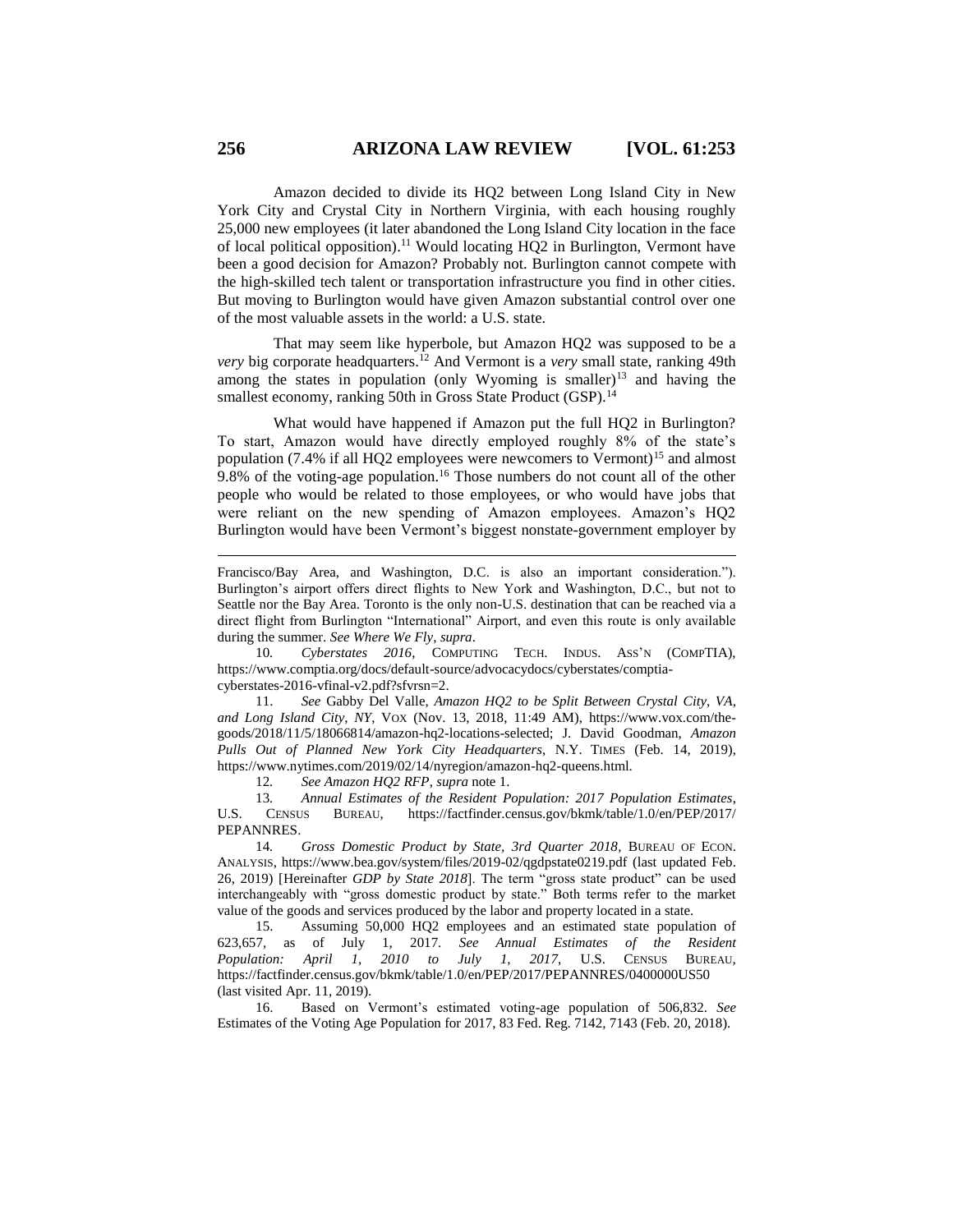between six or eight times.<sup>17</sup> Even the half-HQ2's initially planned for Long Island City and Crystal City would have been the biggest employer in Vermont by three or four times. The estimated economic effect of Amazon on Seattle from 2010 to 2016 was \$38 billion. <sup>18</sup> By comparison, the annual GSP of Vermont is \$32.5 billion.<sup>19</sup> If the full HQ2 would have had, as Amazon claims, the equivalent effect on a local economy as its headquarters in Seattle, the effect would have been roughly equal to 17% of Vermont's annual GSP.<sup>20</sup>

No one company is as large relative to the state in which it is located as Amazon would have been relative to Vermont had it located the full HQ2 in Burlington.<sup>21</sup> Nothing about putting HQ2 in Burlington would have formally given Jeff Bezos, the CEO of Amazon, any power over the Governor and Senators of Vermont.<sup>22</sup> But an employer that dominates a state economy so extensively would have an enormous influence, through its employees' voices at the ballot box, and through the threat of exit.<sup>23</sup> Also, any state that is reliant on one employer—which a Vermont with an Amazon HQ2 would have been even if lots of other firms were lured by the new headquarters—would be at risk of wild economic booms and busts based on the fortunes of that employer.

<sup>17.</sup> The largest single nonstate employer is The University of Vermont Medical Center, which employs between 6,400 and 7,500 people. *See State Profile: Largest Employers Vermont*, CAREERONESTOP, https://www.careerinfonet.org/oview6.asp?soccode =&stfips=50&from=State&id=11&nodeid=12 (last visited Apr. 11, 2019); *Facts and Figures*, UNIV. OF VT. MED. CTR., https://www.uvmhealth.org/medcenter/pages/about-uvmmedical-center/newsroom/facts-and-figures.aspx (last visited Apr. 11, 2019).

<sup>18.</sup> *Amazon HQ2 RFP*, *supra* note 1, at 1.

<sup>19</sup>*. GDP by State 2018*, *supra* note 14; *Vermont*, BUREAU OF ECON. ANALYSIS, https://www.bea.gov/regional/bearfacts/pdf.cfm?fips=50000&areatype=50000&geotype=3 (last visited Apr. 11, 2019).

<sup>20.</sup> *See supra* note 19 and accompanying text.

<sup>21.</sup> *See* Michael B. Sauter, *The Largest Employer in Every State*, 24/7 WALL ST. (Apr. 18, 2018, 12:06 PM), https://247wallst.com/special-report/2018/04/18/largestemployer-in-every-state-2/ (listing the largest employer in every state).

<sup>22.</sup> There would be political risks as well, to be sure. The arrival of Amazon may create blowback among existing residents. Further, Amazon's employees may vote in ways designed to extract revenues from the firm. *Cf.* Jon Greenberg, *Up Close: The Political Machine That Runs New Haven*, YALE DAILY NEWS (Apr. 17, 2017), http://features.yaledailynews.com/blog/2017/04/19/up-close-the-political-machine-that-

runs-new-haven/ (discussing how a slate of officials associated with Yale University's employee unions won control of New Haven's Board of Aldermen, and how that control over the Board gives these unions "considerable leverage over the University").

<sup>23.</sup> If Amazon moved HQ2 to Burlington, what would it do with its influence over state government? Amazon's influence would allow it to shape the State's healthcare exchanges to phase out its need to offer health insurance, taking advantage of federal subsidies. Amazon could design state contract and corporate laws to its needs. And, through its influence on two U.S. Senators, Amazon would exert huge power in Washington. The possibilities are endless.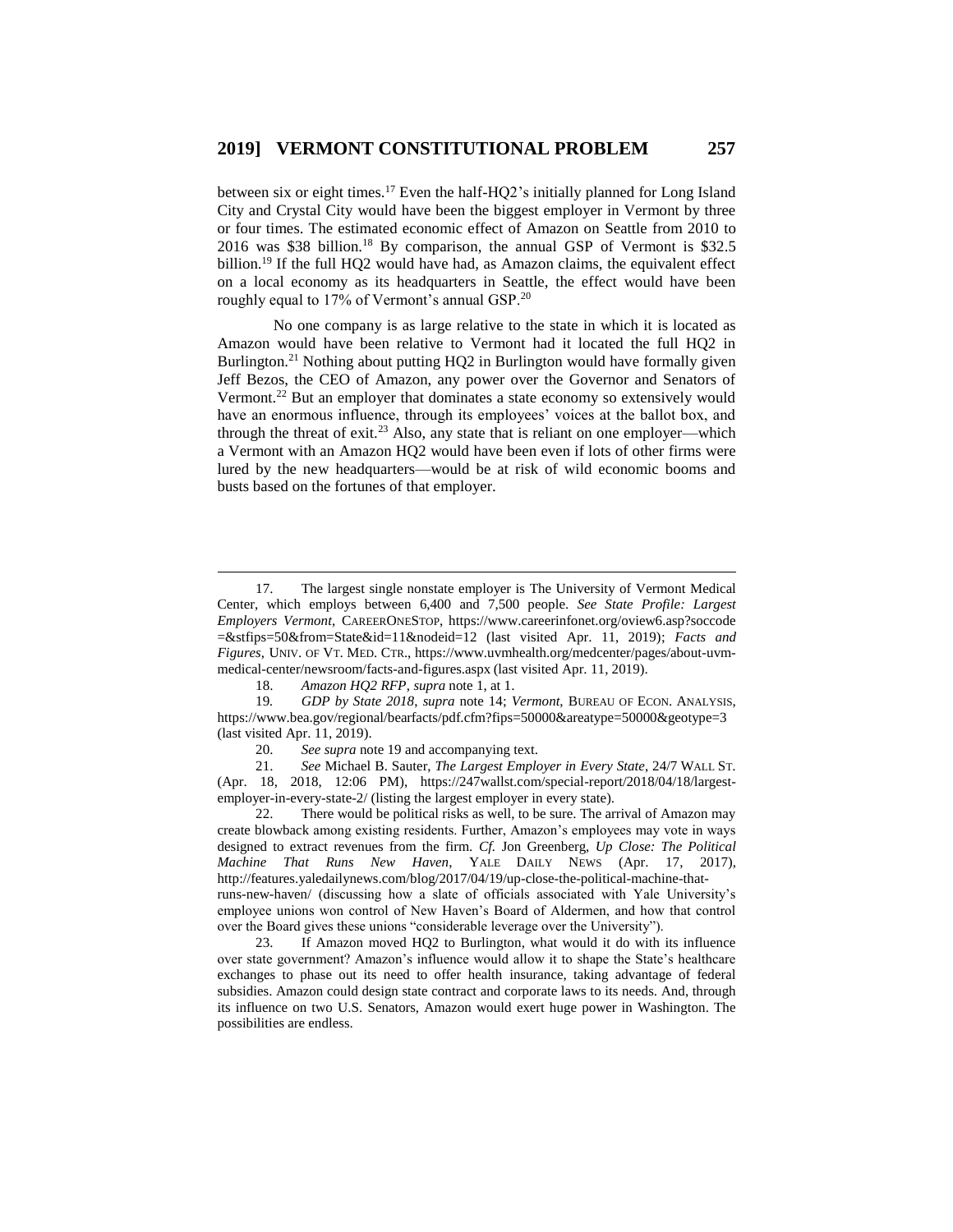Although Amazon did not decide to build its HQ2 in Vermont, the thought exercise brings to the fore the very small size of Vermont.<sup>24</sup> Nationwide, there are 28 cities and 107 counties with a greater population than the State of Vermont, including Oklahoma City, Oklahoma, El Paso, Texas, Monmouth County, New Jersey, and Arapahoe County, Colorado. <sup>25</sup> Brooklyn, New York has more than 4 times as many residents; Los Angeles County, California. has more than 16 times as many. $26$ 

Further, the relative smallness of Vermont's economy and population is unlikely to change.<sup>27</sup> Vermont's population is growing very slowly, if at all.<sup>28</sup> Vermont is the 3rd oldest state, with a median age of  $42.7$  years.<sup>29</sup> Its few younger residents are not having many children: Vermont has the nation's lowest fertility rate among women  $18-44.^{30}$  Vermont is also tied for being the least racially

(population of cities); *Annual Estimates of the Resident Population: 2017 Population Estimates*, U.S. CENSUS BUREAU, (last visited Apr. 11, 2019) (population of counties).

29*. The Nation's Older Population is Still Growing, Census Bureau Reports*, U.S. CENSUS BUREAU (June 22, 2017), https://www.census.gov/newsroom/pressreleases/2017/cb17-100.html#table2.

<sup>24.</sup> It also forces us to reckon with the extremely large size of the modern American corporation, but that is not the subject of this Essay.

<sup>25</sup>*. Annual Estimates of the Resident Population for Incorporated Places of 50,000 or More, Ranked by July 1, 2017 Population*, U.S. CENSUS BUREAU (May 2018), https://factfinder.census.gov/bkmk/table/1.0/en/PEP/2017/PEPANNRSIP.US12A

<sup>26.</sup> *Annual Estimates of the Resident Population for Incorporated Places supra*  note 25 (Kings County (Brooklyn) estimated population in 2017 is 2,648,771; Los Angeles estimated population in 2017 is 10,163,507).

<sup>27.</sup> Evidence of the extremity of this problem comes from Vermont's own public policy. This year, Vermont passed a law offering subsidies up to \$10,000 for any person who can work remotely for a non-Vermont-based business to relocate to the State. Maya Salam, *Move to Vermont. Work from Home. Get \$10,000. (Or at Least Something.)*, N.Y. TIMES (June 1, 2018), https://www.nytimes.com/2018/06/01/us/vermont-movingmoney.html?nytmobile=0.

<sup>28.</sup> Art Wolf, *Cheers! Vermont Sees First Population Increase Since 2013*, BURLINGTON FREE PRESS (Dec. 27, 2017, 11:04 AM), https://www.burlingtonfreepress.com/story/money/2017/12/27/cheers-vermont-sees-firstpopulation-increase-since-2013/982957001/ (noting population increased by 303 people in 2017 after falling for previous three years).

<sup>30</sup>*. Life Stages and Populations: State and Territorial Data*, CTRS. FOR DISEASE CONTROL & PREVENTION, https://www.cdc.gov/nchs/fastats/state-and-territorial-data.htm (last updated Mar. 31, 2017). This is despite, according to the classic jazz number *Moonlight in Vermont*, the fact that "[p]eople who meet in this romantic setting/Are so hypnotized by the lovely/Evening summer breeze/The warbling of a meadowlark/Moonlight in Vermont." MARGARET WHITING, MOONLIGHT IN VERMONT (Capitol Records 1944). Given declines in the population of the eastern meadowlark in Vermont, one worries that this problem will get worse rather than better. Audubon Society, *Champlain Valley Bird Initiative*, AUDUBON, http://vt.audubon.org/conservation/champlain-valley-bird-initiative (last visited Apr. 11, 2019) (noting declining eastern meadowlark populations in Vermont).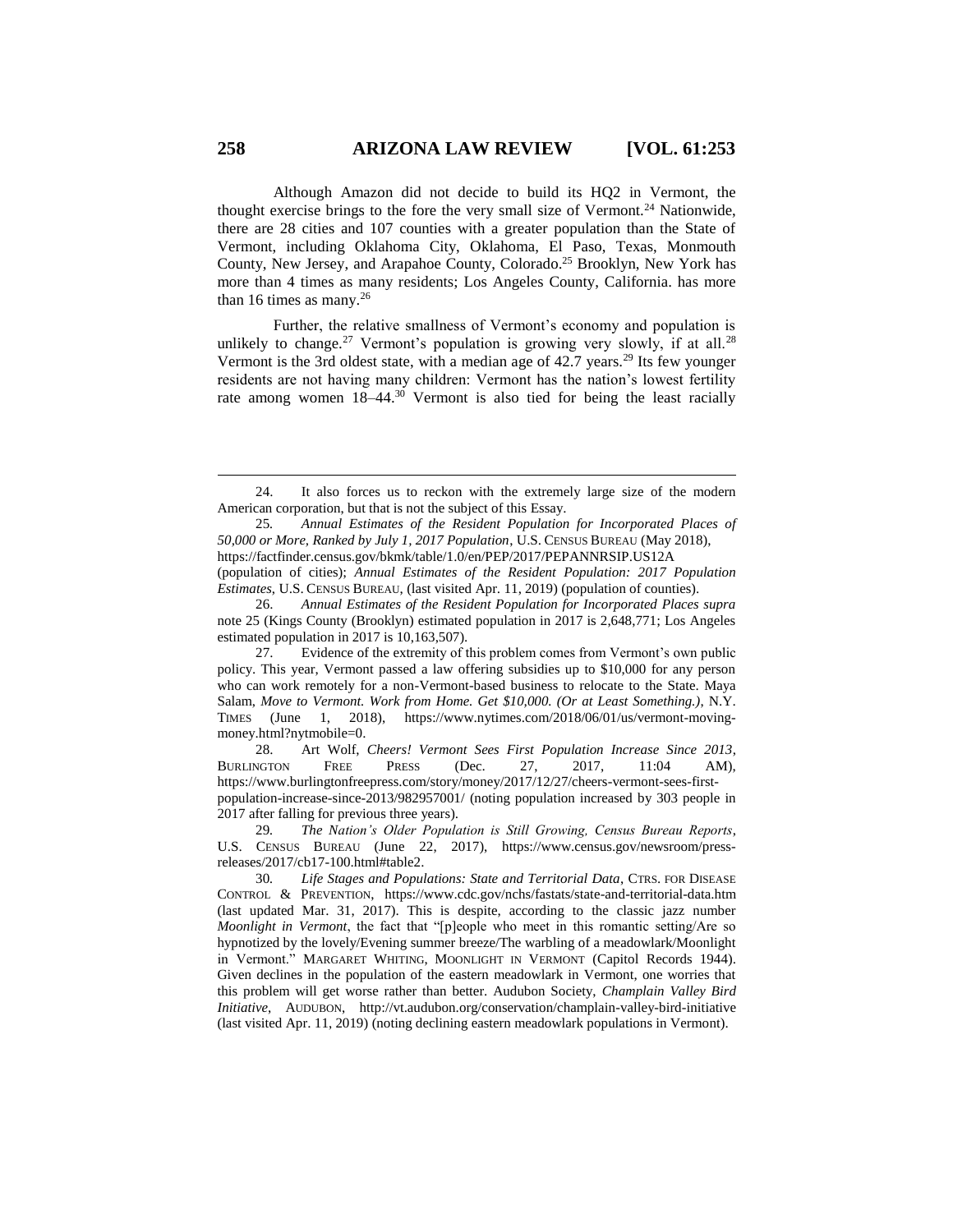diverse state in the union, at 95% white.<sup>31</sup> It has no major metropolitan areas<sup>32</sup> and does not attract many migrants, either domestic or foreign.<sup>33</sup>

As a result, even as the national population grows, Vermont's population is projected to stay relatively constant.<sup>34</sup> By 2030, Vermont will likely contain only  $0.174\%$  of the U.S. population.<sup>35</sup> This is the expected value of the population and does not capture how small Vermont might become relative to the rest of the country if things do not go well. A shock—anything from a major ice storm to declining demand for milk—could lead to substantially lower population numbers.

Vermont's small population and economy may or may not be a problem for Vermonters.<sup>36</sup> But Vermont's increasingly small stature in an increasingly

 $\overline{a}$ 

34. The State of Vermont does not currently have a single set of official population projections. However, two separate projections produced by different state government offices each projected statewide population increases of fewer than 30,000 persons between 2010 and 2030. *See* Joyce Manchester, *The Challenges of Projecting Vermont's Population*, VT. LEGIS. JOINT FISCAL OFFICE, fig.3 (May 27, 2015), http://www.leg.state.vt.us/jfo/issue\_briefs\_and\_memos/Projecting\_Vermont\_s\_Population\_. pdf; *see also U.S. Population Projections Interactive Map*, WELDON COOPER CTR. FOR PUB. SERV., https://demographics.coopercenter.org/united-states-interactive-map (last visited Mar. 29, 2019) (projecting Vermont's population to be 617,969 persons in 2030 and 601,865 persons in 2040).

36. There are surely some who like Vermont's small size. Dartmouth College is located in Hanover, New Hampshire, which sits directly across the Connecticut River from Norwich, Vermont. Daniel Webster famously said of Dartmouth: "It is, Sir . . . a small

<sup>31</sup>*. See* Kevin O'Connor, *Is Vermont the Whitest State in the Union?*, VTDIGGER (Jan. 17, 2016), https://vtdigger.org/2016/01/17/is-vermont-the-whitest-state-in-theunion/#.WclKua2ZO3A. To be fair, Vermont is arguably the second-least diverse, as although it has the same percentage of whites as Maine, it has ever so slightly fewer non-Hispanic Whites (93.9% as compared to 94%). *Id.*

<sup>32.</sup> The Census Bureau has defined "major metropolitan areas" (MMAs) as areas with one million or more population. *See* Richard L. Forstall & James D. Fitzsimmons, *Table 3. Major Metropolitan Areas as Officially Define and as Defined Under Current Standards: 1940-1990*, U.S. CENSUS BUREAU, https://www.census.gov/population/www/documentation/twps0006/table03.html (last updated Oct. 21, 2011, 10:03 PM).

<sup>33.</sup> Between April 2010 and July 2017, Vermont's net domestic migration was negative, with 10,179 more people leaving Vermont for other states than vice versa. During the same time period, Vermont's net international migration—which includes the international migration of both native and foreign-born populations—was plus 5,352 people. Only Montana, Wyoming, and Maine had less net international migration than Vermont. *Estimates of the Components of Residential Population Change: April 1, 2017 to July 1, 2017*, U.S. CENSUS BUREAU, https://factfinder.census.gov/faces/tableservices/jsf/pages/productview.xhtml?src=bkmk (last visited Mar. 29, 2019).

<sup>35.</sup> Based on a projected population of 617,969 for Vermont, see WELDON COOPER CTR. FOR PUB. SERV., *supra* note 34, and a projected total national population of 354.8 million by 2030, see *Demograhic Turning Points for the United States: Population Projections 2020 to 2060*, U.S. CENSUS BUREAU, https://www.census.gov/content/dam/Census/library/publications/2018/demo/P25\_1144.pdf (last visited Apr. 16, 2019).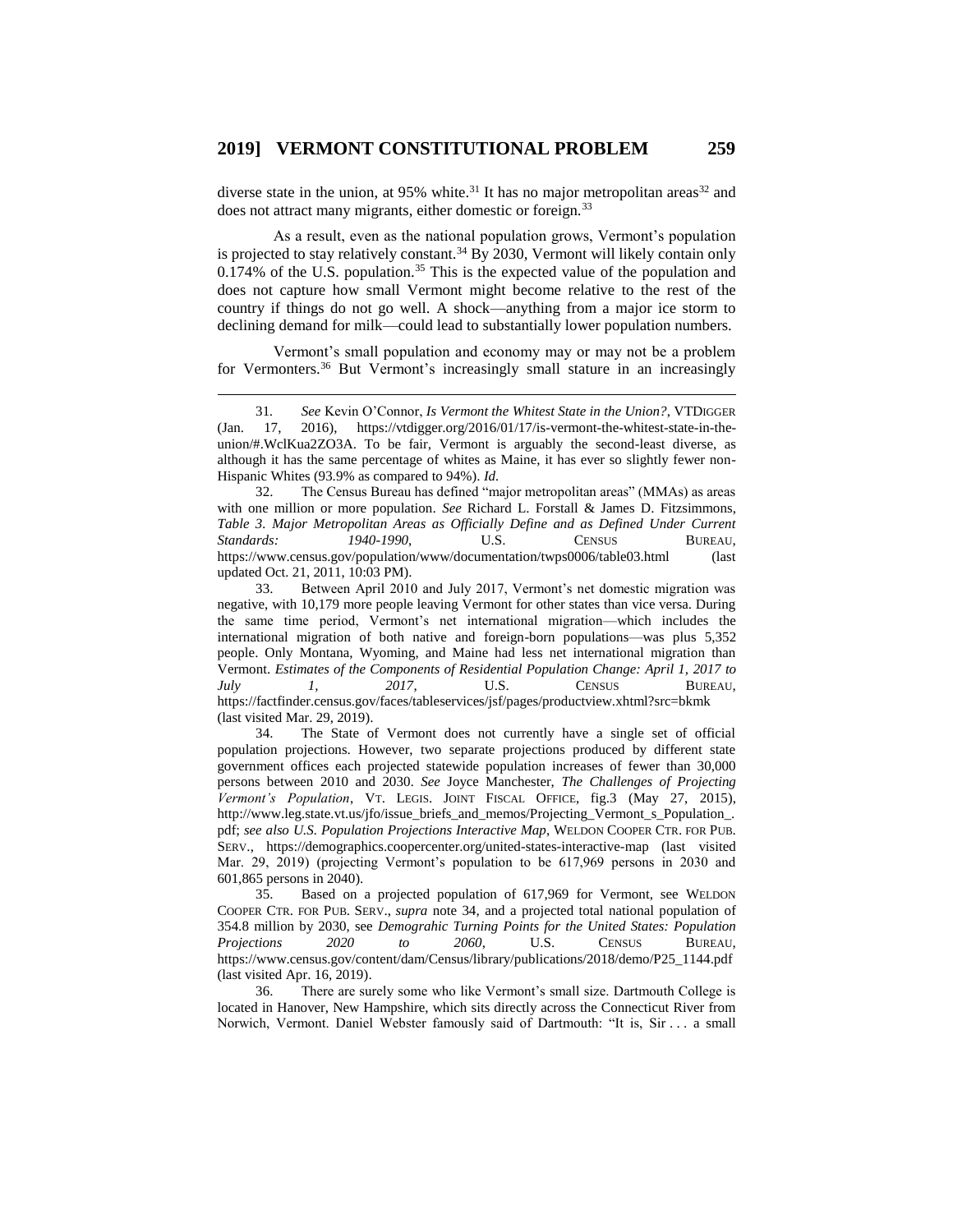large country is a *constitutional* problem for the United States. The size of Vermont and other small states—both in population and economic terms—creates substantial problems for the operation of our constitutional system and many of our most valued governmental programs and promises.<sup>37</sup> One of these problems, how small states have made the U.S. Senate less representative of the broader U.S. population, is quite straightforward and discussed regularly in the popular press.<sup>38</sup> This is indeed a problem, but it is only one of many constitutional and institutional challenges created by small and shrinking states, many not requiring constitutional amendment to reform.

While this Essay will argue that Vermont and other small states are a constitutional problem, it does not claim that Vermont's decline creates problems for interpreting the Constitution. Most work in constitutional law is about wrestling over the meaning of the Constitution and its interpretation, in court or outside of it.

Constitutional law has another face. Changed conditions or changing attitudes can render the Constitution—as a whole or in part—a not-so-effective or normatively unattractive mechanism for organizing a government. Despite the regular hosannas given to the genius of the Framers, there is no reason simply to accept that the U.S. Constitution is the best of all possible institutional mechanisms for structuring a government. In fact, many scholars—perhaps most notably my great colleague Bruce Ackerman and the inimitable Sandy Levinson—consider the Constitution to be a creaky document, far worse than constitutions from around the world that were written more recently.<sup>39</sup> Further, an increasingly large body of

38. *See infra* notes 49, 57, and 58 and accompanying text for examples of discussion of this problem in the popular press.

college. And yet *there are those* who love it!" John W. Black, *Webster's Peroration in the*  Dartmouth College *Case*, 23 Q. J. OF SPEECH 636, 639 (1937). Similarly, Vermont's small population has its appeal; its small size may increase the capacity for self-government and what Hannah Arendt called "'public freedom'—the ability to participate actively in the basic societal decisions that affect one's life." Gerald E. Frug, *The City as a Legal Concept*, 93 HARV. L. REV. 1059, 1068 (quoting HANNAH ARENDT, ON REVOLUTION 114–15, 119–20 (1962)). But the appeal of this seems pretty niche—if lots of people felt strongly about Vermont's attractions, there would be more in-migration. Regardless, nothing in this Essay turns on whether you think Vermont is good or bad, whether you think Ben & Jerry's is delicious or overrated, or whether you like hiking in the Green Mountains. The question is what Vermont's small size means for the rest of the country.

<sup>37.</sup> While the details may be different, one could write a similar essay about Wyoming or North Dakota. And indeed I have. Several years ago, I wrote an essay assessing the viability of Washington, D.C. as a state that made some similar claims. David Schleicher, *Welcome to New Columbia: The Fiscal, Economic and Political Consequences of Statehood for D.C.*, 23 WM. & MARY BILL OF RTS. L. REV. 89, 90 n.7 (2014).

<sup>39</sup>*. See, e.g.*, SANFORD LEVINSON, OUR UNDEMOCRATIC CONSTITUTION: WHERE THE CONSTITUTION GOES WRONG (AND HOW WE THE PEOPLE CAN CORRECT IT) (2006); Bruce Ackerman*, The New Separation of Powers*, 113 HARV. L. REV. 633 (2000) (arguing that German-style "constrained parliamentarianism" provides a better constitutional model than either American-style separation of powers or British-style parliamentary supremacy); *see also* Jeffrey Toobin, *Our Broken Constitution*, NEW YORKER (Dec. 9, 2013),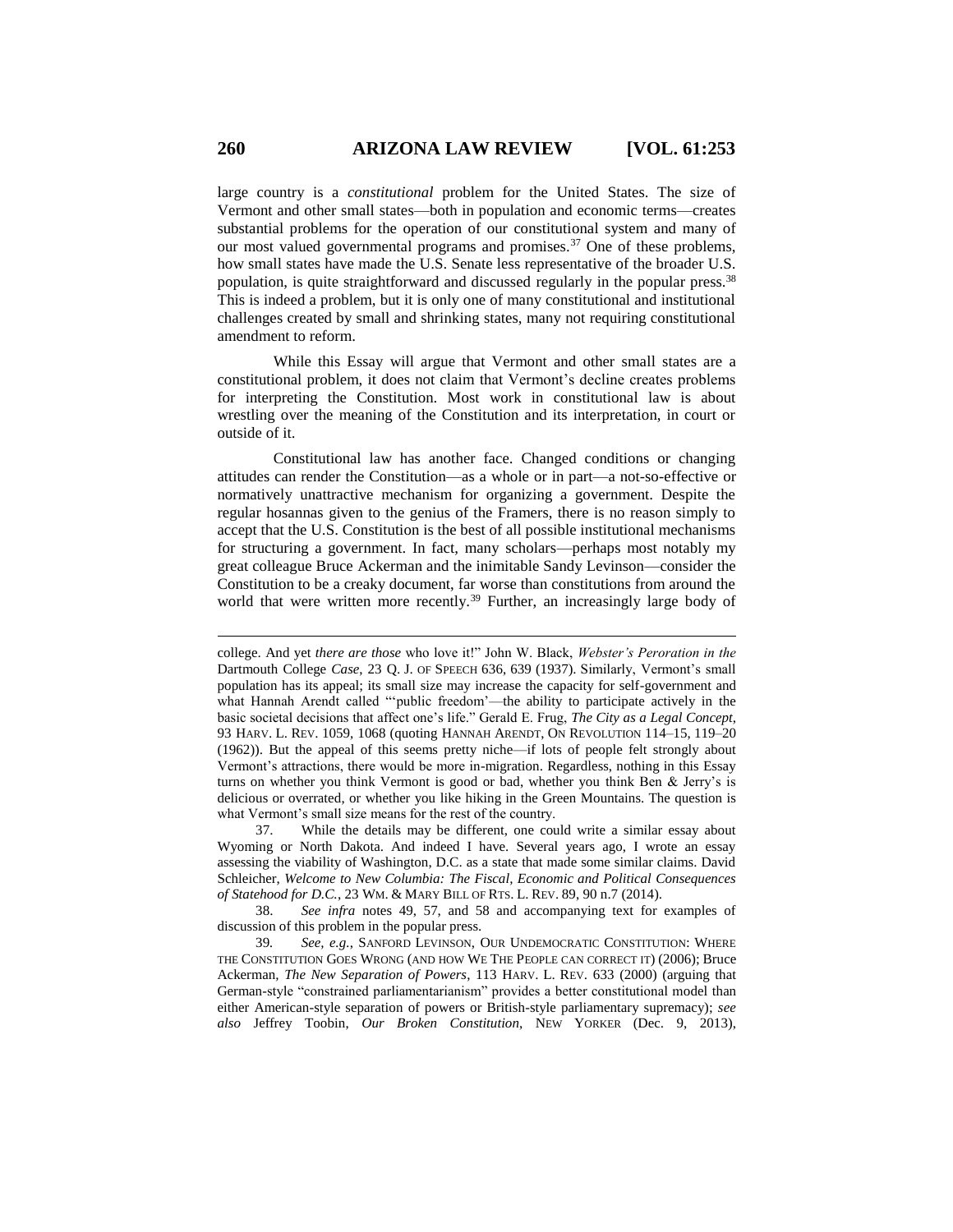scholarship has examined the ways in which the Constitution was designed for a country with very different social conditions, one without clearly ideologically differentiated and polarized political parties $40$  and without modern levels of income inequality among voters.<sup>41</sup> Constitutional lawyers must not only interpret the Constitution but also assess it and understand its pathologies.

Critiques of the Constitution can seem somewhat theoretical or dreamy. The Constitution isn't going anywhere and is quite unlikely to be amended substantially.<sup>42</sup>

But understanding the specific ways in which the Constitution fails can suggest ways to push back on the problems inherent in our constitutional order.<sup>43</sup> In particular, much of the operation of contemporary federalism is not formally constitutional. The organization of social-welfare programs, like Medicaid, and the relative role of the federal and state governments in funding things like infrastructure and higher education, are central parts of how we have designed our governing institutions and are challenged by the fact of small and shrinking states.

Part I will explore the decline of Vermont's population as a problem for Article I of the Constitution, the organization and operation of Congress. Part II will explore how the small population of Vermont changes the quality of federalstate cooperation. Part III will ask questions about how well state governments serve as providers of public goods and capital investment when populations decline substantially.

# **I. VERMONT AS A PROBLEM FOR CONGRESS**

The most obvious way a state's small and relatively declining population can affect the efficacy and normative attractiveness of the Constitution is by making the U.S. Senate less representative of the population of the Country. This

https://www.newyorker.com/magazine/2013/12/09/our-broken-constitution (documenting contemporary critiques of the Constitution from both progressives and conservatives).

<sup>40</sup>*. See, e.g*., Daryl J. Levinson & Richard H. Pildes, *Separation of Parties, Not Powers*, 119 HARV. L. REV. 2311, 2317–25 (2006).

<sup>41</sup>*. See, e.g.*, GANESH SITARAMAN, THE CRISIS OF THE MIDDLE-CLASS CONSTITUTION 4, 15, 61–67 (2017).

<sup>42.</sup> And the hardwired parts of the Constitution—like having two Senators from each state—are quite immune to the types of informal amendment through judicial practice suggested in parts of the constitutional-law literature. *See* Rosalind Dixon, *Updating Constitutional Rules*, 2009 SUP. CT. REV. 319, 322 (2009) (discussing how judicial updating of constitutional rules cannot address "core constitutional 'rules'" like having two Senators from each state).

<sup>43.</sup> We often avoid these questions, seeking to use the commitments inherent in the Constitution to judge the quality of subconstitutional practice. *See* David Schleicher, *From Here All-the-Way-Down, or How to Write a Festschrift Piece*, 48 TULSA L. REV 401, 412 n.96 (2013) ("I am going to assume that the Constitution here provides its own normative desiderata . . . . Although I am engaging in this assumption here, it is certainly a bad, if common, practice to assume that our political order is necessarily pretty good and that we should strive to be true to it.").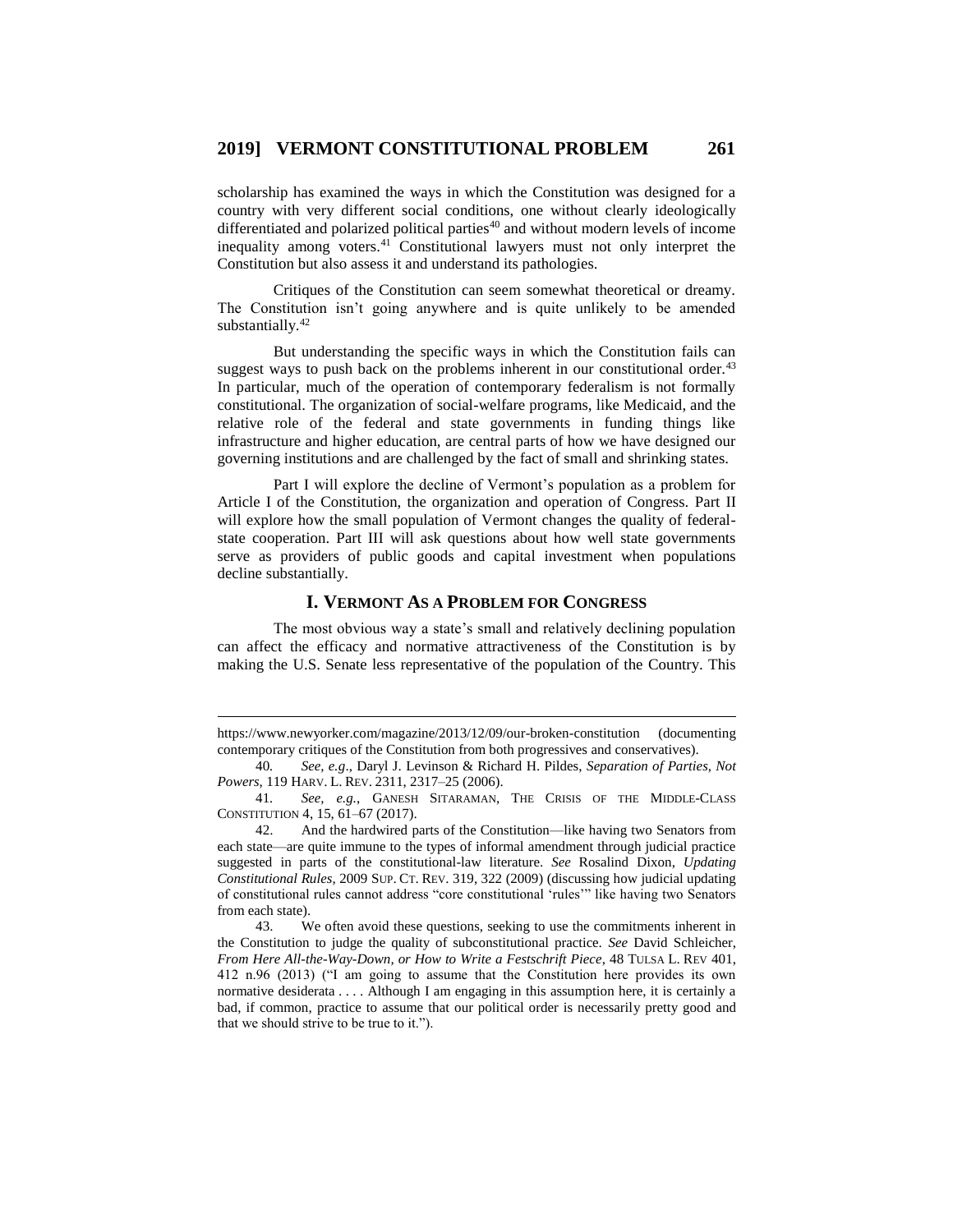Part will show that this is only one of the ways in which very small states make Congress a less useful or appealing institution for self-governance.

#### *A. The "Rotten Borough" of Vermont*

The design of Congress famously divides representation between representing states as entities in the Senate and the population in the House.<sup>44</sup> The Senate is best thought of as a deviation from the principle of equal popular sovereignty in the name of other values, in particular giving people representation as members of existing polities and representing those polities on an equal basis.<sup>45</sup>

If there is a tradeoff—between the benefit of representing states as entities at the cost of representation not being based on population numbers inherent in giving equal representation to states in the Senate, it is a tradeoff that changes over time. Population flows can make the Senate less or differently representative of the broader population over time. And changes in party politics have made representing states as entities in the Senate less of a coherent concept, as polarization and the nationalization of politics have meant that Senators today do little to represent states as states, and more to represent the national party preferences of state residents.<sup>46</sup> That is to say, the benefits of the U.S. Senate's design have gone down as the costs of its poor representation have gone up. Compared with even 40 or 50 years ago, it is increasingly difficult to justify today's US. Senate, and tomorrow's will be harder still.

America is not the first country to encounter the problem of unrepresentative districts. Prior to the Reform Act of 1832, Britain had a number of very small parliamentary boroughs, popularly known as "rotten boroughs."<sup>47</sup> District boundaries for Parliament remained unchanged for decades even as populations shifted, meaning that districts that became sparsely populated were

<sup>44.</sup> *See generally* Michael J. Teter, *Equality Among Equals: Is the Senate Cloture Rule Unconstitutional?*, 94 MARQ. L. REV. 547 (2010) (discussing the history of the Connecticut Compromise).

<sup>45.</sup> *See* David Schleicher, *The Seventeenth Amendment and Federalism in an Age of National Political Parties*, 65 HASTINGS L.J. 1043, 1058 (2014) ("[S]enators were not intended to serve as ambassadors of state governments either. The Convention rejected proposals that would have given state governments control over senators, including the power to recall senators or punish them for ignoring the instructions of state legislatures . . . it was also a way to increase the types of representation afforded by the federal government to the people. William Pierce, a delegate from Georgia, made this point at the Convention when he said that the division of bicameral legislature into national and federal bodies meant that "the Citizens of the States would be represented both individually and collectively.").

<sup>46.</sup> *See infra* notes 63–66 and accompanying text.

<sup>47</sup>**.** Rotten boroughs were those "whose constituency has dwindled severely or (in certain cases) ceased to exist altogether, but which still retains the power to elect a Member of Parliament." *Rotten Borough*, OXFORD ENGLISH DICTIONARY, http://www.oed.com/view/Entry/167785?redirectedFrom=rotten+borough#eid197308088 (last visited Apr. 11, 2019).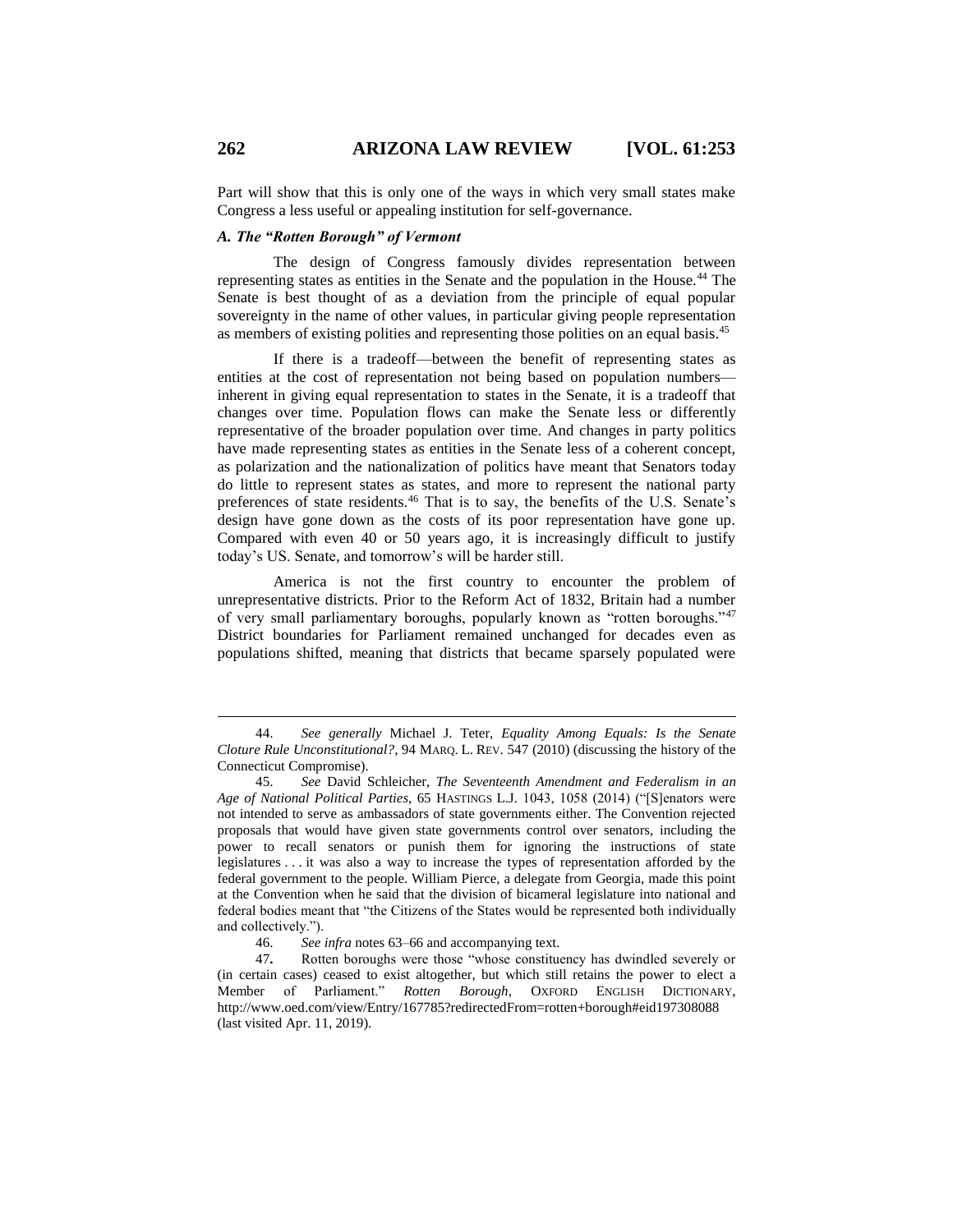able to elect two members of Parliament, the same number as some large cities.<sup>48</sup> The elimination of these sparsely populated districts, rotten boroughs, is considered a crucial step toward the establishment of popular democracy in Britain.<sup>49</sup>

Vermont, Wyoming, and a few other states are on their way to becoming American rotten boroughs. The Senate was not designed to provide equal representation by population; the rule of equal representation for states has always been understood as a deviation from the democratic norms of equal representation, justified (if at all) by the representation it gives to states as entities. But over time, population changes have made the deviation far more extreme.

In 1790, the largest state had a population 11 times greater than that of the smallest one.<sup>50</sup> Today, the difference is  $66$  to  $1<sup>51</sup>$  Looking closely at Vermont makes this problem clear. Currently, Vermont has 1.6% of California's population.<sup>52</sup> And by 2030, Vermont's population is projected to be 1.4% of

 $\overline{a}$ 

parliamentary-reform ("[T]he Great Reform bill was carried in June 1832. Out went rotten boroughs, aristocratic dominance and blatant corruption; in came an expanded electorate and a changing class of MPs. The Reform Act failed to allow women the vote, excluded the working class, and could not eliminate venality; but it set in train the slow transformation of the Commons into a democratic and accountable body."). When one of Britain's most infamous rotten boroughs, Old Sarum, was eliminated by the Reform Act in 1832, "its demise was greeted with a variety of mock funeral imagery . . . a coin issued to mark the passage of the Act, included a view of the bare countryside and an inscription, 'Deserted in the year 1217, disfranchised June 7 1832.'" Stephen Farrell, *1820-1832: Old Sarum*, HIST. OF PARLIAMENT (2009), http://www.historyofparliamentonline.org/volume/1820- 1832/constituencies/old-sarum.

50. Adam Liptak, *Smaller States Find Outsize Clout Growing in Senate*, N.Y. TIMES (Mar. 3, 2011), http://archive.nytimes.com/www.nytimes.com/interactive/2013/03/11/us/politics/democracy -tested.html?\_r%25E2%2580%25B0=%25E2%2580%25B00#/#smallstate.

<sup>48.</sup> CHARLES SEYMOUR, ELECTORAL REFORM IN ENGLAND AND WALES: THE DEVELOPMENT AND OPERATION OF THE PARLIAMENTARY FRANCHISE, 1832-1885, 45–49 (Archon Books 1970) (1915).

<sup>49</sup>*. See* Tristram Hunt, Opinon, *Rotten MPs Outraged 1830s Britain, but at Least Had the Sense to Reform*, GUARDIAN (Dec. 8 2009, 1:00 PM), https://www.theguardian.com/commentisfree/2009/dec/08/mps-expenses-scandal-

<sup>51</sup>*. Id.* This is not the greatest disparity in American history, though. For instance, in 1900, the difference between the smallest (Nevada) and largest (New York) states was 171–1. Richard L. Forstall, *Population of States and Counties of the United States: 1790-1990*, U.S. CENSUS BUREAU, Mar. 1996, at 104, 112 https://www.census.gov/population/www/censusdata/PopulationofStatesandCountiesoftheU nitedStates1790-1990.pdf (New York population was 7,268,894; Nevada population was 42,335).

<sup>52.</sup> Vermont's estimated population as of July 1, 2017 was 623,657 persons. California's estimated population as of July 1, 2017 was 39,536,653. *Annual Estimates of the Resident Population: April 1, 2010 to July 1, 2017*, U.S. CENSUS BUREAU, https://factfinder.census.gov/faces/tableservices/jsf/pages/productview.xhtml?src=bkmk (last visited Mar. 29, 2019).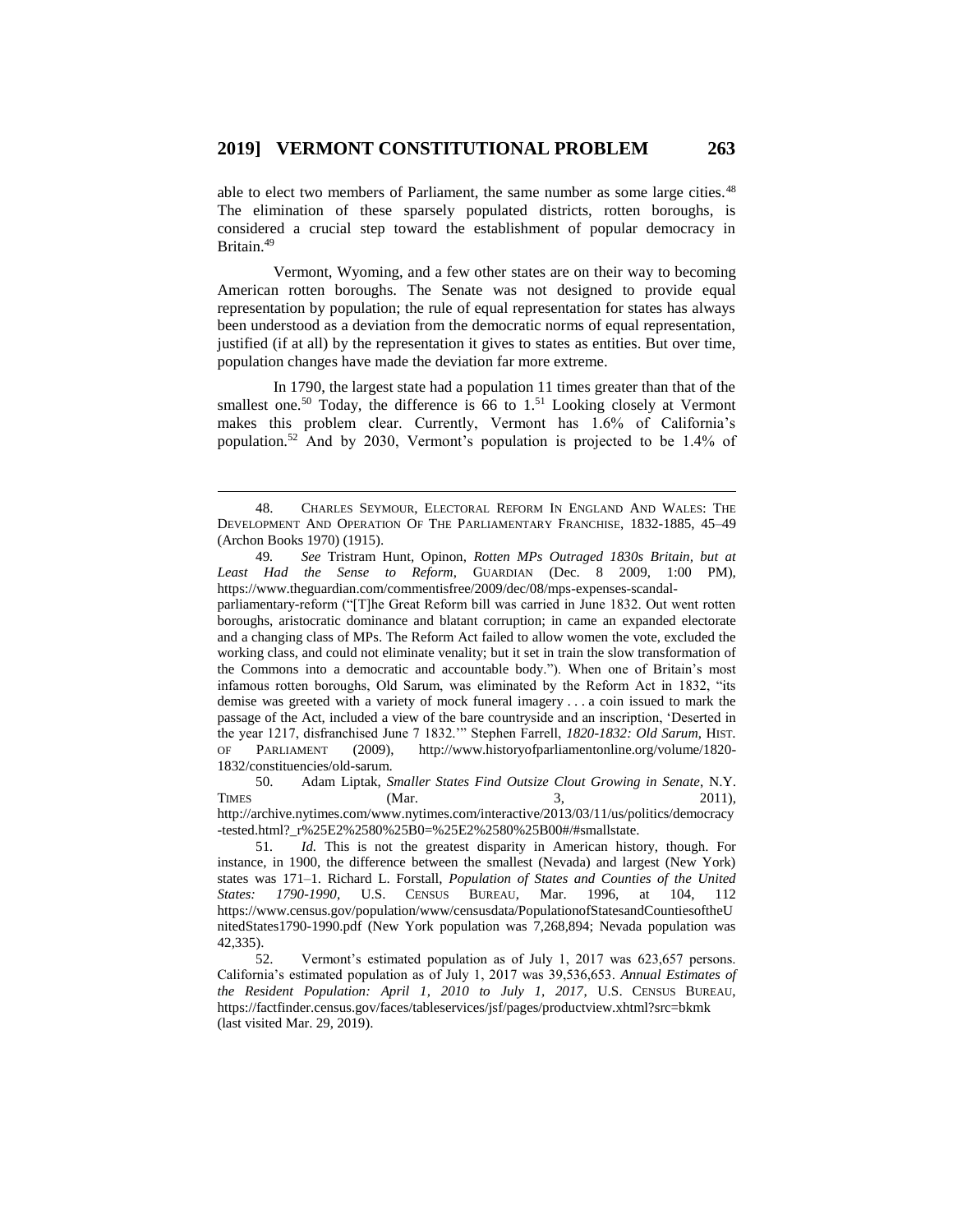California's population.<sup>53</sup> And this does not take into account any downside risk one or two employers moving out could shift this very dramatically. Even so, this difference is about the same difference between the largest parliamentary seats and some of the rotten boroughs in the United Kingdom that were disenfranchised and merged into other districts in the Reform Act of 1832.<sup>54</sup>

The extent to which the Senate does represent the Country's current population is not only driven by the very smallest states. The 25 least populated states have only 15.8% of the total population of the United States. <sup>55</sup> Projections suggest that by 2030, two-thirds of the nation's population will live in 15 states.<sup>56</sup> When you take into consideration low turnout<sup>57</sup> and the fact that only 50%+1 of voters in a state (and sometimes less if there are multiple candidates) are necessary to elect a Senator, as few as 19 million people—less than 9% of the country's total citizen voting-age population—can support a majority coalition in the U.S. Senate.<sup>58</sup>

55*. Annual Estimates of the Resident Population: April 1, 2010 to July 1, 2017*, *supra* note 52.

56*. See Projections for the 50 States and D.C.*, *supra* note 53 (projecting a total national population of approximately 360 million persons in 2030, with approximately 240 million persons living in the most populous 15 states) (click on "Total Population" link to download excel file containing population projections). As previously noted, *supra* note 34 and accompanying text, the U.S. Census Bureau does not currently make state-by-state population projections.

57*. See Voter Turnout*, FAIRVOTE, http://www.fairvote.org/voter\_turnout#voter\_turnout\_101 (last visited Mar. 29, 2019) ("In recent elections, about 60% of the voting eligible population votes during presidential election years, and about 40% votes during midterm elections.").

58. According to the Census Bureau, the estimated citizen voting-age population (CVAP) of the nation was 222,464,710 persons as of July 1, 2017. The estimated CVAP of the least populous 26 states was 37,798,645 persons. *Voting Age Population by Citizenship and Race (CVAP)*, U.S. CENSUS BUREAU (Feb. 1, 2018), https://www.census.gov/programssurveys/decennial-census/about/voting-rights/cvap.html (download CSV [ZIP] file to access nationwide and state geographies). The statement that 19 million people could elect a majority coalition in the Senate is based on a 50% turnout rate, which is in line with average turnout in national elections in recent decades. *See Voter Turnout*,*supra* note 57.

<sup>53</sup>*. See Projections for the 50 States and D.C.*, WELDON COOPER CTR. FOR PUB. SERV., DEMOGRAPHICS RES. GRP., https://demographics.coopercenter.org/nationalpopulation-projections (last visited Apr. 11, 2019) (projecting Vermont's 2030 population to be 617,969 persons, and projecting California's 2030 population to be 43,751,116 persons).

<sup>54.</sup> For instance, the Borough of Downton had an estimated 100 eligible voters and a population of 3,519 before it was disenfranchised in the Reform Act of 1832. Stephen Farrell, *Downton*, HIST. OF PARLIAMENT (2009), http://www.historyofparliamentonline.org/volume/1820-1832/constituencies/downton (also noting that in practice, all of the votes were controlled by one man, the Earl of Radnor). Before reform, the Borough of Liverpool, which also sent two members to Parliament, had 3,500 and 5,000 eligible voters (and a population of more than 165,000 persons) in November 1830. Margaret Escott, *Liverpool*, HIST. OF PARLIAMENT (2009), http://www.historyofparliamentonline.org/volume/1820-1832/constituencies/liverpool.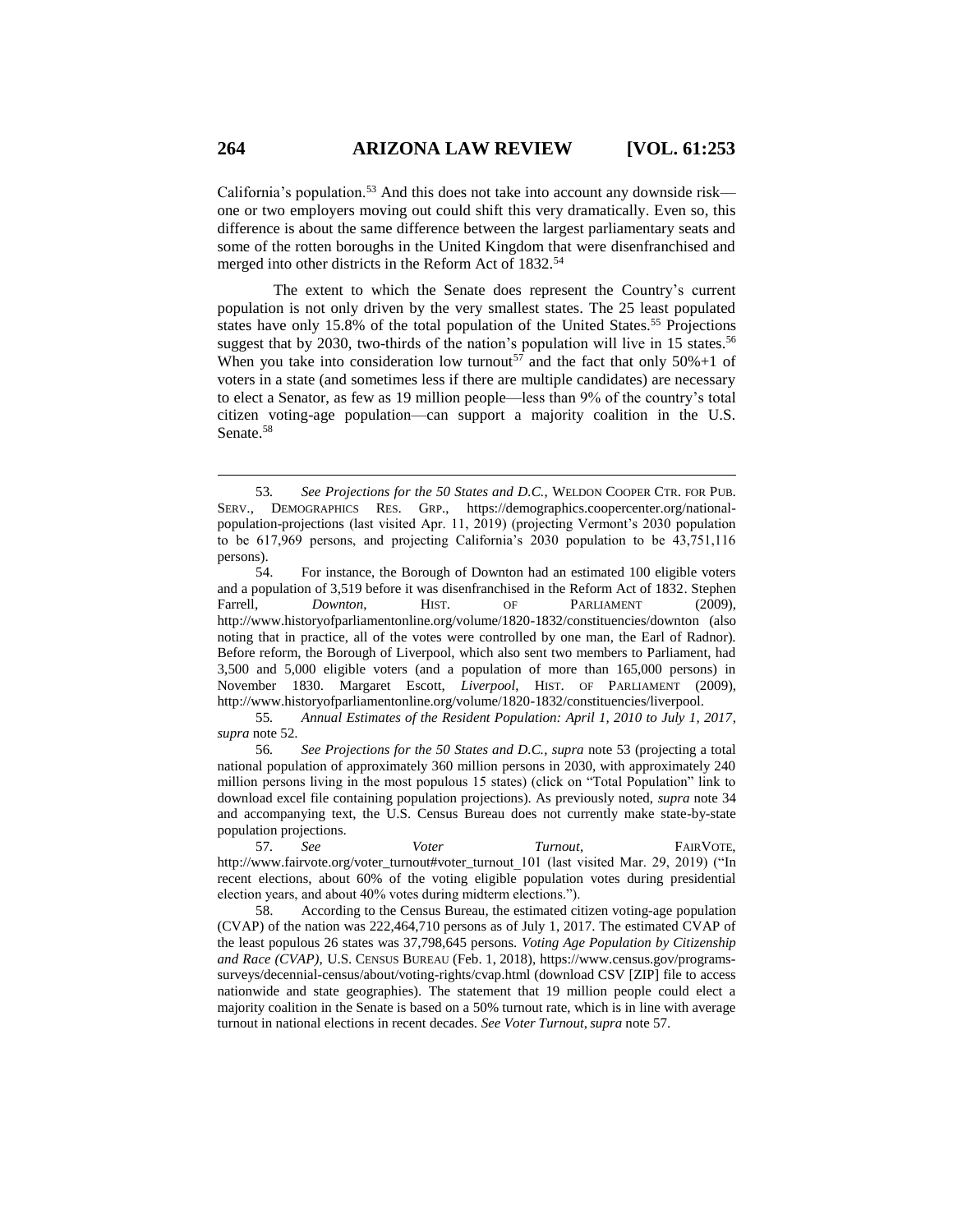Contemporary supporters of the design of the U.S. Senate argue that inequality of representation was always central to the idea of the Connecticut Compromise.<sup>59</sup> The House represents the people as individuals, while the Senate gave representation to the states as entities (and to their residents as members of state polities).

Politicians of the founding era disagreed about whether the Senate could be justified as anything other than a compromise, and whether there was a coherent normative argument beyond log-rolling for the structure of Congress and unequal representation in the Senate.<sup>60</sup>

But whatever the founding era or theoretical justifications for the Senate they rely on, modern-day apologists ignore two central points. The first is that the degree of inequality of representation in the U.S. Senate is getting worse over time.<sup>61</sup> But the second is that the argument used to justify this inequality representation of states as unique political entities or differentiated political cultures—is getting worse as well. No matter where people start in their beliefs about the Senate, it is quite clear that the normative case for its institutional design has been getting worse over the past few decades.

Arguments that inequality in the Senate is justified because Senators represent states as entities, or represent their particularistic cultures and communities, are hard to match with current practice. The first reason is polarization. Voting in the Senate has become increasingly partisan and onedimensional.<sup>62</sup> Of course, Senators seek pork for their state, and there are a few quirky Senators with somewhat-moderate political beliefs or particularistic

<sup>59.</sup> *See, e.g.*, Rich Lowry, *The Left's Foolhardy Attack on the Senate*, NAT'L REV. (Oct. 9, 2018), https://www.nationalreview.com/2018/10/left-attacks-senateconstitutional-system/ ("The design of the Senate recognizes the status of the states as real governing entities with their own prerogatives under the Constitution.").

<sup>60.</sup> *See* Jamelle Bouie, *Minority Rule Does Not Have to Be Here Forever*, SLATE (Oct. 14, 2018), https://slate.com/news-and-politics/2018/10/minority-rule-not-in-theconstitution.html (discussing disagreement about justifications for the design of the Senate); Schleicher, *supra* note 45, at 1050–62 (discussing efforts to justify state legislative appointment of Senators).

<sup>61.</sup> *See* Emily Badger, *As American as Apple Pie? The Rural Vote's Disproportionate Slice of Power*, N.Y. TIMES (Nov. 20, 2016) https://www.nytimes.com/2016/11/21/upshot/as-american-as-apple-pie-the-rural-votesdisproportionate-slice-of-power.html (showing declining percentage of the population necessary to elect a Senate majority over the course of the 20th century).<br>62. See Sean M. Theriault & David W. Rohde. The Ginerich

<sup>62</sup>*. See* Sean M. Theriault & David W. Rohde, *The Gingrich Senators and Party Polarization in the U.S. Senate*, 73 J. POL. 1011 (2011) (recognizing that the Senate is very polarized and nearly as polarized as the House of Representatives); Nolan McCarty, *What We Know and Don't Know About Our Polarized Politics*, WASH. POST. (Jan. 8, 2014), https://www.washingtonpost.com/news/monkey-cage/wp/2014/01/08/what-we-know-anddont-know-about-our-polarized-politics/?utm\_term=.9beedcf2bbd8 (reviewing lack of difference between polarization in the House and Senate).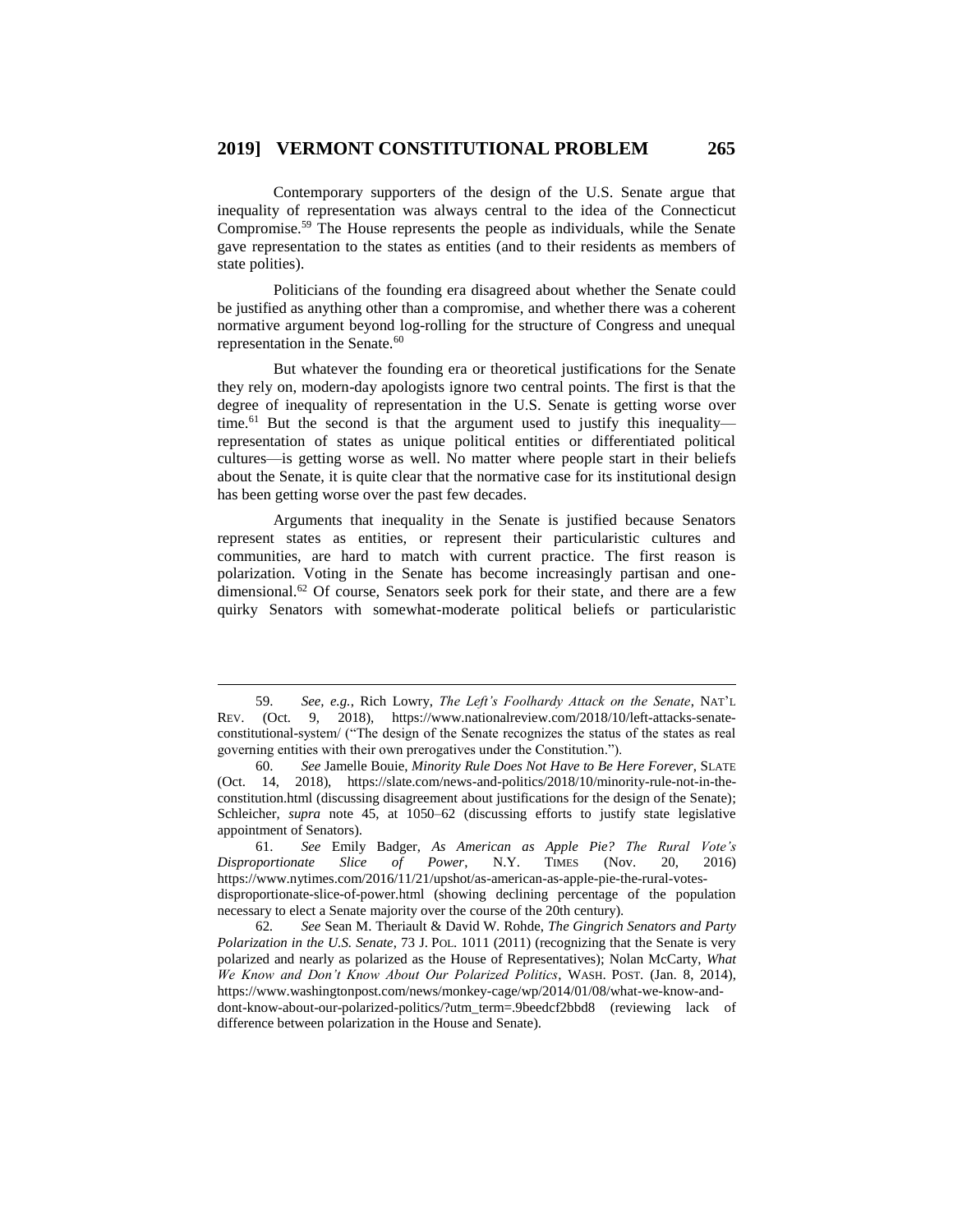concerns.<sup>63</sup> But over the last 30 years "dimensionality" in voting in the Senate, or voting along divides other than right–left, fell dramatically.<sup>64</sup> Voting behavior by a Democratic Senator from Vermont today is just not particularly distinct from the voting behavior of a Democratic Senator from California, nor is the voting behavior of a Wyoming Republican Senator particularly distinct from that of a Texas Republican. Senators increasingly vote as members of national political coalitions, not as representatives of particular political communities.<sup>65</sup>

Second, the politics of the different states are less distinct from one another than they once were. State politics is increasingly defined by the national political parties.<sup>66</sup> Voting behavior by the electorate in state elections and policy choices by politicians at the state level track national party divisions and respond to national political inputs to an increasing degree.<sup>67</sup> What happens in Iraq, or at the Federal Reserve, or in Donald Trump's Twitter feed defines more and more of what happens in state elections.<sup>68</sup>

This has been a doleful trend. The nationalization of state politics has made state government much less responsive and accountable, as I have argued, and substantially weakens the case for federalism across any plausible justification for the practice, even as states continue to exercise very important policy discretion.<sup>69</sup> But it remains the case that states are less differentiated as polities than they once were. Self-identification with the nation and neighborhood now dominates identification with states.<sup>70</sup> Further, personal identification with states is increasingly defined around states' cultural and natural traits (like history, the weather, or natural beauty) rather than around state politics.<sup>71</sup> Senators do not represent particularistic state political identities because, by and large, these particularistic identities do not exist or, at the very least, are less important than they once were.

If the case for the U.S. Senate is that it provides for representation for the particular cultures and politics of individual states, it is a much, much weaker case than it was before party polarization and the nationalization of party politics.

Now, nothing is forever, as it is at least theoretically possible that we see population shifts that make the representative inequality of the Senate less, or

 $\overline{a}$ 

71. *Id.*

<sup>63.</sup> Think of Susan Collins (R-ME) or Joe Manchin (D-WV) as exemplars of moderations, and perhaps, of the libertarianism of Rand Paul (R-KY) as an example of some dimensionality in the Senate.

<sup>64.</sup> *See* NOLAN MCCARTY ET AL., POLARIZED AMERICA: THE DANCE OF IDEOLOGY AND UNEQUAL RICHES, at Chapter 2 (2016).

<sup>65.</sup> *Id.*

<sup>66.</sup> *See generally* David Schleicher, *Federalism and State Democracy,* 95 TEX. L. REV. 763 (2017); Jessica Bulman-Polzen, *Partisan Federalism*, 127 HARV. L. REV. 1077 (2014).

<sup>67.</sup> *See* Schleicher, *supra* note 66, at 772–80.

<sup>68.</sup> *Id.*

<sup>69.</sup> *Id.* at 780–90.

<sup>70.</sup> *See* DANIEL J. HOPKINS, THE INCREASINGLY UNITED STATES 169–95 (2018).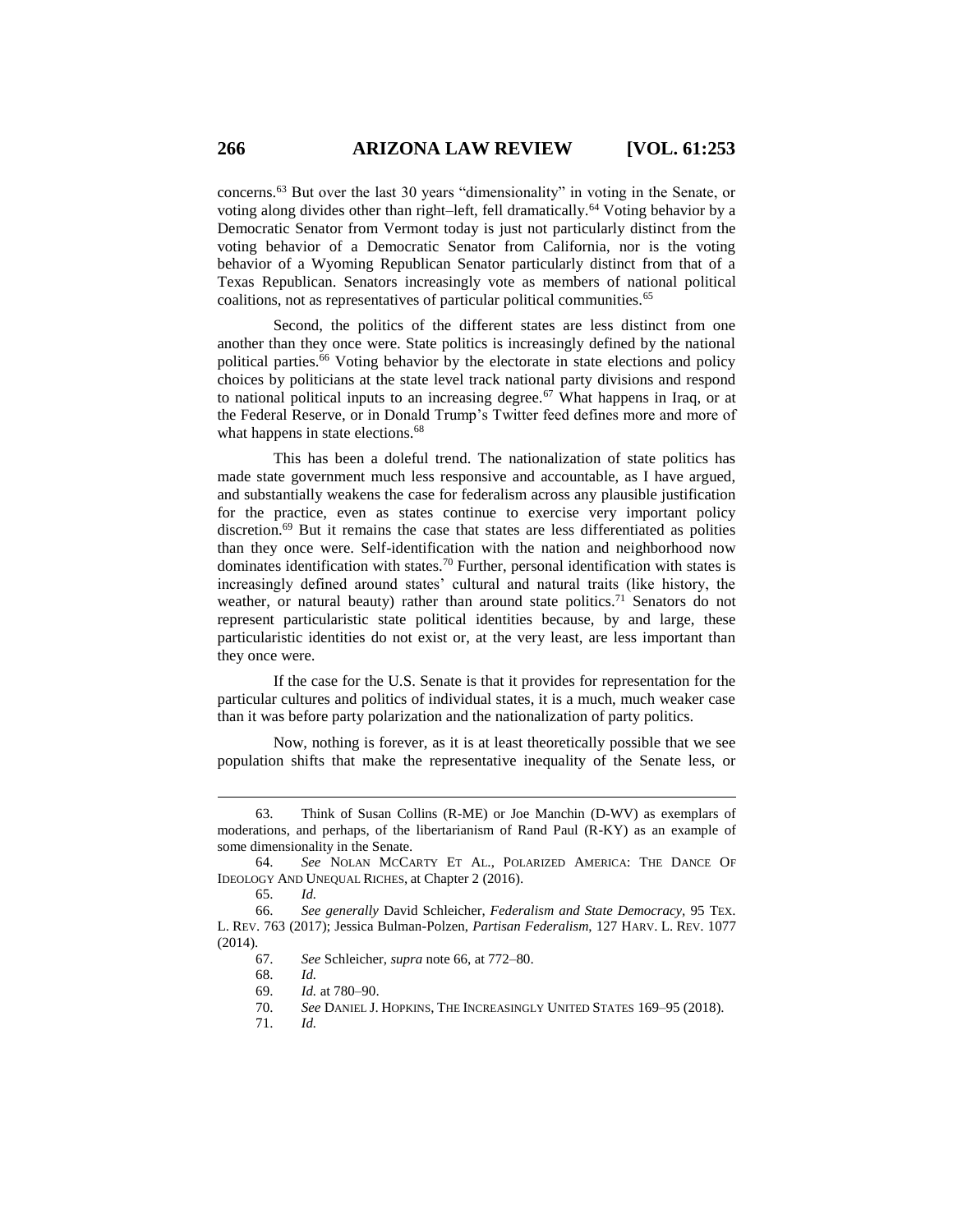partisan realignments that reduce polarization and increase localization of senatorial behavior. But currently, the trend is going the other way on both. That is, the Senate is getting less representative of the broader population and is doing less to represent states as entities or particular state political cultures.

Depriving a state of equal representation in the U.S. Senate without its consent is an unamendable part of the U.S. Constitution.<sup>72</sup> But the case against the Senate has gotten stronger as states like Vermont have shrunk relative to a growing U.S. population, and the case for it has gotten weaker with party polarization and the nationalization of party politics. As a result, while it is not going anywhere, our attitudes toward the Senate might change. Much political rhetoric rests on the democratic credentials of the Senate, including claims about the ultimate democratic pedigree of the Supreme Court given its role in confirming judicial appointments. Further, changes could be made to make the Senate more representative by splitting up states like California or Texas or adding new ones.<sup>73</sup> Regardless of what steps are taken, the point should be made clearly: the U.S. Senate is increasingly hard to justify under contemporary circumstances.

# *B. The "Pocket Borough" of Vermont and the High Price of Milk*

 $\overline{a}$ 

Americans have long been concerned about the capacity of large corporations and trusts to use their economic influence to bully legislators into favoring private interests over the public welfare.<sup>74</sup> This concern is particularly important for small states. Because they have fewer people and less diversified economies, small states are more vulnerable to the concerted badgering of small groups of economically powerful people. As corporations become more concentrated and small states stay small, the risk of this type of influence will only grow worse.

This problem can become quite acute. One particular concern prior to the Reform Act of 1832 (and even after) was that parliamentary districts were not only small but effectively owned—and therefore electorally dominated—by one person.<sup>75</sup> Such districts were known as "pocket boroughs" because their

74. Schleicher, *supra* note 45, at 1058 (discussing how this concern shaped debates over the Seventeenth Amendment).

75*. See* John Brooke, *1754-1790: The Constituencies*, HIST. OF PARLIAMENT (1964), http://www.historyofparliamentonline.org/volume/1754-1790/survey/iconstituencies (describing "burgage boroughs," each of which was "'one undivided and indivisible tenement, neither created nor capable of being created within time of memory, which has immemorially given a right of voting'. In other words, the franchise in burgage boroughs was attached to property, not to persons, and could not be increased or diminished; and they were predestined to become pocket boroughs. For if one man owned a

<sup>72.</sup> U.S. CONST. art. V. ("[N]o State, without its Consent, shall be deprived of its equal Suffrage in the Senate.").

<sup>73.</sup> That said, the case for splitting up states or allowing new entrants should be based not on the Senate primarily, but rather on how well these entities would govern as states. *See* David Schleicher, *Welcome to New Columbia: The Fiscal, Economic and Political Consequences of Statehood for DC*, 23 WM. & MARY BILL RTS. J. 89 (2014) (arguing that there are substantial concerns about admitting Washington, D.C. as a state related to how good a governing body it would be).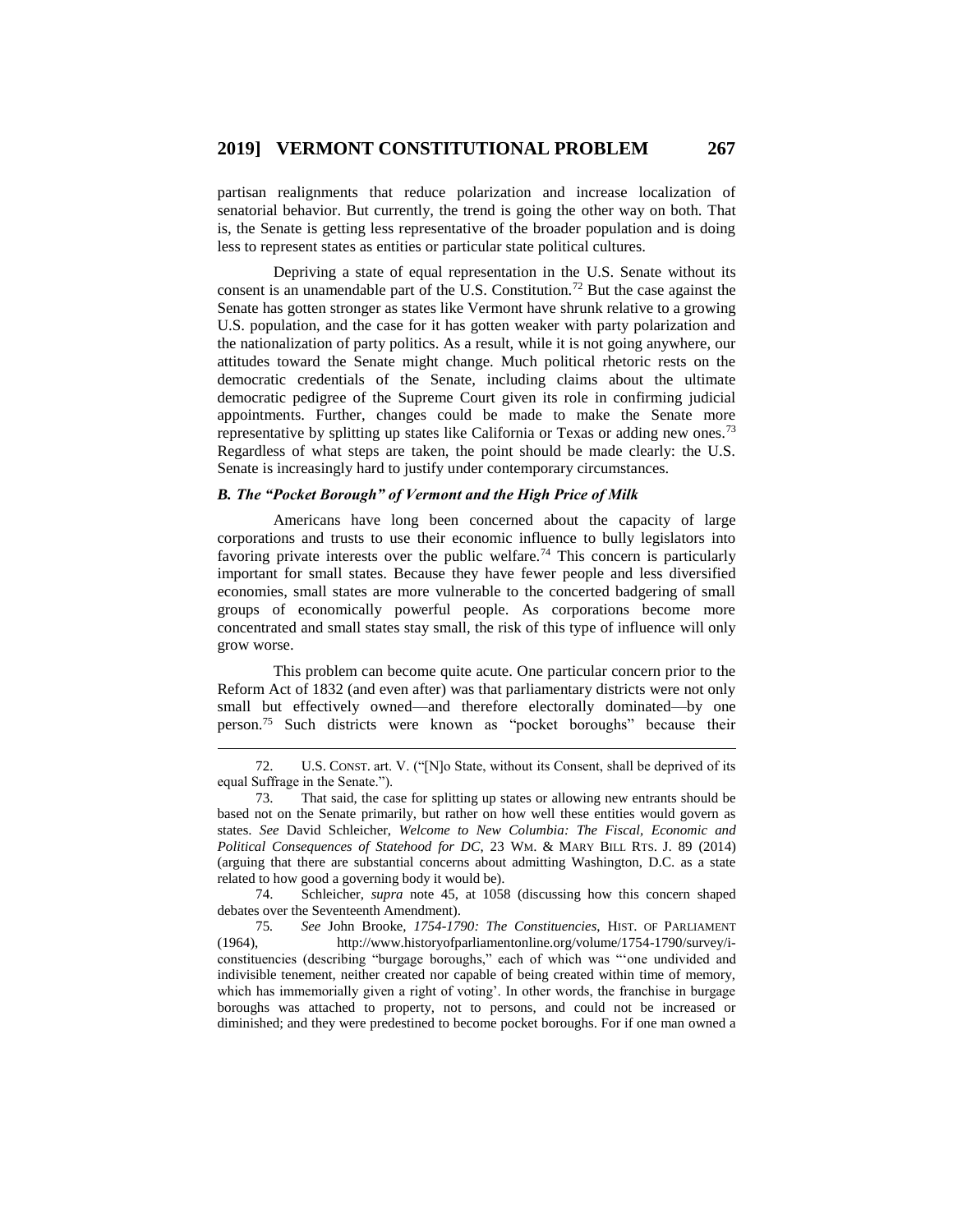parliamentary seats were held "in the pocket" of the dominant patron.<sup>76</sup> Famously, the constituency of Old Sarum had only 11 voters during the period from 1820 to 1832, but elected 2 members of Parliament.<sup>77</sup> Importantly, all of the property in Old Sarum was owned by one family.<sup>78</sup> The Pitt family owned the entire district from the 17th century through 1802 and sent to parliament William Pitt the Elder, who would later become Prime Minister.<sup>79</sup> In 1802, the Pitts sold the property at a huge premium over the value of the income it generated.<sup>80</sup> Prior to reform, parliamentary seats were for sale to the highest bidder.<sup>81</sup>

In the United States, during the run-up to the passage of the Seventeenth Amendment (which provided that voters, and not state legislators, would directly elect senators), there was a great national debate about a similar problem.<sup>82</sup> Among other issues that led to the passage of the Seventeenth Amendment, popular concern raged about the capacity of newly large corporations and trusts to use their economic influence to bully state legislators into choosing Senators that served

78. *See* John P. Ferris, *Old Sarum: 1660-1690*, HIST. OF PARLIAMENT (1983), http://www.historyofparliamentonline.org/volume/1660-1690/constituencies/old-sarum.

79*. See id.*; Andrew Thompson, *William Pitt 'The Elder*,*'* GOV.UK: HISTORY OF GOV'T BLOG (Mar. 11, 2015), https://history.blog.gov.uk/2015/03/11/william-pitt-the-elderwhig-1766-1768/; R.G. Thorne, *Old Sarum: 1790-1820*, HIST. OF PARLIAMENT (1986), http://www.historyofparliamentonline.org/volume/1790-1820/constituencies/old-sarum.

Lowther set out to monopolize the parliamentary representation of Cumberland and Westmorland, and by 1784 controlled seven seats in these counties (one for Cumberland, one at Carlisle, two at Cockermouth, two for Westmorland, and one at Appleby). In addition, he owned the pocket borough of Haslemere in Surrey, which he bought in 1780. Achieving this electoral empire cost him at least £100,000, and probably a good deal more.

*Id.*

82. Schleicher, *supra* note 45, at 1058.

majority of the burgages, he was in a position to control the representation of the borough, no matter the size of the electorate; and a Member who could say that he sat by burgage tenure was understood to have an absolutely safe seat."). During the period between 1754 and 1790, "there were 29 burgage boroughs in England, with electorates ranging from 300 at Malton to seven at Old Sarum . . . . In eight boroughs both seats were under the control of one patron (though the patrons changed through inheritance and sale of property) . . . .") *Id.*

<sup>76</sup>*. See, e.g.*, Michael Markus, *A Pocket Borough? Reformed Politics in Ripon, 1832-67*, 27 PARLIAMENTARY HIST. 330, 330–31, 342 (2008).

<sup>77.</sup> Stephen Farrell, *Old Sarum*, HIST. OF PARLIAMENT (2009), http://www.historyofparliamentonline.org/volume/1820-1832/constituencies/old-sarum. Old Sarum had as few as seven eligible voters during the period from 1754 to 1790. John Brooke, *1754-1790: The Constituencies*, HIST. OF PARLIAMENT (1964), http://www.historyofparliamentonline.org/volume/1754-1790/survey/i-constituencies.

<sup>80.</sup> The borough was sold to Du Pré Alexander for a price of £43,000. G. Thorne, *Old Sarum: 1790-1820*, HIST. OF PARLIAMENT (1986), http://www.historyofparliamentonline.org/volume/1790-1820/constituencies/old-sarum.

<sup>81.</sup> For example, consider the activities of Sir James Lowther, described as "the biggest borough-monger of all" during the period between 1754 and 1790. Brooke, *supra* note 75. As John Brooke describes,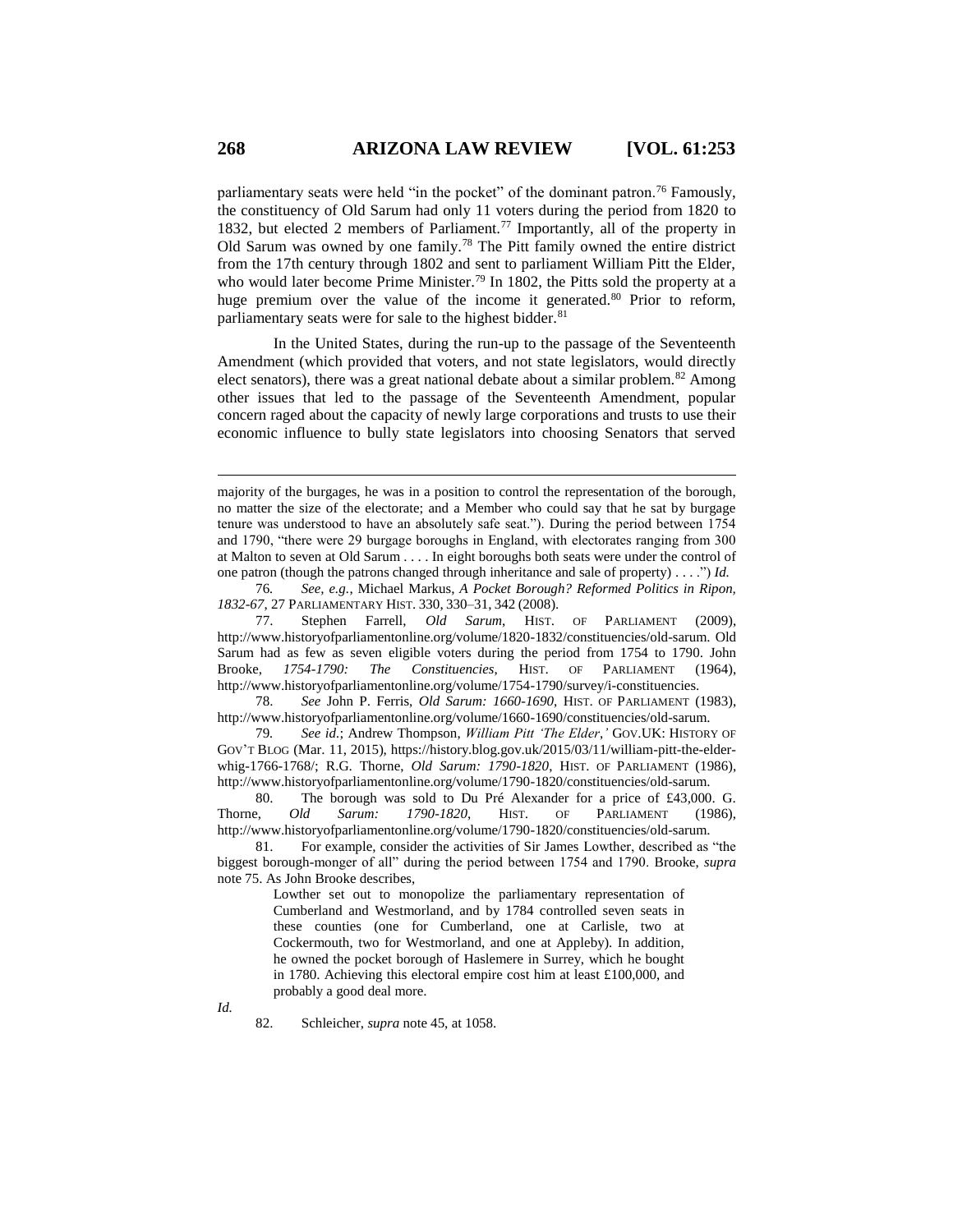corporate, and not public, interests.<sup>83</sup> The possibility that corporations or individuals would be able to buy Senate seats was not the only factor that spurred this substantive constitutional change, but it was a major public concern.<sup>84</sup>

Today's very small states raise similar concerns. Although Vermont is not a very poor state per capita—it ranks 31st in GSP per capita<sup>85</sup>—its economy is tiny. Vermont's GSP is the lowest of any state.<sup>86</sup> This means that one entrant could dominate Vermont's economic production. As noted above, the aggregate economic effect of Amazon's HQ2 is expected to be equivalent to 17% of Vermont's GSP.<sup>87</sup>

Vermont could theoretically suffer the same fate as former British pocket boroughs like Old Sarum. According to a 2015 estimate, the total value of property in Vermont is around \$60 billion, which is less than two-thirds of the value of property on the Upper East Side of Manhattan.<sup>88</sup> As of 2017, there were four Americans—Jeff Bezos, Warren Buffet, Bill Gates, and Mark Zuckerberg—who each have enough money to buy every single piece of property in Vermont.<sup>89</sup> In 2017, Apple, the computer company, could have bought all of the property in Vermont with less than one-quarter of its cash on hand (or with slightly more than a year of its annual net income).<sup>90</sup>

 $\overline{a}$ 

1&UnitOfMeasureKeyGdp=Levels&RankKeyGdp=1&Drill=1&nRange=5.

89*.* Luisa Kroll & Kerry A. Dolan, *The Definitive Ranking of the Wealthiest Americans*, FORBES (Oct. 3, 2018, 7:00 AM), https://www.forbes.com/forbes-400/list/#version:static. Of course, for any of these individuals—or any other single actor to actually buy all the property in Vermont would surely be harder. As landowners became aware that Vermont property was being amassed, they would surely hold out for extremely high prices, or perhaps refuse to sell.

90. Apple had \$267.2 billion cash on hand in the March 2018 quarter. Anita Balakrishnan & Sara Salinas, *Apple's Cash Hoard Falls to \$267.2 Billion*, CNBC:TECH (May 2, 2018, 8:40 AM), https://www.cnbc.com/2018/05/01/apple-q2-2018-earnings-hereshow-much-money-apple-has.html; *see also Apple Q4 FY17 Consolidated Financial Statements*, APPLE INC., https://www.apple.com/newsroom/pdfs/fy17 q4/Q4FY17ConsolidatedFinancialStatements.pdf (last visited Apr. 12, 2019).

<sup>83.</sup> *Id.*

<sup>84.</sup> *Id.*

<sup>85</sup>*. Per Capita Real GDP by State*, BUREAU OF ECON. ANALYSIS (May 4, 2018), https://www.bea.gov/itable/drilldown.cfm?reqid=70&stepnum=11&AreaTypeKeyGdp=1& GeoFipsGdp=XX&ClassKeyGdp=naics&ComponentKey=1000&IndustryKey=1&YearGdp =2017&YearGdpBegin=-1&YearGdpEnd=-

<sup>86</sup>*. GDP by State 2018*, *supra* note 14.

<sup>87</sup>*. See supra* Part I.

<sup>88.</sup> Max Galka, *A Striking Perspective on New York City Property Values*, METROCOSM (June 24, 2015), http://metrocosm.com/new-york-city-property-values-inperspective/ (finding the value of property in Upper East Side to equal \$96 billion). Galka also estimated the total property value—as opposed to land value—of Vermont to be just below \$60 billion. *Id.*; *see also* William Larson, *New Estimates of Value of Land of the United States* 27, Table 3 (Apr. 3, 2015) (unnumbered working paper), https://www.bea.gov/system/files/papers/WP2015-3.pdf (estimating the value of land in Vermont at \$44 million).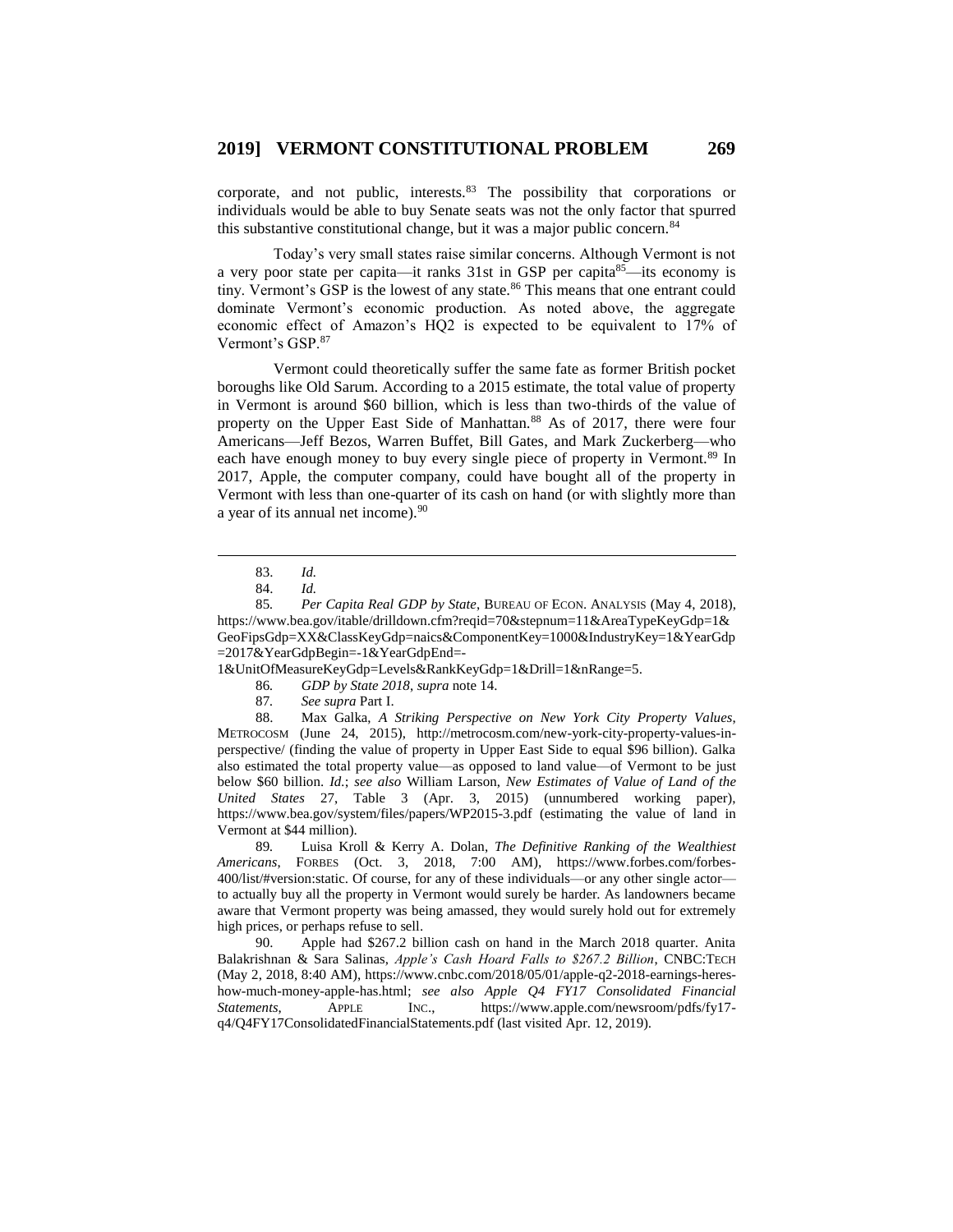These are extreme scenarios, but given Vermont's small economy, it is not hard to imagine a few individuals or firms dominating state politics.<sup>91</sup> While interest-group politics is clearly a large part of politics everywhere, a group can be quite small and still be a large part of a small state like Vermont's economy and politics. Take the dairy industry (which accounts for more than \$2 billion of Vermont's \$31 billion economy), which is able to exert exceptional influence on Vermont's congressional delegation.<sup>92</sup> One might think that lower milk prices would be good—more children could afford a healthy product, after all. But Vermont's congressional delegation has been focused for decades on preserving federal supports for high milk prices, driving up the cost of providing milk in order to save the local dairy industry.<sup>93</sup>

Vermont's Senators were central to establishing and protecting the Northeast Interstate Dairy Compact (a congressionally authorized inter-state compact that allowed New England dairy farmers to receive a higher minimum price than the current federal minimum price for the region and that created the Northeast Dairy Compact Commission, headquartered in Montpelier, Vermont) for years.<sup>94</sup> Party control of the U.S. Senate flipped in 2001 when Senator Jim Jeffords

<sup>91.</sup> And there is no reason to believe that those individuals or firms will be residents of the state in question. As David Fontana has noted, out-of-state donors often dominate in-state donors—the top 5% of the nation's zip codes outspend the rest of the county by three times in congressional races, and average members of the House receive only 11% of their donations from their own district. David Fontana, *The Geography of Campaign Finance Law*, 90 SO. CAL. L. REV. 1247, 1272 (2017).

<sup>92.</sup> This does not make Vermont unique among small states; 23% of Wyoming's economy is tied up in energy extraction. *Wyoming*, BUREAU OF ECON. ANALYSIS (Mar. 22, 2018),

https://www.bea.gov/regional/bearfacts/pdf.cfm?fips=56000&areatype=STATE&geotype= 3.

<sup>93.</sup> For example, Vermont Senator George Aiken was a leading advocate for dairy price supports during his three-decade tenure in the Senate. *See, e.g.*, *Dairy Price Supports of 1960*: *Hearings on S. 2917 Before a Subcomm. of Agric. Prod., Mktg., and Stabilization of Prices of the S. Comm. on Agric. and Forestry*, 86th Cong. 2-4 (1960) (statement of Hon. George D. Aiken, U.S. Sen. from Vermont); S. REP. NO. 93-1214 (1974) (supporting a Senate Resolution sponsored by Senator Aiken, requesting that the Secretary of Agriculture increase the support price for milk). The University of Vermont maintains a digital repository of documents pertaining to much of Senator Aiken's efforts in this area. *See Dairy and the U.S. Congress*, UNIV. OF VT. LIBR.: DIGITAL COLLECTIONS, https://cdi.uvm.edu/islandora/object/uvmcdi%253Adairy (last visited Mar. 29, 2019). Aiken's successor, U.S. Senator Patrick Leahy, picked up where Aiken left off as a staunch advocate in favor of federal price supports for milk. *See, e.g.*, *Milk Price Supports: Hearing before the Subcomm. on Agric. Prod., Mktg, and Stabilization of Prices of the S. Comm. on Agric., Nutrition, and Forestry on S. 6, S. 80, and S. 910*, 96th Cong. 1-2 (1979) (statement of Sen. Patrick J. Leahy, Member, S. Comm. on Agriculture, Nutrition, and Forestry). For a critique of dairy price supports, see Michael McMenamin, *Dairy Price Supports: Still Milking the Public*, CATO INST. (Aug. 19, 1982), https://object.cato.org/sites/cato.org/files/pubs/pdf/pa014.pdf.

<sup>94.</sup> Following unsuccessful efforts by the Vermont delegation to pass the Northeast Interstate Dairy Compact in 1993–94, *see* 140 CONG. REC. 28,952-53 (1994)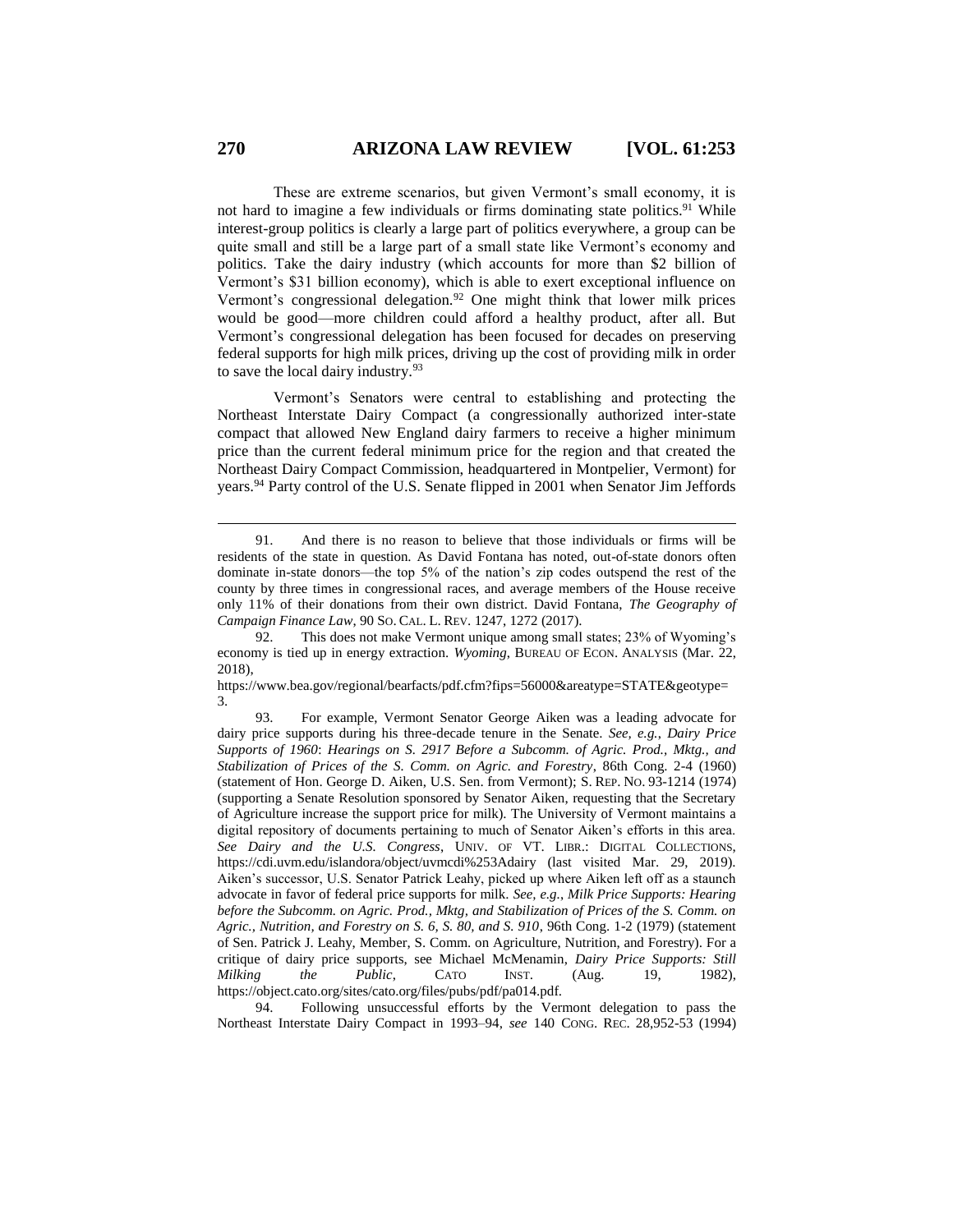$\overline{a}$ 

became a Democrat, allegedly as part of a failed effort to preserve the Dairy Compact.<sup>95</sup> Further, Congress uses the Dairy Price Support Program to keep prices high through purchases of cheese, butter, and milk,  $96$  and between 2002 and 2012, Congress relied on Milk Income Loss Contract payments to farmers if prices fell too much.<sup>97</sup>

By national standards, the milk industry of Vermont is a footnote. But because it is in Vermont, it can play a political role that similar industries could not in other states. The power of the milk industry in Vermont has translated into

Yeah, I screwed you on that one . . . I put the hammer to farms in Concord, Salem, Lanconia . . . . Today, for the first time in history, the largest group of Americans living in poverty are children. . . . Let me put it this way, I voted against the bill because I didn't want to make it harder for people to buy milk.

*The West Wing: In the Shadow of Two Gunmen (Part I)* (John Wells Prods. & Warner Bros. Television Oct. 4, 2000).

95. *See Jeffords Leaves GOP*, ABC NEWS (May 24, 2001), https://abcnews.go.com/Politics/story?id=121638&page=1. The Compact ceased operation in 2001. Joseph V. Balagtas & Daniel A. Sumner, *The Effect of the Northeast Dairy Compact on Producers and Consumers, with Implications of Compact Contagion*, 25 REV. AG. ECON. 123, 126 (2003).

96*. See, e.g.*, RALPH M. CHITE, CONG. RES. SERV., 94-690 ENR, FARM COMMODITY PROGRAMS: THE DAIRY PRICE SUPPORT PROGRAM 3–5 (1995).

97*. See, e.g.*, *Fact Sheet: Milk Income Loss Contract (MILC) Program*, U.S. DEPT. OF AGRIC.: FARM SERV. AGENCY (Jan. 2009), https://www.fsa.usda.gov/Internet/FSA\_File/milc\_09.pdf. The MILC program was replaced in 2014 by the Margin Protection Program for Dairy Producers (MPP-Dairy), a voluntary insurance program that includes both catastrophic coverage at no cost to the producer and various levels of buy-up coverage. *Dairy Programs*, U.S. DEPT. OF AGRIC.: FARM SERV. AGENCY 7 (Aug. 2016), https://www.fsa.usda.gov/Assets/USDA-FSA-Public/usdafiles/FactSheets/2016/farm\_service\_agency\_programs.pdf. The Vermont congressional delegation fought both for the renewal of the MILC program in 2008 and inclusion of the MPP-Dairy program in the 2014 Farm Bill. Susan Allen, *Vermont's Dairy Farmers 'Got MILC*,*'* TIMES ARGUS (May 3, 2008), https://www.timesargus.com/articles/vermonts-dairy-farmers-got-milc/; Kelsey Neubauer, *Desperate Dairy Famers Given Lifeline in Federal Budget*, VT. DIGGER (Feb. 9, 2018), https://vtdigger.org/2018/02/09/desperate-dairy-farmers-given-lifeline-federal-budget/; Press Release, The Office of Senator Patrick Leahy, Leahy, Welch Encourage Dairy Farmers to Sign Up For New Insurance Program, (Sept. 4, 2014), https://www.leahy.senate.gov/press/leahy-welch-encourage-dairy-farmers-to-sign-up-fornew-insurance-program-.

<sup>(</sup>statement of Sen. Leahy), the Compact was included in the 1996 Farm Bill, Pub. L. No. 104-127, § 147, 110 Stat. 888, 919-920 (codified at 7 U.S.C. 7256 (2012)). *See generally*  RALPH M. CHITE, CONG. RES. SERV., 96-814 ENR, THE NORTHEAST INTERSTATE DAIRY COMPACT (1996) (providing background on the formation of the Compact in the 1996 Farm Bill and an overview of how the Compact functions). The Dairy Compact's importance to New England farmers and its effect of increasing milk prices are highlighted in a seminal scene from *The West Wing*, in which fictional New Hampshire Governor and presidential candidate Jed Bartlet must explain to a dairy-farmer constituent why, during Bartlet's tenure in Congress, he voted against the Compact. In Bartlett's words,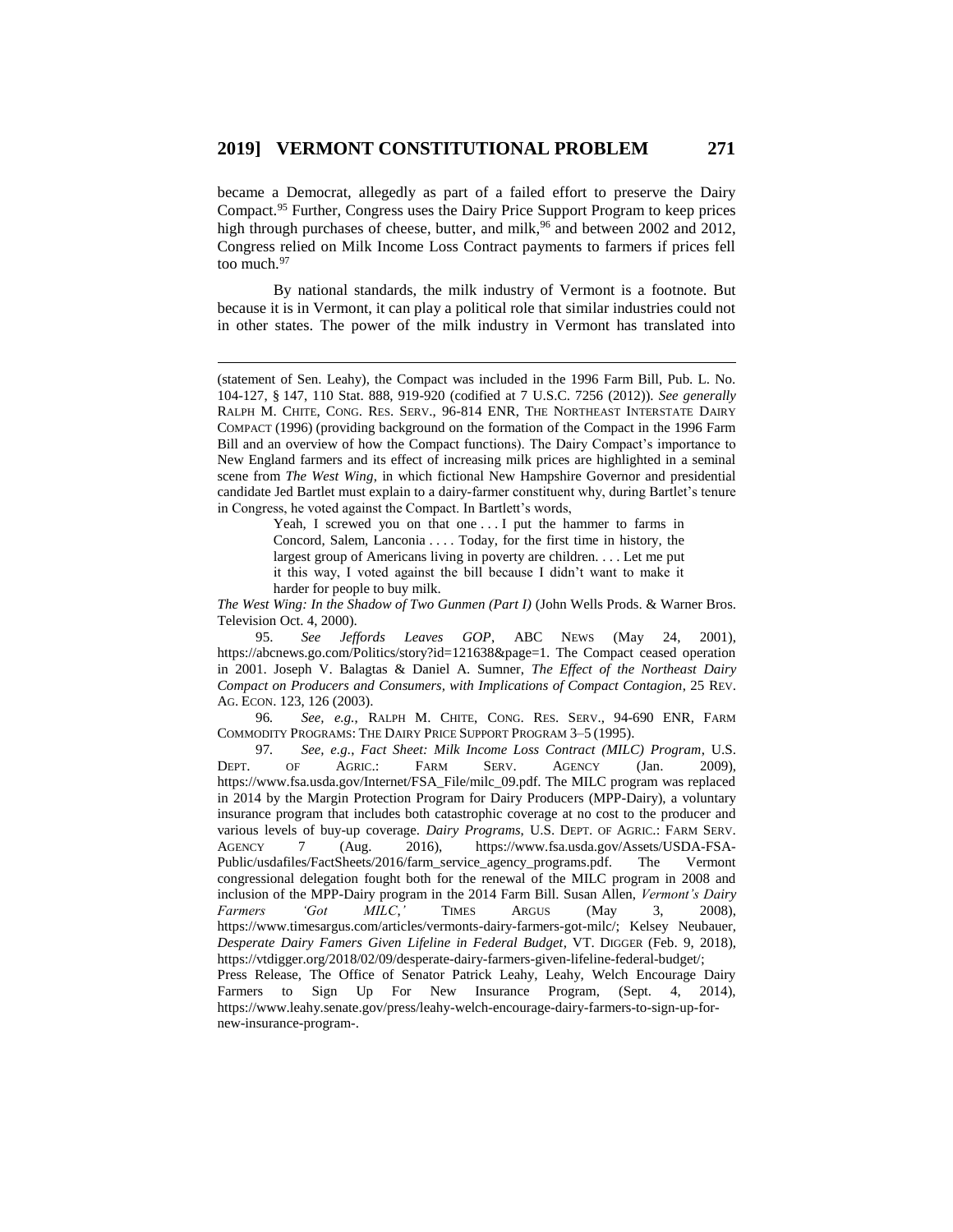higher milk prices for consumers, in part because of the relative power even a small industry can exert over Senators from a tiny state.

#### *C. Vermont and the Low Price of Pork*

The presence of small states also changes the logic of legislative wrangling inside Congress. As states shrink, their senators become cheaper to buy off. Governing coalitions can spend an increasingly small amount of money in absolute terms to "sweeten the deal" for small-state senators. That is, we should expect a positive relationship between small states and the efficacy of pork-barrel spending.

There is a large debate about whether pork spending is good or bad, but it is surely significant. By changing the returns to different strategies for building a Senate coalition, small states may well alter the landscape of national politics.

One of the most notable changes in modern Congress has been the decline of what is commonly known as "pork-barrel" spending, or legislatively determined, district-specific spending projects. In 2010, Congress banned earmarks for specific projects.<sup>98</sup> This did not end pork-barrel spending, as members of Congress are quite clever and can get around bans like these.<sup>99</sup> But the

<sup>98.</sup> In 2010, House Democratic leaders instituted an internal ban on earmarks directed to for-profit corporations. *See, e.g.*, *House Dems Ban Earmarks to Corporations*, CBSNEWS (Mar. 10, 2010), https://www.cbsnews.com/news/house-dems-ban-earmarks-tocorporations/. In response, a ban on all earmarks was adopted as the internal policy of the House Republican Conference. *See, e.g.*, Jordan Fabian & Molly K. Hooper, *House GOP Votes to Ban All Earmarks*, THE HILL (Mar. 11, 2010), http://thehill.com/blogs/blogbriefing-room/news/86203-house-gop-approves-conference-wide-earmark-ban. This initial one-year ban has been consistently renewed in both the GOP-controlled House and Senate. *See Earmark Elimination Act Would Eliminate Earmarks, but Both Trump and Some Democrats Want Earmarks Restored*, GOVTRACK INSIDER (Jan. 29, 2018), https://govtrackinsider.com/earmark-elimination-act-would-eliminate-earmarks-but-bothtrump-and-and-some-democrats-want-3837b05af341. The ban on earmarks has garnered mixed reactions from lawmakers, and in 2018, Republicans in Congress have pushed both to reinstate earmarks and to permanently prohibit them. *See, e.g.*, Susan Davis, *House GOP to Debate Bringing Earmarks Back*, NPR (Jan. 14, 2018), https://www.npr.org/2018/01/14/577639518/house-gop-to-debate-bringing-earmarks-back; *McCain & Bipartisan Senators Introduce Bill to Permanently Ban Earmarks*, MCCAIN.SENATE.GOV (Jan. 23, 2018), https://www.mccain.senate.gov/public/index.cfm/2018/1/flake-mccain-bipartisan-senatorsintroduce-bill-to-permanently-ban-earmarks.

<sup>99</sup>*. See, e.g.*, RUSSELL W. MILLS & NICOLE KALAF-HUGHES, R STREET POLICY STUDY NO. 83: EXIT EARMARKS, ENTER LETTERMARKS 3 (2017), https://www.rstreet.org/wpcontent/uploads/2017/01/83.pdf (noting the rise of "an obscure practice called 'lettermarking' in which members write to the head of an administrative agency to request the funding"); James T. Walsh, Melanie Sloan, Rich Gold & Craig Holman, Opinion*, The Case for Restoring Earmarks*, WASH. POST (Jan. 23, 2018), https://www.washingtonpost.com/opinions/the-case-for-restoring-earmarks/2018/01/23/ 6840063c-ffc7-11e7-8acf-ad2991367d9d\_story.html?utm\_term=.72a5bc35362f ("The current system has also allowed political interference we didn't expect. Some officials in the executive branch and others, including members of Congress, have kept the earmark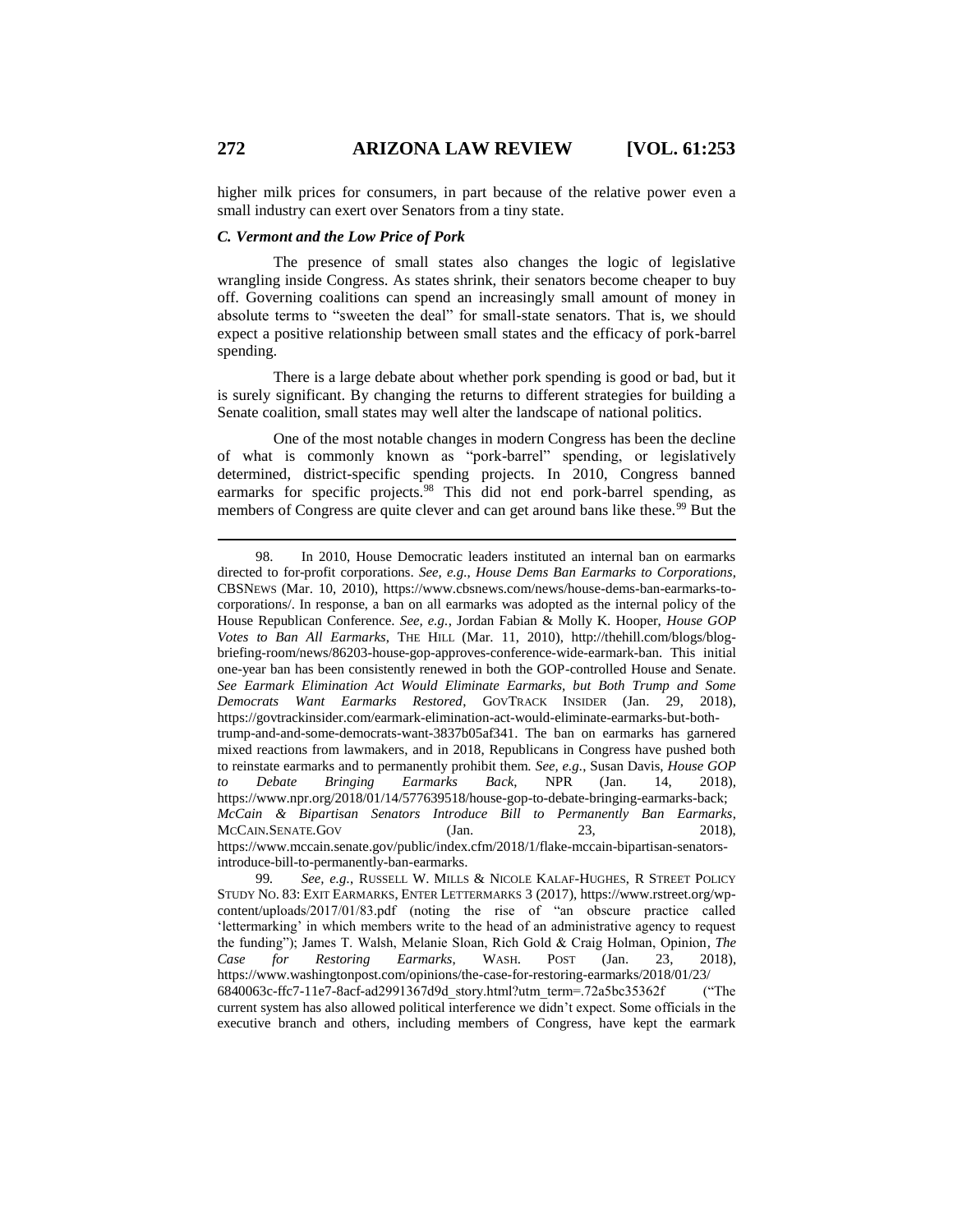earmark ban was indicative of an effort to reduce this type of spending. The reduction in pork-barrel spending has been so successful that there has been much writing in recent years calling for the return of pork-barrel spending, in order to make Congress more efficacious.<sup>100</sup>

Pork-barrel spending, under the classic models of Barry Weingast and John Ferejohn, is a mechanism for organizing a legislature.<sup>101</sup> "Distributive politics" norms are a way of cobbling together majorities by allowing everyone to get a piece of federal spending, even if it results in higher taxes and spending than

money-to-hundreds-of-pet-projects/2011/11/29/gIQA2L2WAO\_story.html?utm\_term=. 290da531b132 (documenting the efforts of various legislators to include funding for special

projects in their districts despite the earmark ban).

tradition alive with less transparency by pressuring agencies to fund particular projects through phone calls (or "phonemarks"), letters ("lettermarks") and meetings. These decisions are never publicly disclosed; in fact, while it was once common to read media reports about seemingly inexplicable funding decisions (e.g., a teapot museum), such reports are now rare."); *see also* Kimberly Kindy, *After Earmark Ban, Lawmakers Try to Direct Money to Hundreds of Pet Projects*, WASH. POST (Nov. 29, 2011), https://www.washingtonpost.com/politics/after-earmark-ban-lawmakers-try-to-direct-

<sup>100</sup>*. See* Citizens Against Government Waste, *2016 Congressional Pig Book: Historical Trends*, CAGW.ORG, https://www.cagw.org/reporting/2016-pigbook#historical\_trends (last visited Apr. 11, 2019) (describing decline in pork); *see, e.g.*, Jonathan Allen, *The Case for Earmarks*, VOX (June 30, 2015), https://www.vox.com/2015/6/30/8864869/earmarks-pork-congress; Tyler Cowen, *Congress Needs to Bring Back Earmarks*, BLOOMBERG (Jan. 9, 2018, 1:22 PM), https://www.bloomberg.com/view/articles/2018-01-09/congress-needs-to-bring-back-

earmarks; Trent Lott & John Breaux, Opinion, *Want a Functioning Legislative Branch? Bring Back Earmarks.*, WASH. POST: OPINION (Jan. 25, 2018), https://www.washingtonpost.com/opinions/want-a-functioning-legislative-branch-bringback-earmarks/2018/01/24/981b1672-0089-11e8-8acf-

ad2991367d9d\_story.html?utm\_term=.ece1bc876057; Walsh et al., *supra* note 99. *But see, e.g.*, Jay Cost, *The Return of Earmarks Won't Solve Congressional Irresponsibility*, NAT'L REV. (Jan. 15, 2018, 9:00 AM), https://www.nationalreview.com/2018/01/earmarkscongress-irresponsibility-stronger-party-structures-are-better-alternative/; Michael Steel, *Yes, Congress is Broken. But Earmarks Will Only Make it Worse.*, WASH. POST (Jan. 17, 2018), https://www.washingtonpost.com/opinions/yes-congress-is-broken-but-earmarkswill-only-make-it-worse/2018/01/17/d11c21fa-fb02-11e7-ad8c-

ecbb62019393\_story.html?utm\_term=.b5597f3a1628. The most recent round of discussion about bringing back earmarks was catalyzed by President Trump, who told members of Congress in early 2018, "Our system lends itself to not getting things done, and I hear so much about earmarks — the old earmark system — how there was a great friendliness when you had earmarks. . . . Maybe all of you should start thinking about going back to a form of earmarks." Alan Rappeport, *To Grease Wheels of Congress, Trump Suggests Bringing Back Pork*, N.Y. TIMES (Jan. 10, 2018), https://www.nytimes.com/2018/01/10/us/politics/trumpearmarks-pork-barrel-spending.html.

<sup>101</sup>*. See* JOHN A. FEREJOHN, PORK BARREL POLITICS: RIVERS AND HARBORS LEGISLATION, 1947-1968, 2–3 (1974); Barry R. Weingast, *A Rational Choice Perspective on Congressional Norms*, 23 AM. J. POL. SCI. 245, 250 (1979).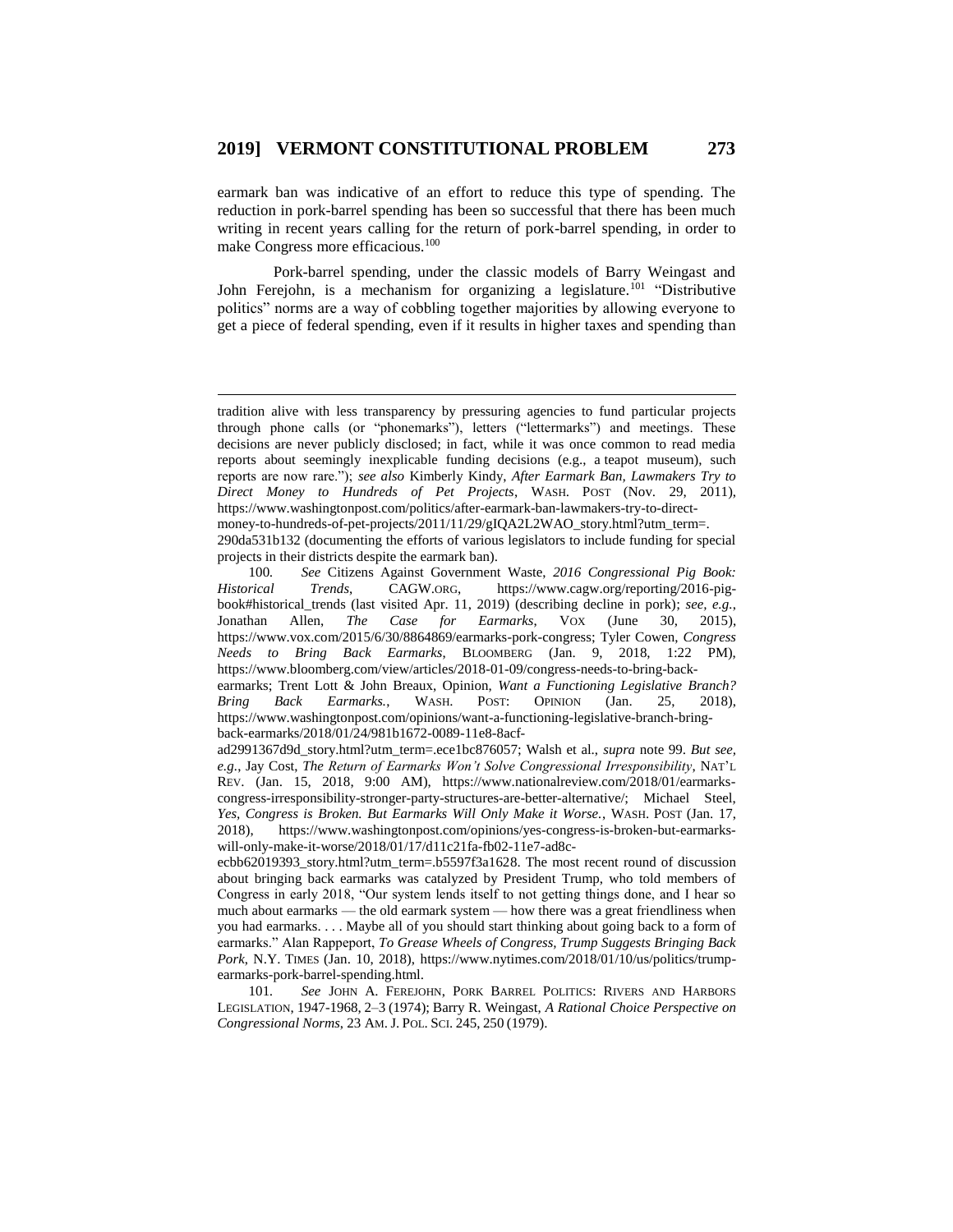people want in the aggregate.<sup>102</sup> These universal coalitions create something like a prisoner's dilemma—all members could be happier if everyone was constrained from eating their fill at the appropriations trough. But pork-barrel spending protects all legislators from their worst outcomes and, therefore, can produce a stable equilibrium.<sup>103</sup>

In theory, the amount of pork needed to push senators is related to the size, in terms of population and economic production, of the state they represent. As states get smaller relative to the national population (and as their GSPs get lower relative to the size of the federal budget), congressional appropriators should need to use fewer revenues to buy off small-state senators. This is clearly borne out in the data. As Frances Lee and Bruce Oppenheim show, as states get smaller, they get more federal funding per capita.<sup>104</sup>

If individual senators seek to maximize their own chances of reelection, then the political calculus they face changes as the state they represent gets smaller—both by population and by the size of the state economy. A small-state senator who demands pork in return for key votes on legislation may harm both the reputation of the national party and the senator's own connection to leadership. But doing so presumably buys support from some otherwise-skeptical constituents. In a smaller state, a senator will need less money to buy off skeptical constituents, simply because there are fewer of them. As states get smaller, the cost of buying the support of small-state senators should theoretically get lower.

Consider the (failed) effort to get Senator Lisa Murkowski (R-AK) to support the Republican effort to repeal Obamacare in 2017.<sup>105</sup> When it was revealed that the bill would substantially harm Alaska, the bill writers added in a

104. *See* FRANCES E. LEE & BRUCE I. OPPENHEIMER, SIZING UP THE SENATE: THE UNEQUAL CONSEQUENCES OF EQUAL REPRESENTATION (1999).

105. Ultimately Senator Murkowski, along with fellow Republican Senators Susan Collins and John McCain, joined with Democrats in opposing the "skinny repeal" of Obamacare in July 2017. Maya Rhodan, *Meet the Women Senators Who Helped Stop the Health Care Bill*, TIME, http://time.com/4877922/health-care-vote-senate-skinny-repealmurkowski-collins/ (last updated July 28, 2017, 1:28 PM).

<sup>102</sup>*. See, e.g.*, Morris P. Fiorina & Roger G. Noll, *Voters, Legislators and Bureaucracy: Institutional Design in the Public Sector*, 68 AM. ECON. REV. 256, 256–58 (1978); Kenneth A. Shepsle & Barry R. Weingast, *Political Preferences for the Pork Barrel: A Generalization*, 25 AM. J. POL. SCI. 96, 107–10 (1981); Weingast, *supra* note 101 at 254–56; Barry R. Weingast, Kenneth A. Shepsle & Christopher Johnsen, *The Political Economy of Benefits and Costs: A Neoclassical Approach to Distributive Politics*, 89 J. POL. ECON. 642, 642–58 (1981) [hereinafter *Distributive Politics*].

<sup>103</sup>*. Distributive Politics*, *supra* note 102, at 651 ("In those policy areas characterized by a project-by-project orientation, the geographic concentration of benefits, and the diffusion of costs, there is abundant evidence that universalism and reciprocity are prevailing decision rules in the U.S. Congress. The former practice assures any interested district a project; the latter, in recognition of the fact that district differences translate into different policy priorities, facilitates a process of mutual support and logrolling. These two practices combine to permit packages of distinct projects earmarked for interested districts to obtain the support even of those without a stake in the package in exchange for reciprocal treatment.").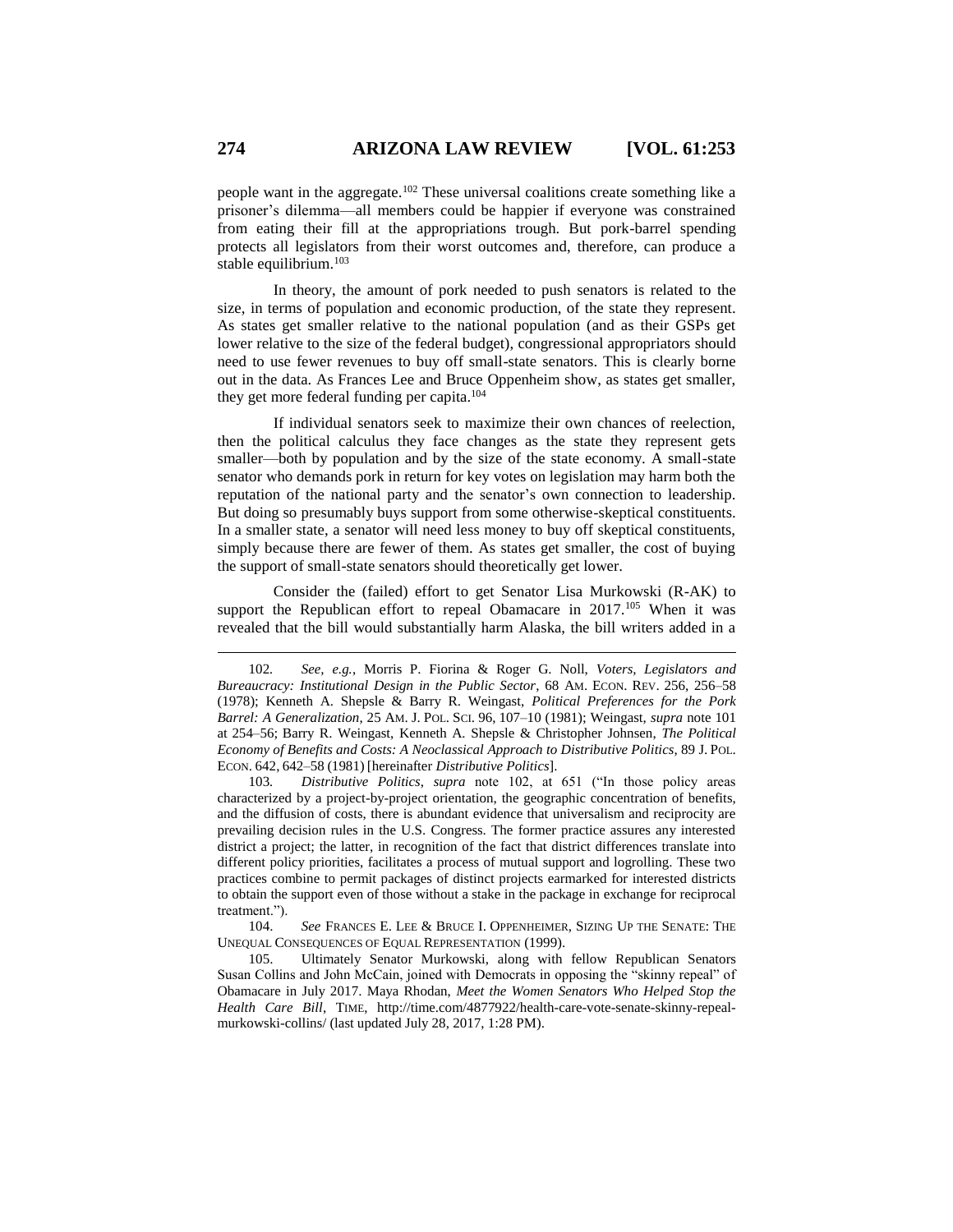huge payment to Alaska to lessen the blow.<sup>106</sup> Doing so was relatively easy; there are just not enough people in Alaska to make pandering to them particularly expensive.<sup>107</sup> Interestingly, the Senate leadership was not willing to make sufficient payments to make the bill actually beneficial for Alaska or to successfully buy Murkowski's vote (perhaps it would have been *too* gross an effort and thus harmed the national party's brand elsewhere).<sup>108</sup> But the fiscal expense involved in doing so would have been manageable in a way that it would not have been had the swing senator been from California or Texas.

Vermont senators are known for their efforts to get pork.<sup>109</sup> Vermont Senator Patrick Leahy has long served on the Appropriations Committee and now is the leading Democrat on the Committee.<sup>110</sup> Senator Bernie Sanders was willing to anger his left-wing base to get the Air Force's F-35s to be based in the State.<sup>111</sup>

One can look at the low price of pork for Vermont in two ways. On the one hand, cheaper pork is good. Passing legislation requires a majority vote, and if leadership must engage in wasteful spending to secure the necessary votes, it is surely better if such spending is lower rather than higher. On the other hand, if as a normative matter, we would like senators to vote on the merits of bills, the ability of leadership to buy support with a few dollars is quite problematic.

107*. Id.*

 $\overline{a}$ 

108. Had the Republicans' bill become law, Alaska was set to lose an estimated \$3.1 billion in federal Medicaid funds. *Id.* (citing MANATT HEALTH, IMPACT ON ALASKA OF MEDICAID PROVISIONS IN THE BCRA 4 (2017), http://dhss.alaska.gov/News/Documents/press/2017/impactBCRA.pdf.).

109. *See, e.g.*, Nina Burleigh, *Socialism, Syrup and Fighter Jets: Bernie Sanders on the Campaign Trail*, NEWSWEEK (Sept. 22, 2015, 6:28 AM), https://www.newsweek.com/2015/10/02/bernie-sanders-campaigns-2016-presidentialcampaign-democratic-party-374897.html ("You know him as a grumpy socialist, but Vermonters know Bernie Sanders is also a pol who brings home the pork.").

110*. Issues: Appropriations Committee*, LEAHY.SENATE.GOV, https://www.leahy.senate.gov/issues/appropriations-committee (last visited Apr. 12, 2019). Senator Leahy was particularly successful at securing federal military in Vermont. *See* Ken Picard, *Paddy Warbucks*, SEVEN DAYS (Oct. 10, 2006), https://www.sevendaysvt.com/vermont/paddy-warbucks/Content?oid=2127198 (documenting Leahy's ability to use his position on the Defense Subcommittee of the Senate Appropriations Committee to secure Department of Defense contracts for Vermont

111*. See, e.g.*, Burleigh, *supra* note 109; Tim Mak, *Bernie Sanders Loves this \$1 Trillion War Machine*, DAILY BEAST (Feb. 9, 2016, 12:01 AM), https://www.thedailybeast.com/bernie-sanders-loves-this-dollar1-trillion-war-machine.

<sup>106</sup>*. See* Jeff Stein, *The Kodiak Kickback: The Quiet Payoff for an Alaska Senator in the Senate Health Bill*, VOX (July 15, 2017, 8:00 AM), https://www.vox.com/policy-andpolitics/2017/7/15/15971642/alaska-republicans-health-care ("Senate Republicans' newest bill includes a special \$182 billion fund . . . to help stabilize the Obamacare markets . . . . But to make sure it helps Alaska — and, perhaps, its moderate senator — lawmakers added a new clause to that special fund this week that will require at least 1 percent of it be spent on states where premiums run 75 percent higher than the national average. One percent may not sound like a big number, but we're talking about Alaska, which only has 700,000 people. The state is still set to receive nearly \$2 billion over 10 years.").

companies).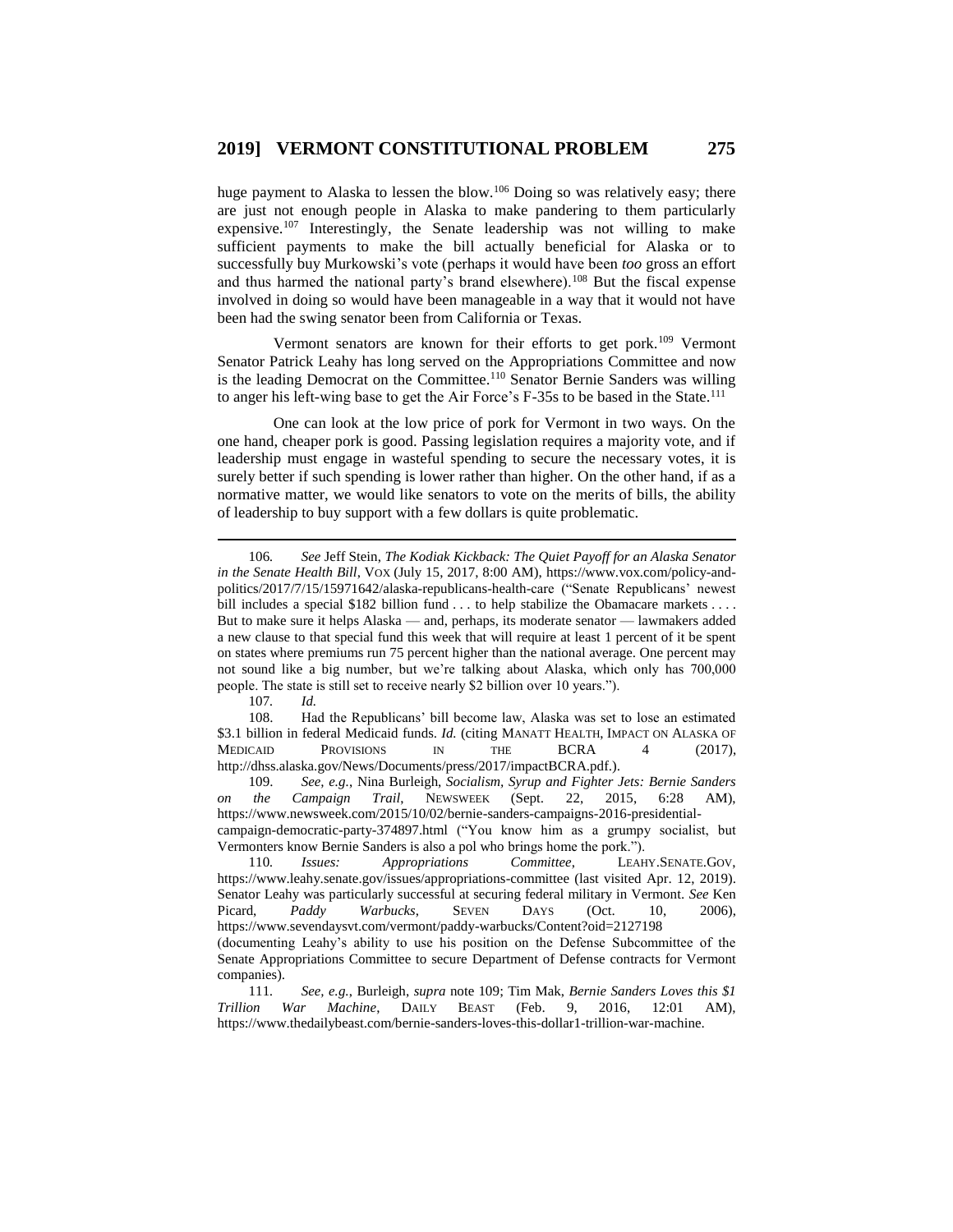One ironic implication of the low price of pork for states like Vermont is that it may push back to some small degree on the biggest force in politics: party polarization.

As I have argued, it is very clear that the reason why pork-barrel spending declined in recent years is party polarization.<sup>112</sup> Political scientists have long considered ideologically coherent political parties a counter-weight to pork-barrel spending. As Mat McCubbins and Gary Cox have argued, strong political-party organizations make members of a legislature cede their power to set the agenda and limit individual deviations from the party line.<sup>113</sup> In return for compliance, McCubbins and Cox argue that party leaders develop an attractive "party brand" that members can use in their elections.<sup>114</sup> Rather than being known for bringing home the pork, members run on the accomplishments of their party. Thus, where there are strong parties, legislators no longer need to dole out pork to build majority coalitions. Instead, the collective need to burnish the party brand builds and keeps in line majority coalitions.

Pork becomes less and less necessary as parties become more ideologically coherent and powerful. This dynamic is increased when there is polarization among the electorate and interest groups. In a world with relatively few swing voters, and in which real antipathy toward the other party is quite common, pork is less useful. If Republican voters think the Democrats are godless heathens, the ability of Democratic senators to get a bridge built in their district won't matter much to them at the voting booth.

However, there is a price for everything. If the cost of buying off voters goes down, one might imagine that the pork barrel can make a return, at least with respect to a subset of small-state senators. This would lead to a return of a more transactional, and less ideological, Senate, at least to some degree.

Debates over whether polarization is a positive or negative force have raged for decades. Little seems to stand in its way, though—polarization is an ever-increasing force in American politics. But very, very small states might be a roadblock to ever-increasing polarization, for good or for ill.

# **II. VERMONT IS A PROBLEM FOR COOPERATIVE FEDERALISM**

Federalism scholars generally think about decentralization along a single dimension. America can be more or less decentralized, but analysis of federalism usually proceeds as if the states were equally regulated by the federal government. In *Shelby County v. Holder*, the Supreme Court held that there is a "fundamental principle of equal sovereignty" that limits differential treatment, at least absent

<sup>112.</sup> David Schleicher, *How Polarization Cooked Congress's Pork*, PRAWFSBLOG (May 8, 2012), http://prawfsblawg.blogs.com/prawfsblawg/2012/05/-how-polarizationcooked-congresss-pork-.html.

<sup>113.</sup> GARY W. COX & MATHEW D. MCCUBBINS, SETTING THE AGENDA: RESPONSIBLE PARTY GOVERNMENT IN THE U.S. HOUSE OF REPRESENTATIVES 19–20 (2005); GARY W. COX & MATHEW D. MCCUBBINS, LEGISLATIVE LEVIATHAN: PARTY GOVERNMENT IN THE HOUSE 257–58 (2d ed. 2007).

<sup>114.</sup> *See* COX & MCCUBBINS, SETTING THE AGENDA, *supra* note 113, at 32.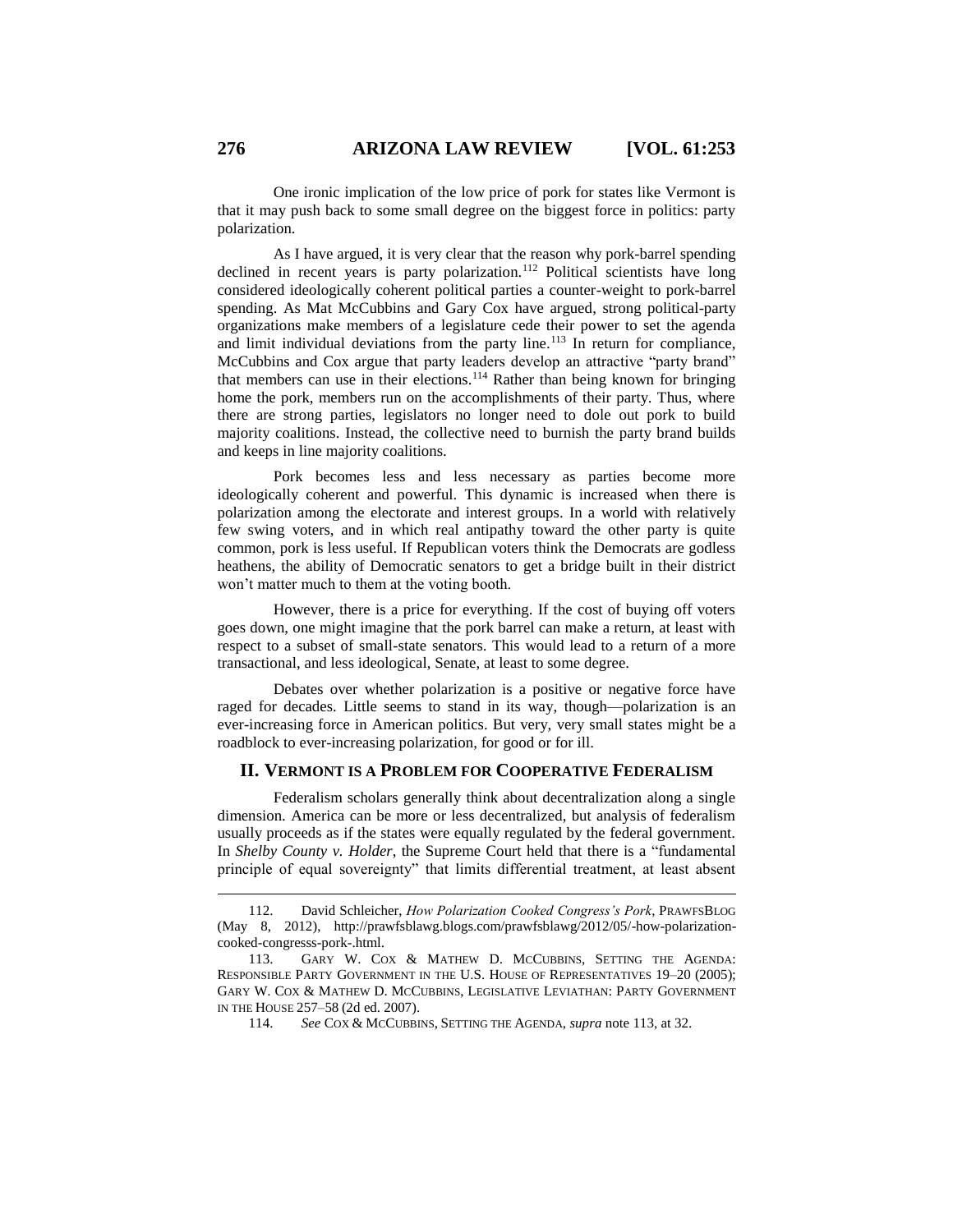justification (although the many commentators and critics of that opinion showed quite persuasively that a principle of equal treatment is not generally followed or accepted).<sup>115</sup> But even beyond formal requirements of equal treatment, most scholarship on federal–state relations does not exert too much effort analyzing the differences among states, particularly if one excludes noticing differences in political-party control among the states and Congress.<sup>116</sup> But as this Part will show, differences among states in the size and make up of their population matters quite a lot in how they relate to the federal government, particularly to the design of cooperative-federalism regimes.

That said, scholars have not exactly missed the fact that states are different sizes. However, when they discuss differences in the sizes of states, it is largely in the context of discussing what scholars call "horizontal federalism," or the ways states relate to and influence one another.<sup>117</sup> In that context, state size is obviously important. When California imposes a regulation on cars, or when Texas decides to buy a single history textbook for schools, regulated national industries often respond by adopting the policies of large states, influencing life in smaller states.<sup>118</sup> Regulations that in one state would not have much impact on interstate commerce will in another have big effects on outsiders due to differences in commuting patterns. And so forth.

But vertical federalism—the relationship between the federal government and states—is also very different for big and small states.<sup>119</sup> Much of the practice of modern federalism involves state administration and partial funding of federal programs. "Cooperative federalism," as scholars refer to it, involves, well, cooperation between states and the federal government, with states operating and partially funding federal programs like Medicaid and Temporary Aid for Needy

117. *See* Heather K. Gerken & Ari Holtzblatt, *The Political Safeguards of Horizontal Federalism*, 113 MICH. L. REV. 57, 66–69 (2014) (reviewing literature on horizontal federalism and discussing the political benefits of spillovers from states).

118. *Id.* at 62.

<sup>115.</sup> 570 U.S. 529, 542–43 (2013). For a summary of the criticism of *Shelby County*'s invocation of an "equal sovereignty" rule, see David Schleicher, *The Boundary Problem and the Changing Case Against Deference in Election Law Cases*, 15 ELECTION L. J. 247, 261 n.74–76 (2016).

<sup>116.</sup> Not all federalism scholars, though. For examples of scholarship discussing the ways differences between states structure federal-state relations, see, for example, Judith Resnik, *Foreign as Domestic Affairs: Rethinking Horizontal Federalism and Foreign Affairs Preemption in Light of Translocal Internationalism*, 57 EMORY L.J. 31, 34 (2007); Roderick M. Hills, Jr., *The Political Economy of Cooperative Federalism: Why State Autonomy Makes Sense and "Dual Sovereignty" Doesn't*, 96 MICH. L. REV. 813, 858 (1998); Heather K. Gerken, *The Supreme Court 2009 Term—Foreword: Federalism All the Way Down,* 124 HARV. L. REV. 4, 44–72 (2010); David A. Super, *Rethinking Fiscal Federalism*, 118 HARV. L. REV. 2544, 2544–652 (2005).

<sup>119.</sup> As discussed above, there is an important literature on the degree to which states governed by Democrats or Republicans differ in their relation to the federal government (based on the national party in charge at the time). *See* Bulman-Pozen, *supra* note 66.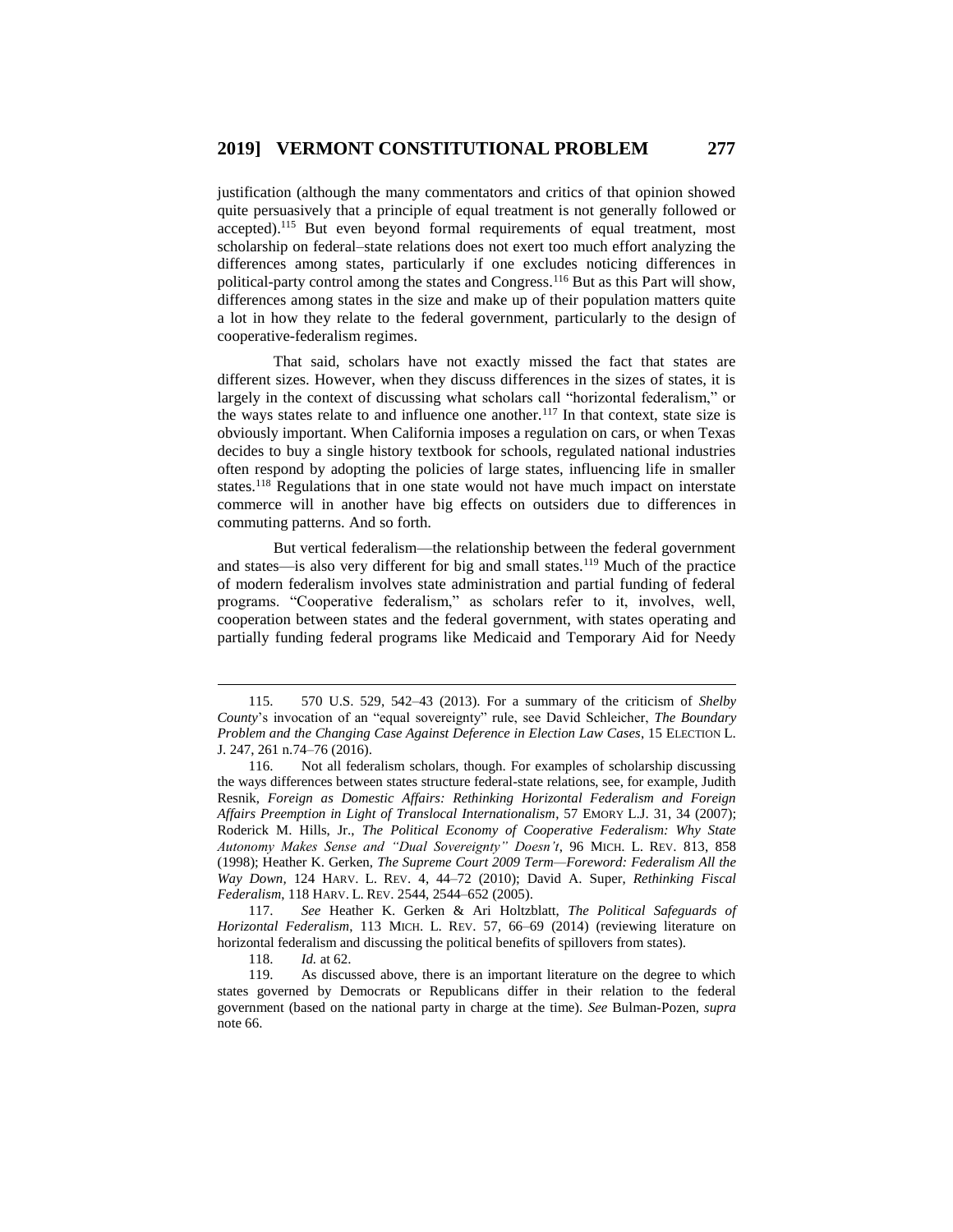Families.<sup>120</sup> Similarly, areas of traditional state and local control, like transportation and education, have a substantial federal overlay of both funding and regulations.<sup>121</sup>

Cooperative federalism allows federal programs to be tailored to match local conditions, giving federal programs local, democratic input while also providing for federal oversight. As Robert Shapiro argues, at its best, cooperative federalism is symphonic or "polyphonic," allowing states and the federal government to offer what they are best at in designing a program.<sup>122</sup> Scholars like Jessica Bulman-Pozen and Heather Gerken also praise the uncooperative aspects of cooperative federalism.<sup>123</sup> State officials can use their control over federal programs to dissent from federal policy, thereby forcing federal officials to overrule them or to make programmatic adjustments. By doing so, state officials can shape the federal policy agenda.<sup>124</sup>

But there is a deep normative question facing cooperative-federalism programs. Why use state governments to run federal programs? Decentralized federal administration can achieve many of the ends of cooperative federalism.<sup>125</sup> The EPA has branch offices around the country, each applying federal laws in a particular territory;<sup>126</sup> the federal appellate circuit courts are geographically spread

122. *See* Shapiro, *supra* note 120, at 95–98.

123. Jessica Bulman-Pozen & Heather K. Gerken, *Uncooperative Federalism*, 118 YALE L. J. 1256, 1256 (2009).

<sup>120</sup>*. See, e.g.*, DANIEL J. ELAZAR, AMERICAN FEDERALISM: A VIEW FROM THE STATES 47 (2d ed. 1972); ROBERT A. SHAPIRO, POLYPHONINC FEDERALISM: TOWARD THE PROTECTION OF FUNDAMENTAL RIGHTS 89–91 (2009); Heather K. Gerken, *Our Federalism(s)*, 53 WM. & MARY L. REV. 1549, 1556–60 (2012); Philip J. Weiser, *Towards a Constitutional Architecture for Cooperative Federalism*, 79 N.C. L. REV. 663, 668–73 (2001).

<sup>121.</sup> For a sampling of recent scholarship discussing the federal government's role in education, see Douglas N. Harris, Helen F. Ladd, Marshall S. Smith & Martin R. West, *A Principled Federal Role in PreK-12 Education*, BROWN CTR. ON EDUC. POL'Y AT BROOKINGS (Dec. 2016), https://www.brookings.edu/wpcontent/uploads/2016/12/gs\_20161206\_principled\_federal\_role\_browncenter1.pdf; Martin A. Kurzweil, *Disciplined Devolution and the New Education Federalism*, 103 CAL. L. REV. 565, 591–608 (2015); Shannon K. McGovern, Note, *A New Model for States as Laboratories for Reform: How Federalism Informs Education Policy*, 86 N.Y.U. L. REV. 1519, 1522–25 (2011). In the realm of transportation, see ROBERT JAY DILGER, CONG. RESEARCH SERV., R40431, FEDERALISM ISSUES IN SURFACE TRANSPORTATION POLICY: A HISTORICAL PERSPECTIVE 18–43 (2015).

<sup>124</sup>*. See id.* at 1287*;* Heather Gerken, *We're About to See States' Rights Used Defensively Against Trump*, VOX (Jan. 20, 2017, 2:14 PM), https://www.vox.com/the-bigidea/2016/12/12/13915990/federalism-trump-progressive-uncooperative.

<sup>125.</sup> *See* Jessica Bulman-Pozen, *Our Regionalism*, 166 U. PA. L. REV., 377, 388–89 (2017); Yishai Blank & Issi Rosen-Zvi, *Reviving Federal Regions*, 70 STAN. L. REV. 1895, 1895 (2018).

<sup>126</sup>*. EPA Organization Chart*, U.S. ENVTL. PROT. AGENCY, https://www.epa.gov/aboutepa/epa-organization-chart (last visited Apr. 11, 2019).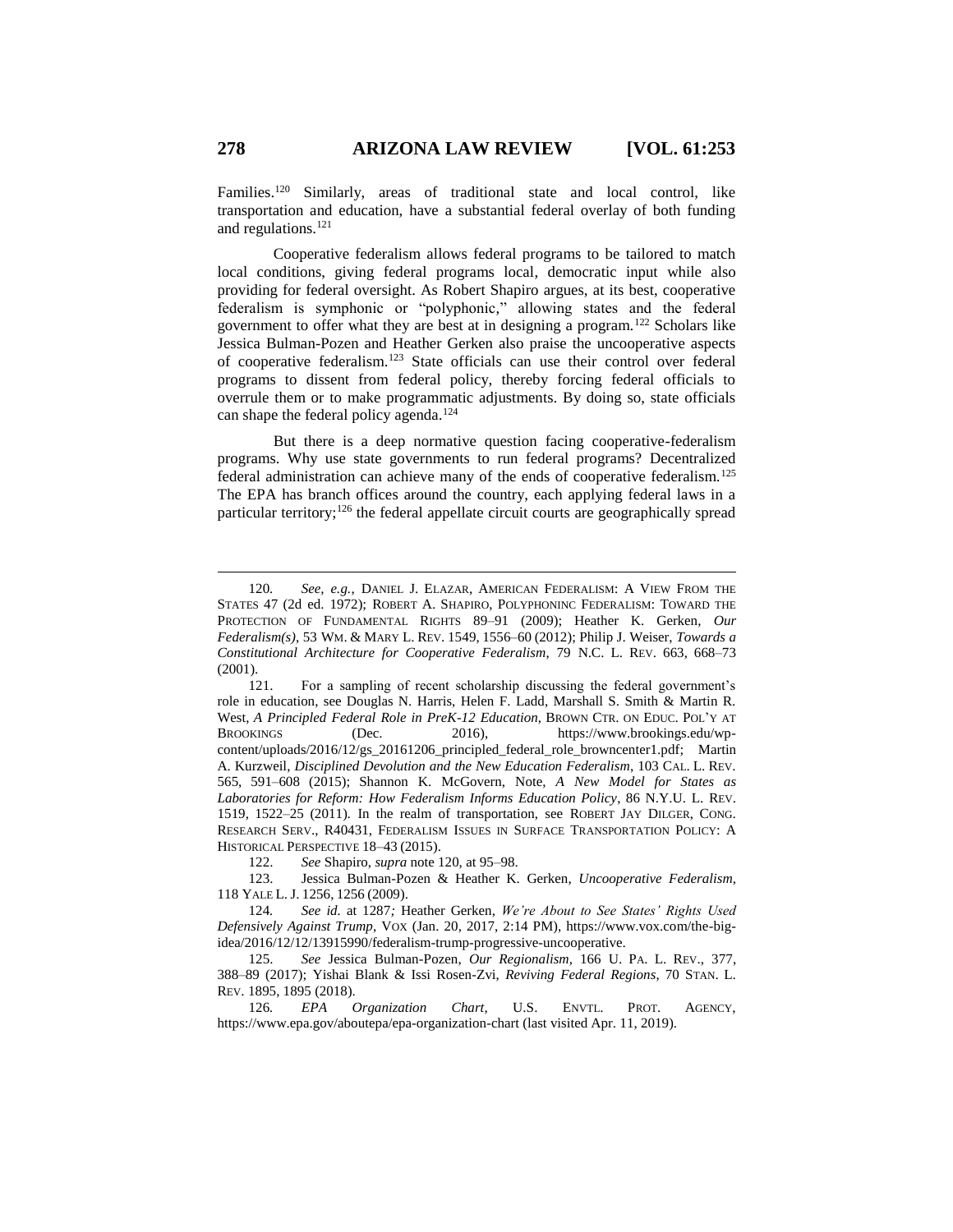out, setting precedent for a number of states;<sup>127</sup> U.S. Attorneys are federal officials that enforce federal law in specific places, either whole states or subsectors of states.<sup>128</sup>

That we use state governments so frequently to operate decentralized federal programs is a product of our constitutional system if not a requirement of it. State governments already exist, and their sovereignty is preconstitutional—the states are the entities that signed the Constitution. They have capacity to raise money independently through taxes, and they have elected officials who channel local opinion, at least in theory. And senators and representatives may seek to use federal programs to empower state officials. As a result, running federal programs through state governments is an attractive and easy mechanism for creating locally specific versions of federal policy.

But relying on state governments is also costly. States do not correspond to economic communities. Many metropolitan regions expand into a number of states;<sup>129</sup> running federal programs through states can thus lead to weird results, like having a single healthcare market and regional economy governed by many different versions of the same federal programs.<sup>130</sup> On the other hand, most

<sup>127</sup>*. Court Role and Structure*, U.S. COURTS, http://www.uscourts.gov/aboutfederal-courts/court-role-and-structure (last visited Apr. 12, 2019).

<sup>128</sup>*. See, e.g.*, *Find Your United States Attorney*, OFFICES OF THE U.S. ATT'YS, https://www.justice.gov/usao/find-your-united-states-attorney (last visited Mar. 29, 2019).

<sup>129.</sup> The Census Bureau lists numerous Metropolitan Statistical Areas (MSAs) that extend between two or more states, including the Chicago-Naperville-Elgin, IL-IN-WI; Cincinnati, OH-KY-IN Metro Area; Kansas City, MO-KS; Louisville/Jefferson County, KY-IN; Memphis, TN-MS-AR; Minneapolis-St. Paul-Bloomington, MN-WI; New York-Newark-Jersey City, NY-NJ-PA; Omaha-Council Bluffs, NE-IA; Philadelphia-Camden-Wilmington, PA-NJ-DE-MD; Portland-Vancouver-Hillsboro, OR-WA; and Washington-Arlington-Alexandria, DC-VA-MD-WV metro areas. *Annual Estimates of the Resident Population: April 1, 2010 to July 1, 2017 – United States – Metropolitan and Metropolitan Statistical Area*, U.S. CENSUS BUREAU, https://factfinder.census.gov/bkmk/table/1.0/en/PEP/2017/GCTPEPANNR.US23PR (last visited Mar. 29, 2019).

<sup>130</sup>*. See, e.g.*, Danny Lewis, *Health Care in New York and New Jersey Is a 'Tale of Two Exchanges*,*'* WNYC NEWS (Dec. 13, 2017), https://www.wnyc.org/story/health-carenew-york-and-new-jersey-tale-two-exchanges/ (describing the difference between the health-insurance marketplace in New Jersey, which uses the federal exchange, and New York, which runs its own exchanges, as "a tale of two exchanges. In New York, there's a much more robust market and insurance premiums have not gone up as sharply. . . . There are only three insurers who are offering insurance on the ACA exchanges for 2018 in New Jersey, and you've seen rates go up there much more than you've seen for the New York market"). Significant differences between New York and New Jersey also arise in the area of welfare policy, according to the Center for Budget and Policy Priorities' analysis of how each state spends its Temporary Assistance for Needy Families (TANF) funds. In 2016, New Jersey spent 29 percent of its TANF funds on "core welfare reform activities and 39 percent of funds on Pre-K, while New York spent 41 percent of its funds on core activities and only 9 percent on Pre-K." *State Fact Sheets: How States Have Spent Funds Under the TANF Block Grants*, CTR. FOR BUDGET & POL'Y PRIORITIES,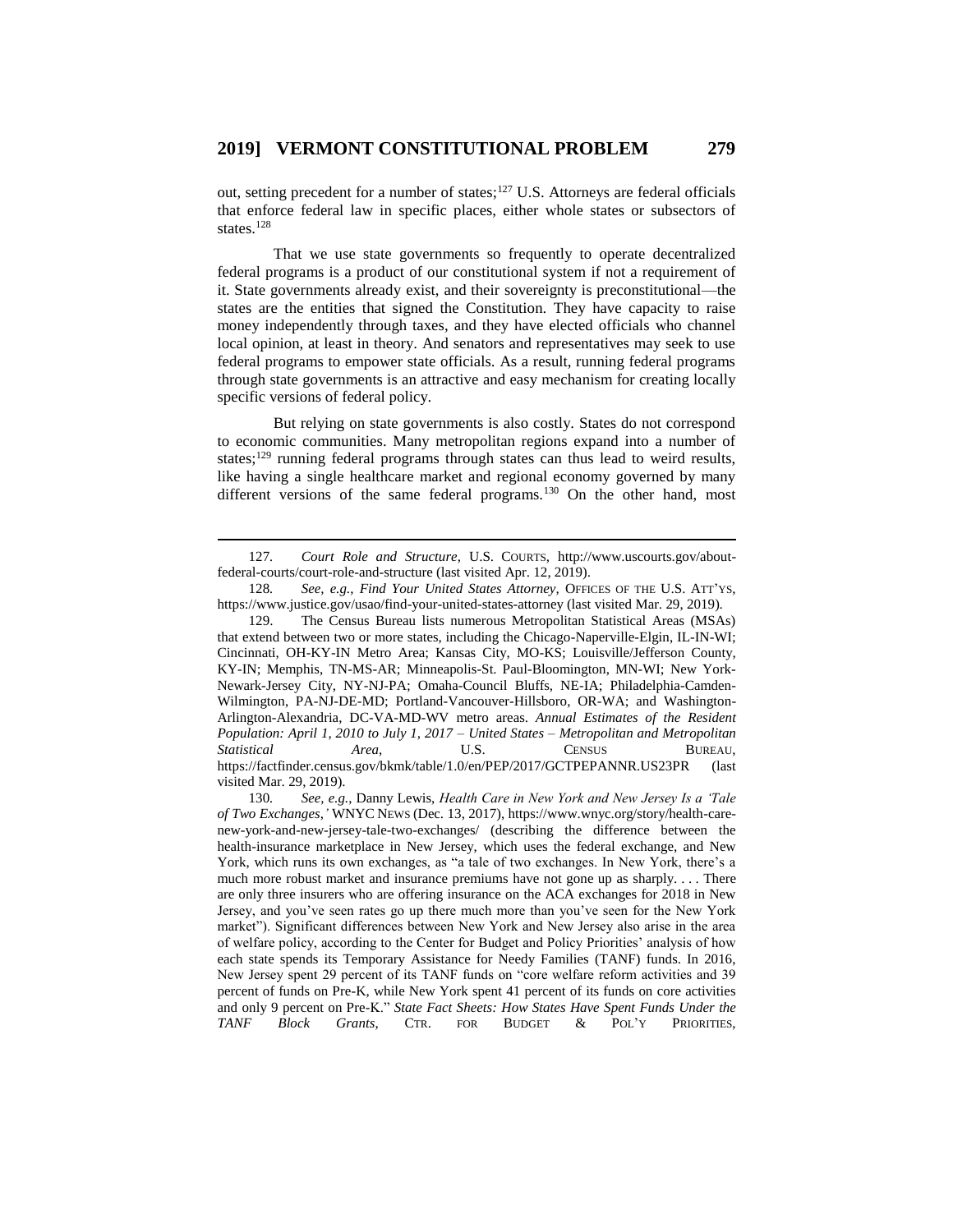metropolitan areas are smaller than states, and there's no particular reason that the same Medicaid system should apply in, say, Los Angeles and Shasta Counties in California.<sup>131</sup> Neither do states match political cultures nor identities much anymore.<sup>132</sup> Fights between liberal cities and conservative state legislatures are legion,<sup>133</sup> and often over the fate of cooperative-federalism programs.<sup>134</sup> In the presence of such disagreement, it is hard to say that having states run these programs does not lead to most residents getting what they want.

Because states neither really define nor match economic or political communities, it is not clear that they—and not, say, federal administrative entities or local governments—are the best partners for the federal government in running decentralized federal programs.

Further, relying on state governments makes running programs more complicated. If having elected officials operate federal programs provides the discursive benefits of uncooperative federalism, it also suffers the harms that follow from a less cohesive system of applying laws. Running the Affordable Care Act's Medicaid expansion and management of exchanges through state governments allowed a potent form of opposition to emerge but also resulted in inequalities in access to federal money for poor people across state lines,<sup>135</sup> and for less-than-terrific management in some places.<sup>136</sup>

132*. See* HOPKINS, *supra* note 70, at 39–42.

134. Emily Badger, *How States Rejecting the Medicaid Expansion Sabotaged Their Biggest Cities*, CITYLAB (Nov. 11, 2013), https://www.citylab.com/equity/2013/11/biggest-obamacare-losers-cities-states-wontexpand-medicaid/7537/; Kyle Cheney, *ACA Enrollment: Mayors Hold the Key*, POLITICO (Feb. 10, 2014, 11:08 PM), https://www.politico.com/story/2014/02/obamacare-enrollment-

mayors-103306.

135. For example, as of June 2018, 17 states had not expanded Medicaid eligibility under the Affordable Care Act (ACA), leaving more than two million low-income Americans without health insurance and in the "coverage gap," meaning their incomes are too high to receive coverage via Medicaid but too low to receive marketplace subsidies. Rachel Garfield, Kendal Orgera & Anthony Damico, *The Coverage Gap: Uninsured Poor Adults in States That Do Not Expand Medicaid*, KAISER FAMILY FOUND. 1–2 (June 2018), http://files.kff.org/attachment/Issue-The-Coverage-Gap-Uninsured-Poor-Adults-in-States-

that-Do-Not-Expand-Medicaid. In addition, many states are in the process of instituting work requirements as a condition of Medicaid coverage, after the Trump Administration announced that it would support such efforts. *See, e.g.*, Dylan Scott, *The Trump Administration's Plan for Medicaid Work Requirements, Explained*, VOX (Jan. 12, 2018,

https://www.cbpp.org/research/family-income-support/state-fact-sheets-how-states-havespent-funds-under-the-tanf-block (last updated Feb. 19, 2019).

<sup>131</sup>*. See* U.S. CENSUS BUREAU, *supra* note 129. Rhode Island is the only state defined by one MSA. *See* Schleicher, *supra* note 37, at 90 n.7 (2014) (38 of Rhode Island's 39 cities and towns are in the Providence MSA).

<sup>133</sup>*. See* Nicole DuPuis, Trevor Langan, Christiana McFarland, Angelina Panettieri & Brooks Rainwater, *City Rights in an Era of Preemption: A State-by-State Analysis*, NAT'L LEAGUE OF CITIES (2018), https://www.nlc.org/sites/default/files/2017- 03/NLC-SML%20Preemption%20Report%202017-pages.pdf (compilation of legislative preemption across seven policy areas).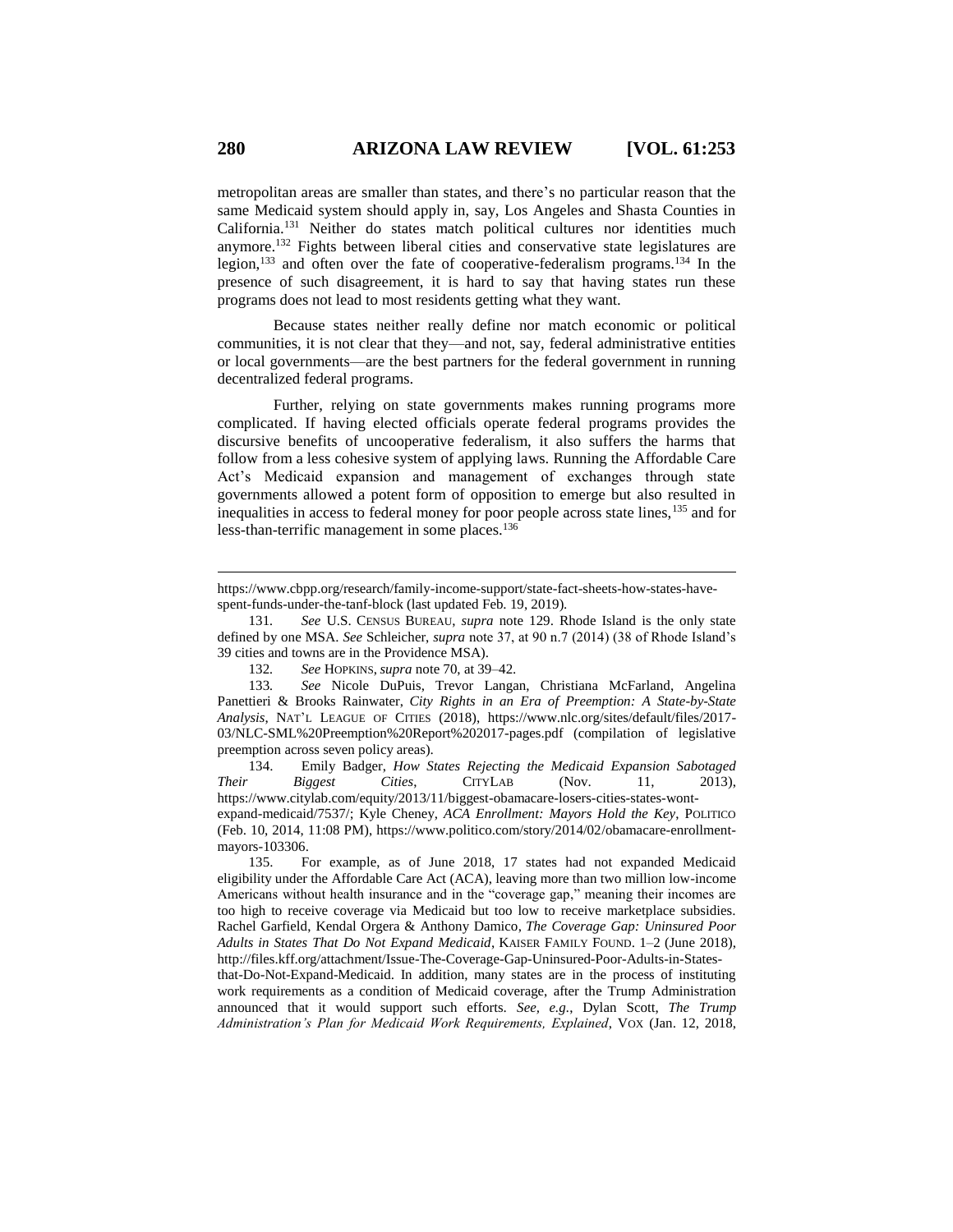Cooperative federalism also, it is argued, makes state elections less responsive.<sup>137</sup> The package of services a resident of a state receives from state officials is partially determined by federal laws.<sup>138</sup> This puts voters in the difficult spot of having to allocate responsibility for problems in that package among federal and state officials. This is difficult for experts and impossible for most voters. This makes the likelihood of states serving as "laboratories of democracy" less likely, as voters will not know whom to credit with novel successes.<sup>139</sup>

All of these are well-rehearsed arguments. But notably, as some states get smaller, cooperative federalism changes substantially. First, the efficiency of federal programs falls considerably. If the federal government were to design administrative regions for the country to administer Medicaid, for instance, it would never create entities that only covered 600,000 people at the same time it created entities that covered over 50 million people, like California. But, in effect, the federal government does exactly this when it partners with a small state like Vermont. Using small-state governments is an inefficient mechanism for organizing federal programs, as a tiny administrative entity must bear heavy fixed costs and will often contain odd demographic profiles. Having a state as small as Vermont run a Medicaid program just does not make any sense.

Further, the laboratory-of-democracy effect is mixed. One reason to use state governments for federal programs is to promote innovations that can be copied by others. It may be easier to try radical innovations in small states—you have to convince fewer people. The federal government may also approve more experiments as the costs of failure will be borne by fewer people. But the value of local experiments as examples to other states should decline as states become more different from one another.

138. Schleicher, *supra* note 66, at 805–06.<br>139. *Id.* at 785–86. For a general theore

<sup>12:45</sup> PM), https://www.vox.com/policy-and-politics/2018/1/11/16877916/medicaid-workrequirements-trump-guidance. However, such efforts face an uncertain future, after a federal judge blocked the Administration's approval of Kentucky's work-requirement program. Stewart v. Azar, 313 F. Supp. 3d 237, 272 (D.D.C. 2018); *see* Dylan Scott, *Federal Judge Blocks Kentucky's Medicaid Work Requirements*, VOX, https://www.vox.com/policy-andpolitics/2018/6/29/17517862/medicaid-work-requirements-kentucky-lawsuit-decision (last updated June 29, 2018, 3:45 PM).

<sup>136</sup>*. See, e.g.*, Jeff Manning & Hillary Borrud, *State of Oregon Says it May Have Dispensed Millions to Ineligible Medicaid Recipients*, THE OREGONIAN: OREGONLIVE (May 17, 2017), https://www.oregonlive.com/business/index.ssf/2017/05/state\_says\_it\_may \_have\_dispens.html.

<sup>137</sup>*. See* John O. McGinnis & Ilya Somin, *Federalism vs. States' Rights: A Defense of Judicial Review in a Federal System*, 99 NW. U.L. REV. 89, 117–18 (2004) (arguing that conditional federal spending suppresses vertical competition and state-by-state policy variation); Schleicher, *supra* note 66, at 805–06.

Id. at 785–86. For a general theoretical framework explaining why states innovate less than we might expect or hope them to, see Susan Rose-Ackerman, *Risk Taking and Reelection: Does Federalism Promote Innovation?*, 9 J. LEGAL STUD. 593, 603–06, 607–12 (1980).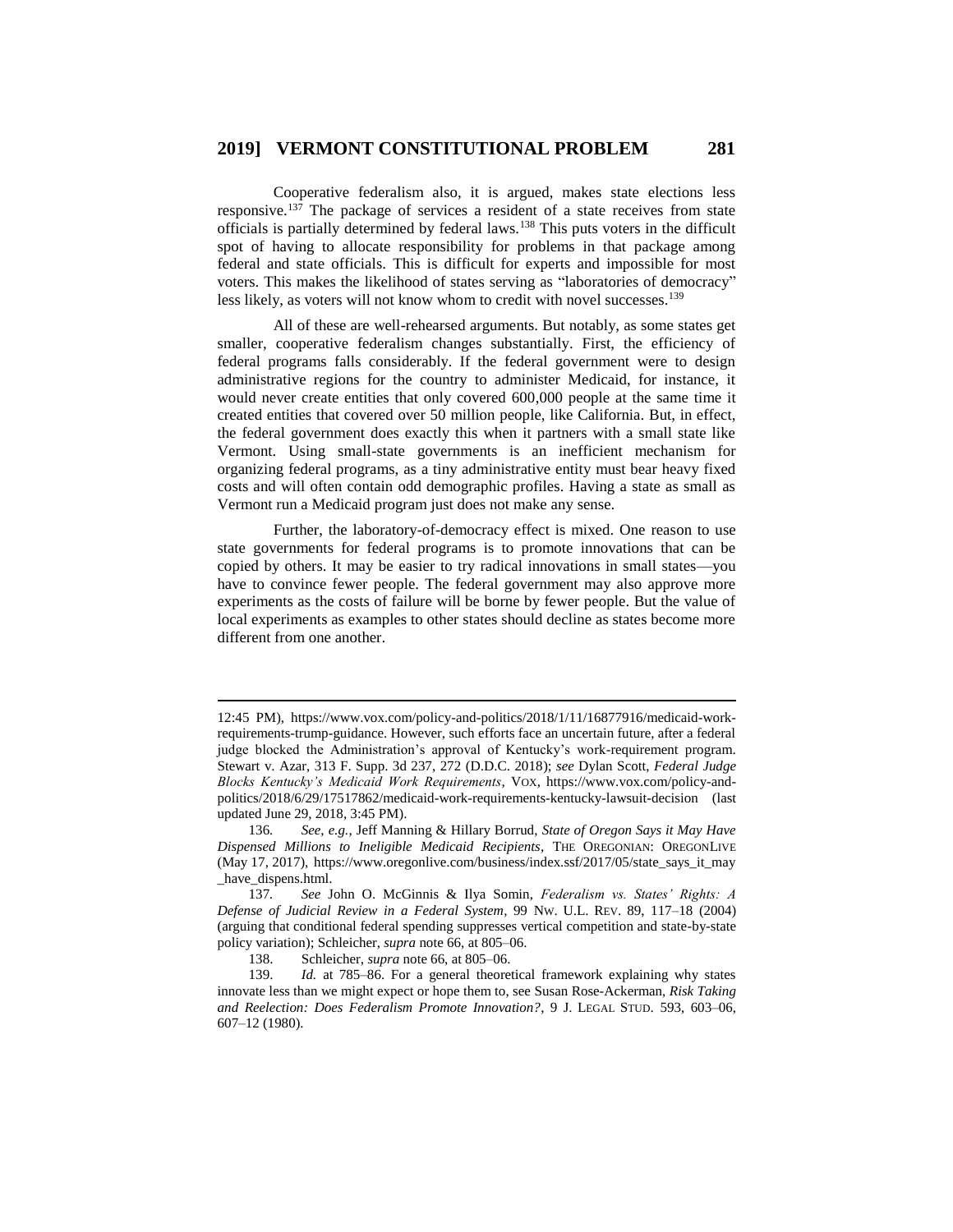These problems can best be seen through looking at a small state's policy problems in one area: Vermont's adventures in creating a system of single-payer healthcare reform.

Following the passage of the Affordable Care Act, Peter Shumlin ran for Governor and won on a platform of passing single-payer healthcare in Vermont.<sup>140</sup> "He didn't want to build on what existed. He wanted to blow up what exists and replace it with one state-owned and operated plan that would cover all of Vermont's residents—an example he hopes other states could follow."<sup>141</sup> And then his government proceeded to try and create such a program.<sup>142</sup>

This is a clear example of how small states enable laboratories of democracy. Even in similarly liberal states, governments have shied away from taking such radical steps.

But it didn't quite work out the way Shumlin and others expected. The cost of providing such a service spiraled upwards, and Vermont's small economy was just not up to the task. The program would have cost \$4.3 billion in 2017, while Vermont's entire fiscal 2015 budget, including both state and federal funds, is about \$4.9 billion.<sup>143</sup> Even though total healthcare costs would have declined, the State would have borne the cost of paying for everything and would have had to pass a whole passel of taxes, imposing a new special income tax of 9.5% (on top of current rates that range between 3% and 9%) and introducing the 11.5% new payroll tax (on top of existing Social Security and Medicare payroll taxes).<sup>144</sup>

Governor Shumlin pulled the plug on the reform.<sup>145</sup> And the reason gets to the problems created by using small states to run healthcare programs: Shumlin noted, "I have learned that the limitations of state-based financing, the limitations of federal law, the limitations of our tax capacity, and the sensitivity of our economy make that unwise and untenable at this time . . . . The risk of economic shock is too high."<sup>146</sup> Vermont's economy was just too small and risk-prone to support such a radical policy change. Further, presumably because of its aging population, Vermont has unusually high healthcare costs per capita.<sup>147</sup> Had

 $\overline{a}$ 

health-plan/VTAEZFGpWvTen0QFahW0pO/story.html.

144*. Id.*

145. *See* Kliff, *supra* note 140.

146. Letter from Gov. Peter Shumlin to Vermonters, *Green Mountain Care: A Comprehensive Model of Building Vermont's Universal Health Care System*, STATE OF VERMONT: OFFICE OF THE GOV. (Dec. 30, 2014), http://hcr.vermont.gov/sites/hcr/files/pdfs/GMC%20FINAL%20REPORT%20123014.pdf.

147. As of 2014, Vermont's healthcare spending totaled \$10,190 per capita. Only three states and Washington, D.C. spent more per capita. *Health Care Expenditures per* 

<sup>140.</sup> Sarah Kliff, *How Vermont's Single-Payer Health Care Dream Fell Apart*, VOX (Dec. 22, 2014, 6:00 AM), https://www.vox.com/2014/12/22/7427117/single-payervermont-shumlin.

<sup>141.</sup> *Id.*

<sup>142.</sup> *Id.*

<sup>143.</sup> Jay Fitzgerald, *Costs Derail Vermont's Dream of a Single-Payer Health Plan*, **BOSTON GLOBE** (Jan. 25, 2015), https://www.bostonglobe.com/business/2015/01/25/costs-derail-vermont-single-payer-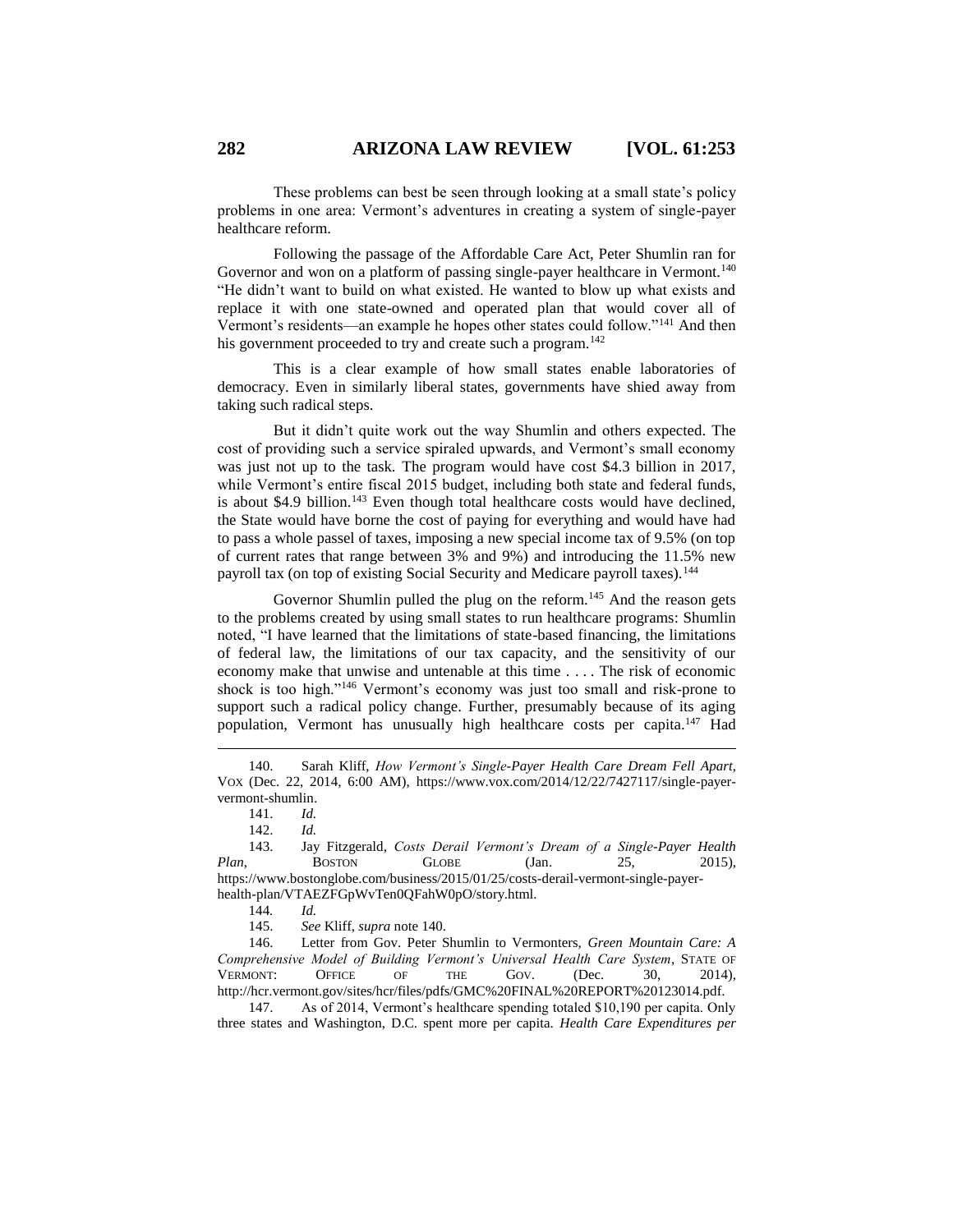Vermont had a more ordinary population—something a larger place likely would—or a larger economy, the experiment might have succeeded (or failed for different reasons).

The story, such as it is, shows both the promise and peril of very small states as partners in cooperative-federalism programs. It was much easier for Vermont to experiment because a small population is more likely than a large one to hold outlier positions on policy relative to national preferences. But the value of that experiment—what a California, for instance, can learn from Vermont's failed attempt to establish single-payer healthcare—is not clear. Vermont and California are so differently situated, and have such different populations, that the experiment's value is uncertain.

### **III. VERMONT AS A PROBLEM FOR PUBLIC INVESTMENT**

As a country, we rely on states to provide most of our public investment in physical and human capital. And we expect that they will do so without being bailed out by the federal government. Both of these ideas make some sense in the context of growing, long-lived states. But if some states are going to shrink and age substantially, there are reasons to believe that this allocation of responsibility will become more problematic over time.

States ratified the Constitution and are thus logically prior to it, giving them a preconstitutional status that is hard to upend. They are the sovereign entities that make up the United States, and there are no provisions for abolishing or removing states from the Union (and a history of secession running into, well, a few hurdles).<sup>148</sup> Unlike the federal government, which is a government of limited powers, state governments are sovereigns and have all powers not granted to the federal government, taken away by the Constitution, or limited by their own state constitutions.<sup>149</sup>

States are also our primary institution for providing nonfederal governance. The Supreme Court has long held that cities and counties have no independent constitutional status.<sup>150</sup> To the extent that officials in Washington,

*Capita by State of Residence*, KAISER FAMILY FOUND., https://www.kff.org/other/stateindicator/health-spending-per-capita/?currentTimeframe=0&sortModel=%7B%22colId %22:%22Health%20Spending%20per%20Capita%22,%22sort%22:%22desc%22%7D (last visited Mar. 29, 2019).

<sup>148</sup>*. Cf.* Joseph Blocher & Mitu Gulati, *Law and Market: Forced Secessions*, 80 L. & CONTEMP. PROB. 215, 227 (2017) ("There is at least one scenario in which expulsion might indeed be off the table, and that is where the nation itself has specified as much in its domestic law. For example, most constitutional lawyers would probably take the view that no matter the misconduct, it is constitutionally out of the question for the United States to expel an individual state, no matter what it does.").

<sup>149.</sup> U.S. CONST. amend. X.

<sup>150</sup>*. See* Trenton v. New Jersey, 262 U.S. 182, 187 (1923) ("In the absence of state constitutional provisions safeguarding it to them, municipalities have no inherent right of self government, which is beyond the legislative control of the State. A municipality is merely a department of the State, and the State may withhold, grant or withdraw powers and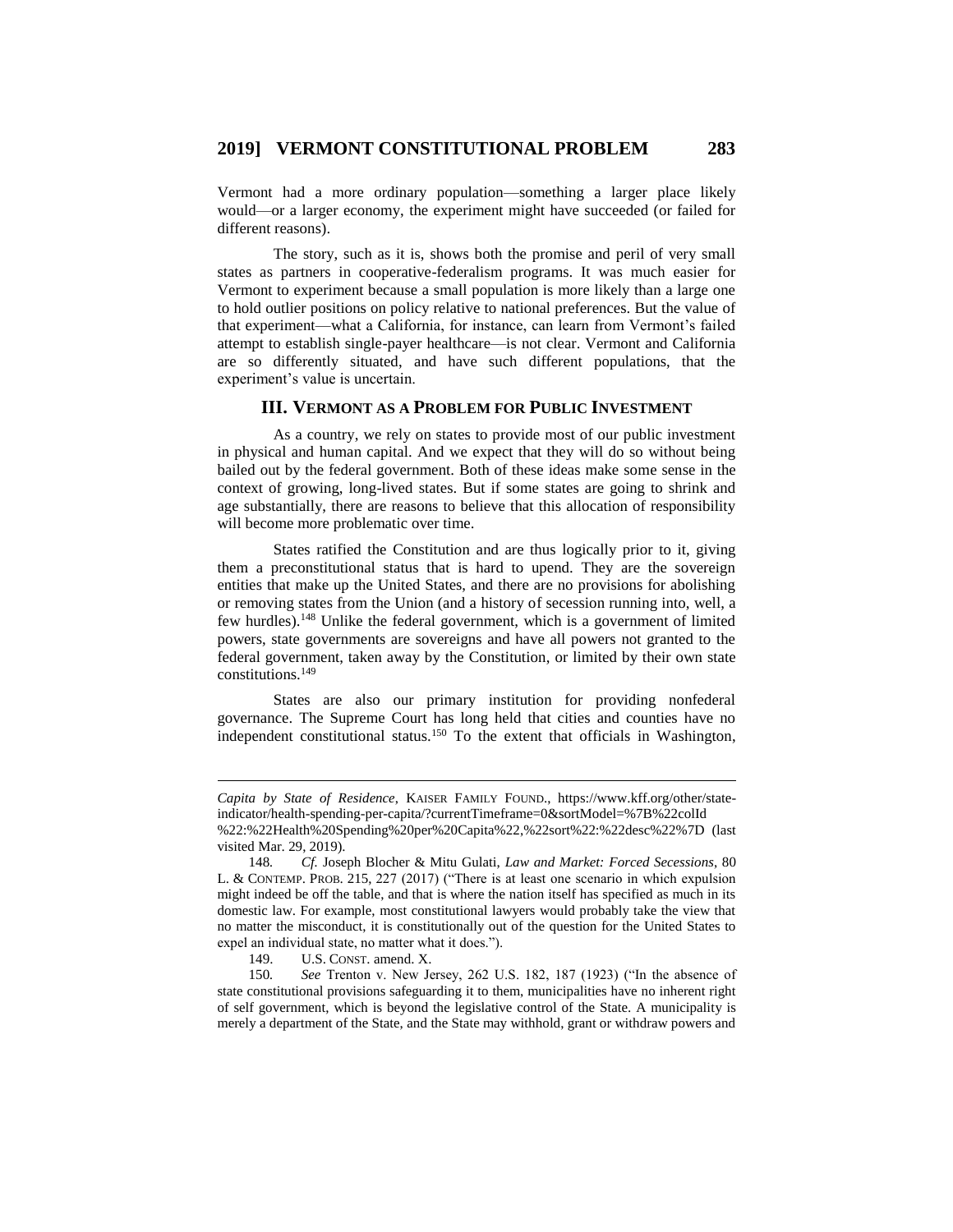D.C. cannot directly govern this very big country—either because the Constitution does not give the federal government the power to do so or because it is administrative or normatively unattractive—states are the entities through which most governance runs.

This trust in state institutions is backstopped by substantive protections for individuals vis-à-vis the states, including the application of constitutional amendments to the states through the Fourteenth Amendment, and other limits like the Contract Clause and the Dormant Commerce Clause. But such trust is also backstopped by guarantees about state politics.

The central federal constitutional regulation of state politics comes from the guarantee that residents are provided a Republican form of government.<sup>151</sup> Although the Supreme Court has long found questions under it nonjusticiable,  $152$ the Guarantee Clause is a central orienting point for understanding the relationship among states, citizens, and the federal government under the Constitution. The Constitution protects state power in part because it also guarantees that states will feature a Republican form of government. Discussion of the Guarantee Clause has usually focused on its role of guaranteeing some modicum of democratic control over state government.<sup>153</sup> However, it also contains an implicit guarantee that state governments will be like little countries, concerned about their long-term survival.

These two constitutional ideas—states are our central form of decentralized governance and states must provide Republican government—run through huge amounts of our subconstitutional policy making.

For instance, most investment in physical and human capital—highways, ports, schools—is conducted by states. While the federal government could, in theory, run public schools or build streets and sidewalks, we entrust state governments with most of the responsibility for investing in the future because we believe that states are long-lasting entities with proper incentives to make such investments reliably.<sup>154</sup> The federal government subsidizes state investments

151. U.S. CONST. art. IV, § 4.

152. *See* Ryan C. Williams, *The "Guarantee" Clause*, 132 HARV. L. REV. 602, 604–10 (2018) (describing long-standing Supreme Court precedent that constitutional challenges under the Clause are nonjusticiable political questions and arguing that this interpretation is correct given the original public meaning of the word "guarantee").

153. *See* Erwin Chemerinsky, *Cases Under the Guarantee Clause Should Be Justiciable*, 65 U. COLO. L. REV. 849, 864–69 (1994) (arguing that the Guarantee Clause protects basic political rights and thus should be justiciable); Jesse H. Choper, *The Political Question Doctrine: Suggested Criteria*, 54 DUKE L.J. 1457, 1479 (2005) ("[T]he Guarantee Clause should be a proper subject for judicial review when it is invoked as a guarantor of individual rights.").

154. However, investment by state governments in areas such as education and capital infrastructure has fallen substantially, especially during and after the Great Recession. *See* Michael Leachman, Kathleen Masterson & Eric Figueroa, *A Punishing Decade for School Funding*, CTR. ON BUDGET & POL'Y PRIORITIES 4 (Nov. 29, 2017), https://www.cbpp.org/sites/default/files/atoms/files/11-29-17sfp.pdf (twenty-nine states

privileges, as it sees fit. However great or small its sphere of action, it remains the creature of the State exercising and holding powers and privileges subject to the sovereign will.").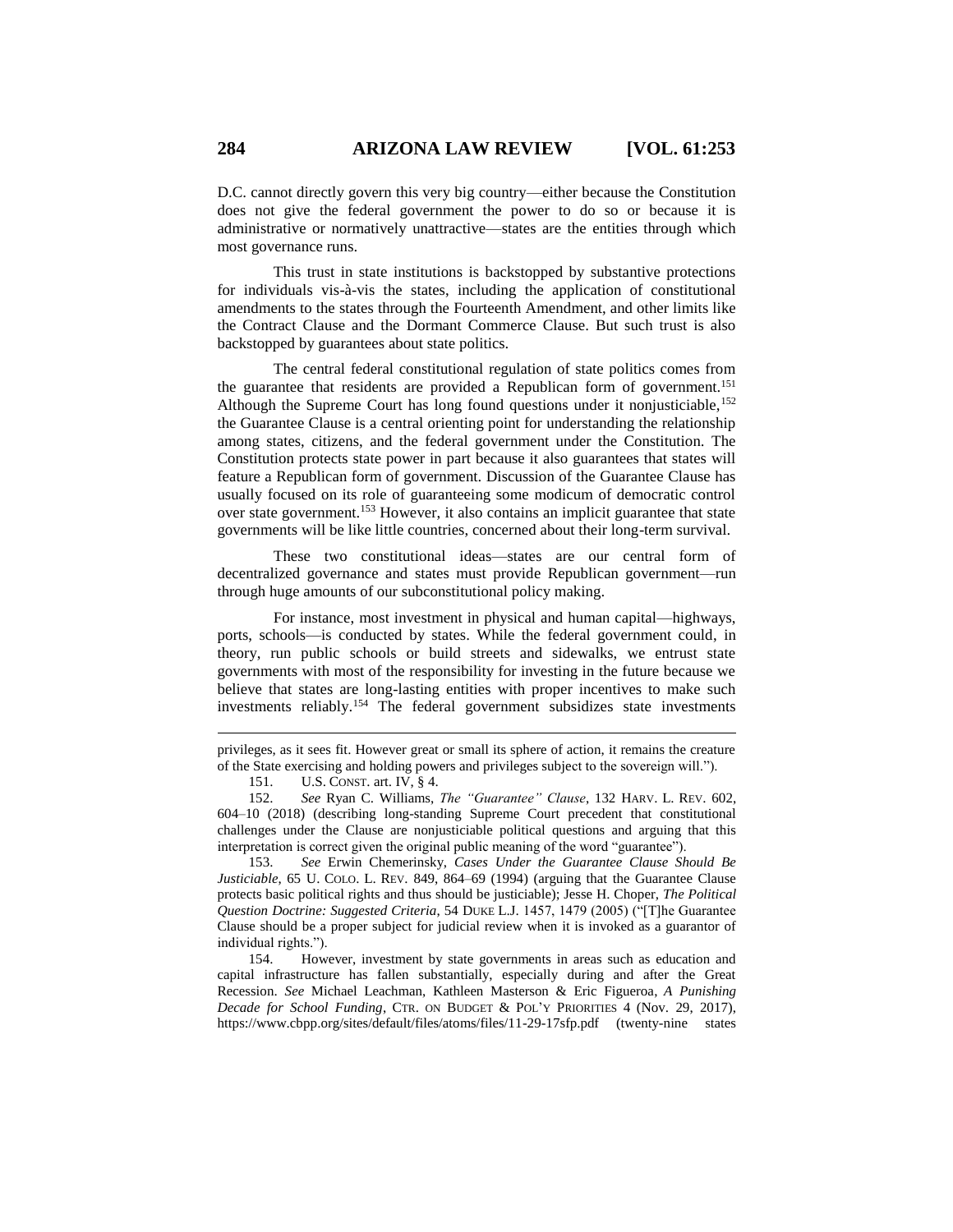through the tax code by providing deductions to federal income tax and for interest on state and local municipal bonds.

Further, the federal government has maintained a long-term policy of not bailing out state governments that face severe fiscal crises.<sup>155</sup> The federal government justifies this long-term policy on the grounds of moral hazard.<sup>156</sup> If the federal government offered bailouts, states would be more profligate. The nobailout policy is supported by the supposedly republican nature of state governments. In theory, states should insure against downturns through the use of rainy-day funds, state constitutional protections against taking on excessive amounts of debt, and so forth.

As states get smaller and older, these premises begin to break down.

If a state's population becomes exceedingly old and the state continues to lose population, then the state's incentives for investing in the future theoretically should fall.<sup>157</sup> As the population ages, the case for paying taxes today for a road tomorrow gets worse, because current voters will enjoy the investment for less and less time. And if young people are leaving a state en masse, the case for physical capital investment falls because the current generation of children will likely not be around to reap the benefits, and the case for human capital investment falls because the state will not reap the benefits of the children's productivity. Why

provided less overall state funding per student for K–12 education in the 2015 school year than in the 2008 school year; in 17 states, the cuts were 10% or more); Elizabeth C. McNichol, *It's Time for States to Invest in Infrastructure*, CTR. ON BUDGET & POL'Y PRIORITIES 10–11 (Aug. 10, 2017), https://www.cbpp.org/sites/default/files/atoms/files/2- 23-16sfp.pdf (between 2002 and 2014, total capital spending as a share of state GDP fell in 47 states); Michael Mitchell, Michael Leachman & Kathleen Masterson, *A Lost Decade in Higher Education Funding*, CTR. ON BUDGET & POL'Y PRIORITIES 2, 4 (Aug. 23, 2017), https://www.cbpp.org/sites/default/files/atoms/files/2017\_higher\_ed\_8-22-17\_final.pdf (forty-four states spent less per student on higher education in the 2017 school year than in the 2008 school year; total state spending on higher education was 16%, or \$9 billion, lower in 2017 than in 2008, after adjusting for inflation).

<sup>155.</sup> This is honored in the breach. *See* Thomas Sargent, *An American History Lesson For Europe*, WALL ST. J (Feb. 3, 2012), https://www.wsj.com/articles/SB10001424052970204740904577193032770537826 (recounting the federal government's refusal to bail out insolvent states during the 1840s); *see also* David A. Skeel, Jr., *States of Bankruptcy,* 79 U. CHI. L. REV. 677 (2012) (presenting the case in favor of federal bankruptcy for states, but discussing normative objections and practical obstacles to federal bailouts).

<sup>156.</sup> *Cf.* Lili Liu & Michael Waibel, *Managing Subnational and Credit Risks*, *in* SOVEREIGN DEBT AND THE FINANCIAL CRISIS: WILL THIS TIME BE DIFFERENT 277 (Carlos A. Primo Braga & Gallina A. Vinclette, eds.) (2011).

<sup>157.</sup> The great Bob Newhart, the star of the Vermont-set TV show *Newhart*, once noted, "I still feel 30, except when I try to run." Linsay Lowe, *Happy Birthday, Bob Newhart! 10 of His Best Quotes*, PARADE (Sept. 5, 2014, 11:59 AM), https://parade.com/335809/linzlowe/happy-birthday-bob-newhart-10-of-his-best-quotes/. One wonders whether, say, voting for a new bond to a fund capital investment or for a candidate who proposes tax increases is like going for a jog in this respect.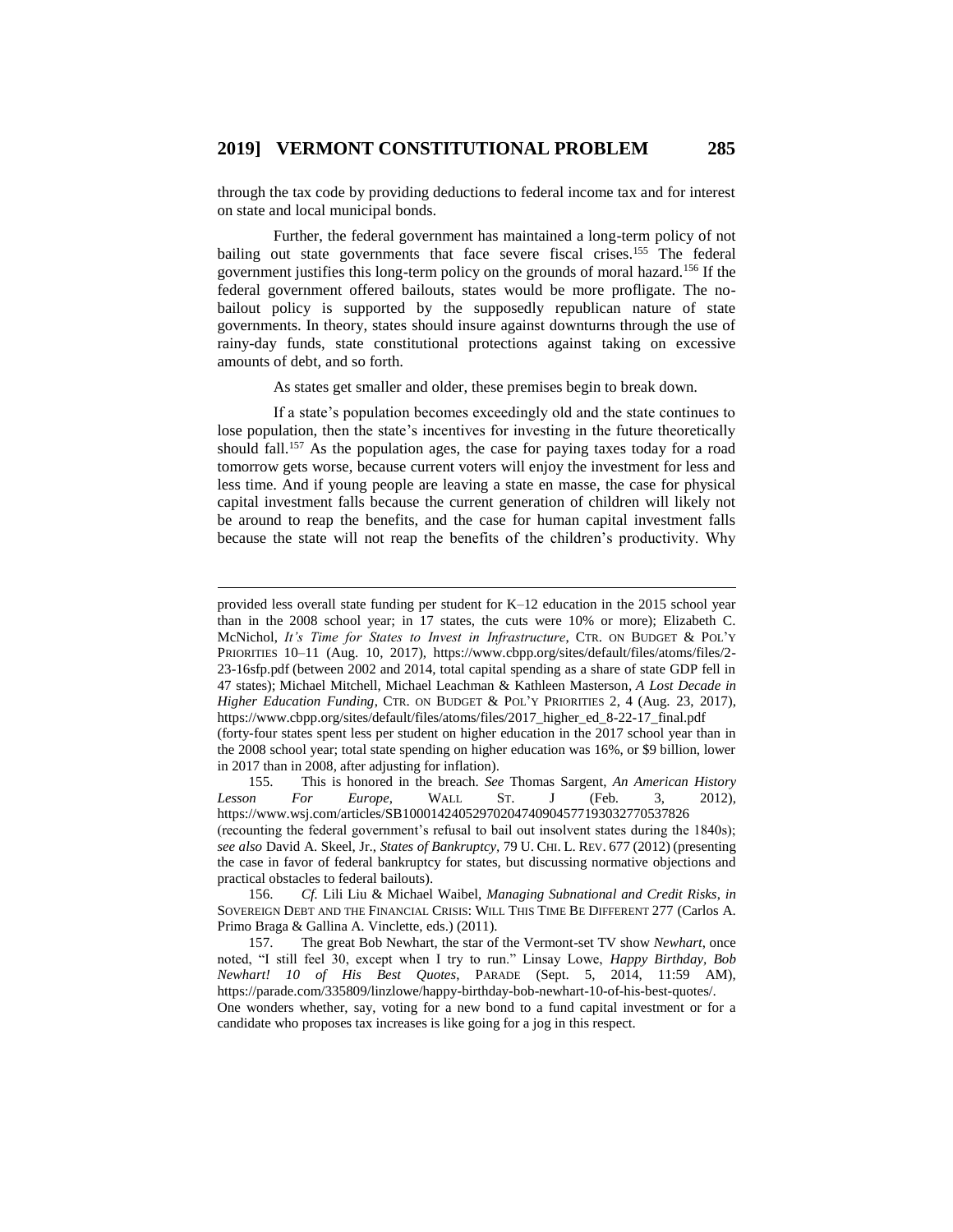invest in roads to places few people will live in the future? And why invest in a state university if local students and graduates are going to move to other states?<sup>158</sup>

Voters often care about public investments in education, in part, because such investments improve property values.<sup>159</sup> But this dynamic relies on there being a sufficient number of potential buyers for these properties who care about the state of, say, investment in public education. As population falls, there are fewer of these potential buyers, and thus the current homeowners' incentive to support public investments in education may decline. While this may be rational for state residents, it can be harmful to the remaining young people in the state, leading to less investment per capita than the federal government would prefer.

For instance, Vermont spends very little on higher education, likely reflecting the low odds that college graduates will stay in state (although, to be fair, it remains one of the biggest spenders per capita on  $K-12$  schools).<sup>160</sup> Given its population trends, it is not hard to see a future in which the State simply declines to invest in the future more broadly.<sup>161</sup> The federal government will then

159. WILLIAM A. FISCHEL, HOMEVOTER HYPOTHESIS: HOW HOME VALUES INFLUENCE LOCAL GOVERNMENT TAXATION, SCHOOL FINANCE, AND LAND-USE POLICIES 1–18 (2005) (describing attentiveness of local homeowners to local policy because of its effect on housing values).

161. Vermont's political system is surely biased toward protecting the interests of its aging and less-than-diverse population. Kiah Morris, one of only two female minorities that serve as state legislators, retired this past summer, due both to the low pay legislators receive and to a torrent of racial abuse she received while in office. She noted, "To serve in

<sup>158</sup>*. See* Rob Roper, *Vermont Second Worst At Keeping College Graduates*, ETHAN ALLEN INST., http://ethanallen.org/vermont-second-worst-at-keeping-collegegraduates/ (last visited Mar. 29, 2019) (nearly 70% of students who graduate from Vermont colleges subsequently leave the State for their first post-college jobs); *cf.* Zach Despart, *UVM's Incoming Class Has Fewer Vermonters*, BURLINGTON FREE PRESS (Sept. 28, 2015, 1:02 AM), https://www.burlingtonfreepress.com/story/news/education/2015/09/28/uvmsincoming-class-has-fewer-vermonters/72566076/ (the UVM Class of 2019 has a smaller percentage of Vermonters than any other in the history of the 224-year-old institution).

<sup>160.</sup> Just Vermont's per-pupil funding for K–12 education increased by 15% between 2008 and 2015. Leachman et al., *supra* note 154, at 5. Vermont spent more than \$18,000 per K–12 student in 2015, fifth highest among states in terms of per-pupil school funding. EDUCATIONAL FINANCE BRANCH, PUBLIC EDUCATION FINANCES: 2015, U.S. CENSUS BUREAU 40, June 2017, https://www.census.gov/content/dam/Census/library/ publications/2017/econ/g15-aspef.pdf*. But see* Mitchell et al., *supra* note 154, at 5 (Vermont's inflation adjusted per student spending on higher education decreased by 14% between 2008 and 2017). "Vermont is near the bottom in its support for public higher education, and its public institutions collectively are the most tuition-dependent in the country . . . ." Tim Johnson, *Vermont in Basement for Higher-Ed funding*, BURLINGTON FREE PRESS, https://www.burlingtonfreepress.com/story/news/local/2014/04/23/vermontmaintains-low-ranking-higher-ed-funding/8062207/ (last updated Apr. 24, 2014, 7:06 AM) A shrinking population in a state clearly reduces demand for lawyers' expert in the state's legal system, and incentives for investing in state law schools. *See* Katy Savage, *Vermont Law School Revokes Tenure for 75 Percent of Faculty*, VT DIGGER (July 15, 2018), https://vtdigger.org/2018/07/15/vermont-law-school-revokes-tenure-75-percent-faculty/ (Vermont Law School revokes tenure for 14 out of 19 law professors).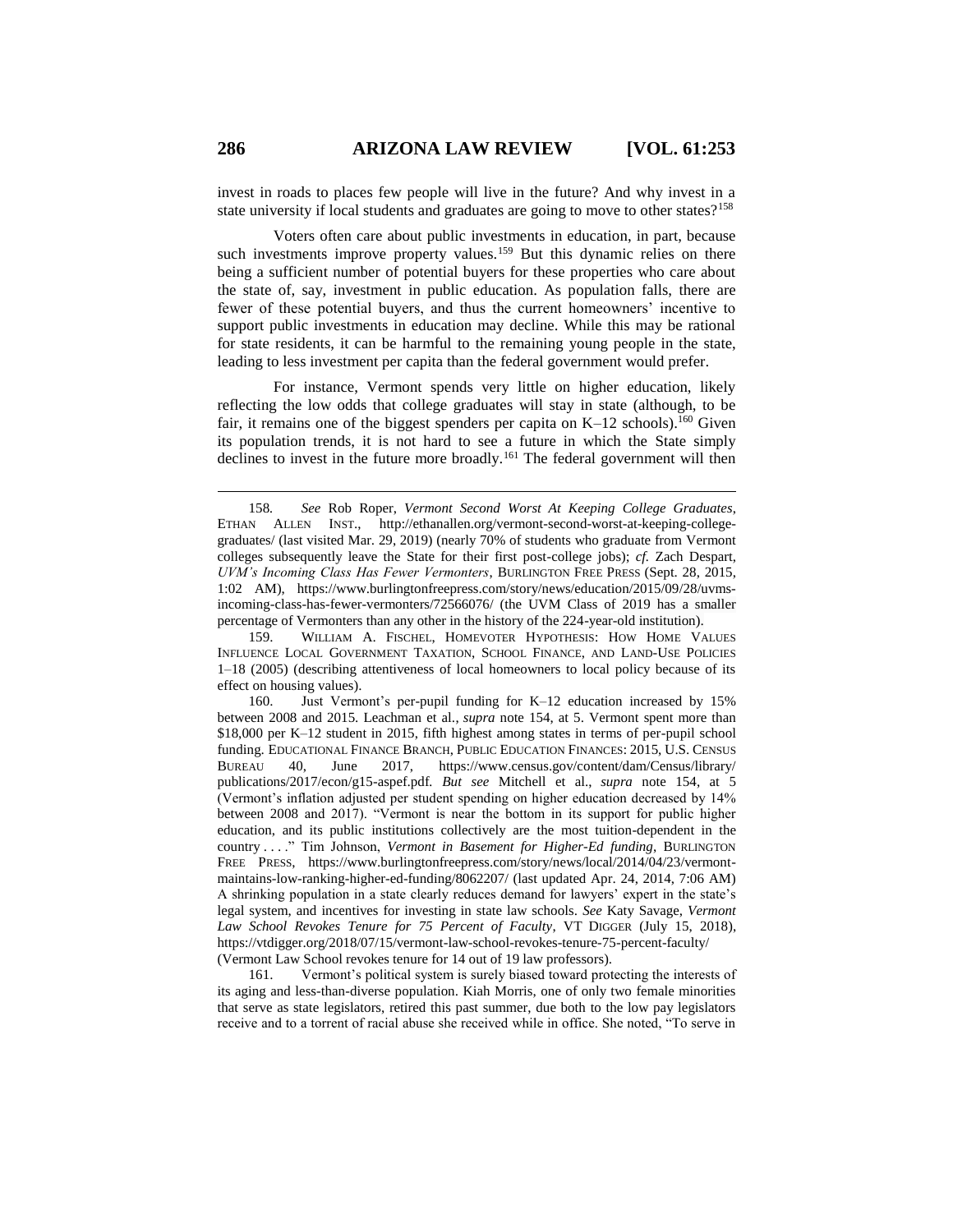face a serious question: can it really rely on states to provide investment if they are governed largely by older and decreasing populations? As it stands, around the country, states have spent less and less on investments in the future,  $162$  focusing state spending instead on healthcare and pensions.<sup>163</sup>

If a state is very small, it is more likely to face major economic and fiscal crises, as it is less geographically and economically diversified.<sup>164</sup> Shocks that would cause small local problems in a place like California—a single firm closing a plant, a local corruption case—can radically alter a small state's economy and thus its fiscal picture. Theoretically, small governments should save more, but doing so is very hard politically and practically. Bailouts are more likely to be needed in small states that just can't insure against big risks.

Further, there are reasons to believe that small states will have a greater degree of moral hazard, or belief that any fiscal crisis will result in a federal bailout (thus removing reasons to be fiscally prudent). After all, one reason the federal government wants to avoid bailing out states in fiscal crisis is that it does not want to set a precedent. But it is not clear that offering bailout funds to a Vermont would tell us anything about federal response to a crisis in, say, Illinois. After all, the cost to the federal government of bailing out a small state would pale in comparison to the cost (and the benefit) of bailing out a big one, making it hard to claim that a true precedent would be set by a bailout of a small state. (In contrast, a bailout to Illinois would tell us a great deal about how the federal government would respond to a fiscal crisis in New Jersey.) When this is combined with the political overrepresentation small states have in the Senate, it seems more likely that a small state would be bailed out, as the federal government would be less worried about establishing a precedent. If this is right, small-state officials are likely to be more reckless when fiscal times get tough.

The basic relationship between the federal government on one side and states on the other is premised on the idea of states as roughly equivalent entities that care about the future. Both of these assumptions will be tested as some states radically shrink.

this state requires sacrifice, literally even financial sacrifice . . . It is a system set up for the wealthy and the retired." Liam Stack, *Black Female Lawmaker in Vermont Resigns After Racial Harassment*, N.Y. TIMES (Sept. 26, 2018), https://www.nytimes.com/2018/09/26/us/politics/kiah-morris-vermont.html.

<sup>162</sup>*. See* Leachman et al., *supra* note 154, at 1 (declines in K–12 funding); McNichol, *supra* note 154, at 2–3 (declines in capital infrastructure as share of GDP); Mitchell et al., *supra* note 154, at 1 (declines in higher-education funding).

<sup>163</sup>*. See* Cezark Podkul & Heather Gillers, *Why Are States So Strapped for Cash? There are Two Big Reasons*, WALL ST. J. (May 29, 2018), https://www.wsj.com/articles/why-are-states-so-strapped-for-cash-there-are-two-bigreasons-1522255521 (noting that "the proportion of state and local tax revenues dedicated

to Medicaid and public pensions is the highest since the 1960s" and is crowding out investments in education and infrastructure).

<sup>164</sup>*. See* Schleicher, *supra* note 37, at 95–97.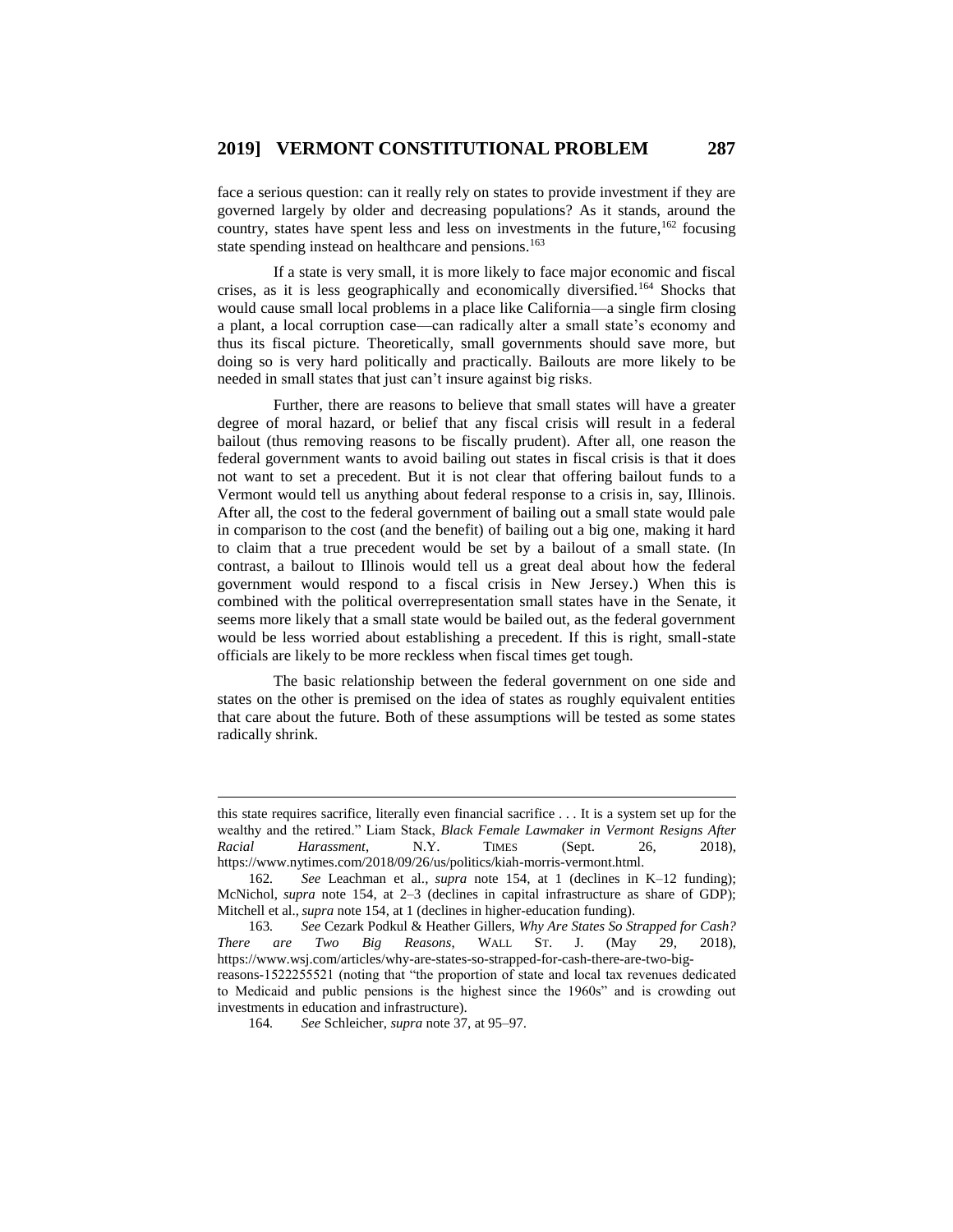#### **IV. TOWARD A CONSTITUTIONAL LAW FOR VERY SMALL STATES**

If Vermont is a problem, or even potentially a problem, for the Constitution, are there solutions?

For some aspects of the problem, there are specific solutions, although ones that would be hard to achieve politically.<sup>165</sup> For instance, the federal government and the governments of small states could try to move authority over cooperative-federalism programs to entities created through interstate compacts. Many entities that govern regional infrastructure were created through interstate compacts—most notable among them are the Port Authority of New York and New Jersey and Washington Metropolitan Area Transit Authority.<sup>166</sup> There is no conceptual or hard-wired constitutional reason why the Medicaid programs of Vermont and New York could not be run the same way. Running an interstate Medicaid program would have the benefit of broadening the risk pool and spreading fixed costs across a broader population.

However, such a move would require each state to work together. A large state may not want to cede any control, meaning that a small state that wants these gains would have to give up all control over policy-making in the area. Even this radical a move would not be totally unprecedented. Many small countries have adopted the U.S. dollar as national currencies, despite having no control over the actions of the Federal Reserve.<sup>167</sup> But doing so severely handicaps the capacity of state officials to change policy.

For other issues, very small states will need to consider taking preventative measures. For instance, acknowledging the risk that comes from not having a diversified economy should lead state governments to adopt more conservative fiscal practices, saving more for "rainy-day funds." Similarly, small states should seek to integrate their policy-making apparatus with larger neighbors where possible—borrowing statutes and regulations, merging operations if they can—lowering the cost of administration even if it means reducing their ability to choose policies for themselves.

<sup>165.</sup> You might think the solution is getting people to move to Vermont. But this would entail the loss of substantial agglomeration economies—workers are more productive in metropolitan areas, and particularly in metropolitan areas like the Silicon Valley and New York. *See* David Schleicher, *Stuck! The Law and Economics of Residential Stagnation*, 127 YALE L.J. 78, 98-100 (2017). The differences are sufficiently large that it is unclear that even massive place-based policies could do much to attract migrants. *See id.* at 140–43. And any such efforts would involve very substantial costs. *Id.*

<sup>166.</sup> *See* Matthew S. Tripolitsiotis, *Bridge Over Troubled Waters: The Application of State Law to Compact Clause Entities*, 23 YALE L. & POL'Y REV. 163, 167–73 (2005) (discussing the use of state compacts to address regional policy concerns).

<sup>167.</sup> As of May 2018, the following countries used the U.S. dollar as their official currency: Ecuador, El Salvador, Zimbabwe, Timor-Leste, Micronesia, Palau, and the Marshall Islands. Mark Abadi, *More Than Two Dozen Countries and Territories Use the US Dollar as Currency*, BUS. INSIDER (May 23, 2018, 9:32 AM), http://www.businessinsider.com/usd-countries-use-dollars-as-currency-2018-5.